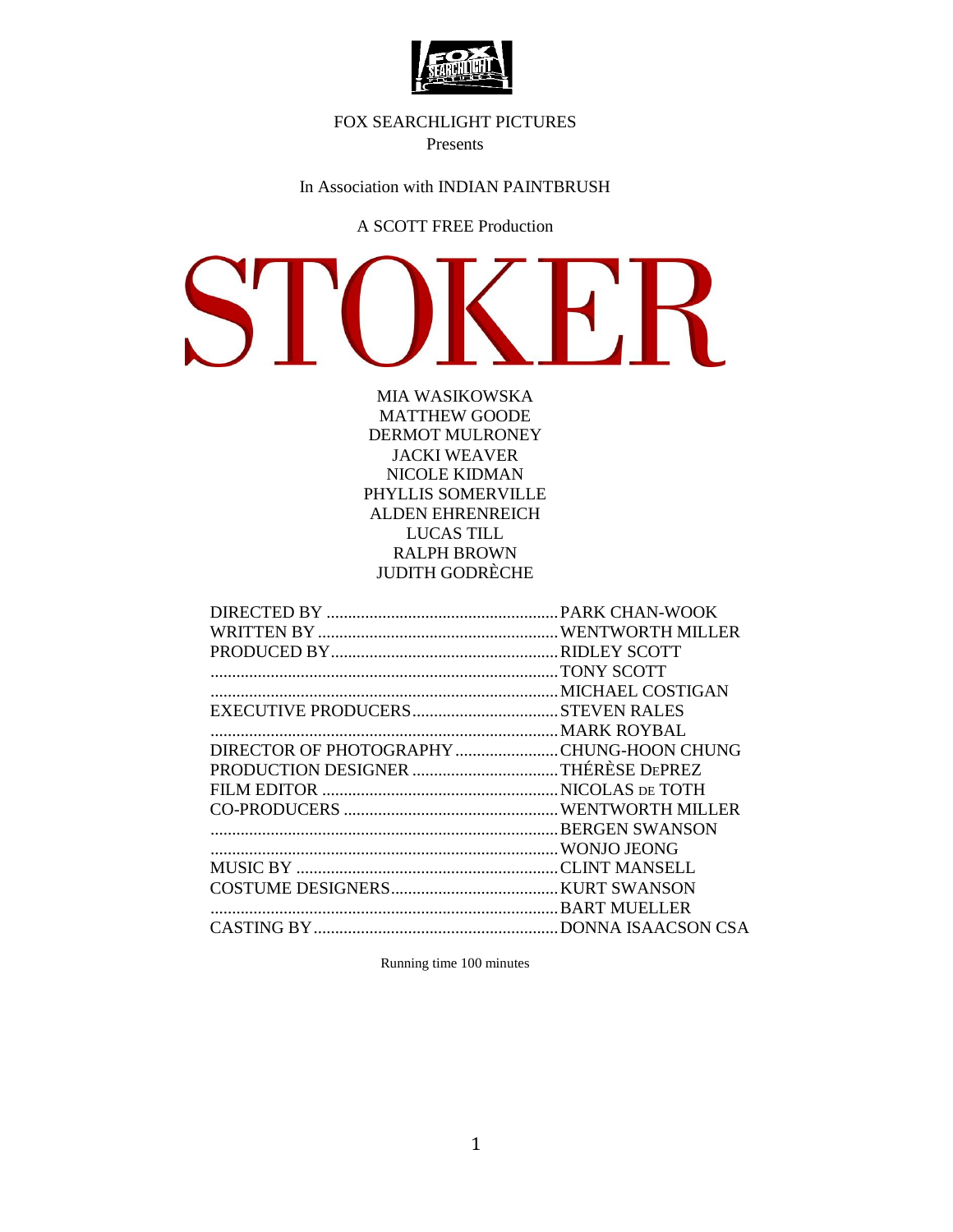# STOKER

When India Stoker (Mia Wasikowska) loses her beloved father and best friend Richard (Dermot Mulroney) in a tragic auto accident on her  $18<sup>th</sup>$  birthday, her quiet life on the family's secluded estate is suddenly shattered. Exquisitely sensitive, India's exhibits an impassive demeanor which masks the deep feelings and heightened senses that only her father understood. Thus acclaimed Korean filmmaker Park Chan-Wook's (OLDBOY, LADY VENGEANCE, SYMPATHY FOR MR. VENGEANCE) first Englishlanguage psychological thriller **STOKER** comes to life.

India finds herself drawn to her father's long-lost brother, Charlie (Matthew Goode), who unexpectedly arrives for the funeral and decides to stay on with her and her emotionally unstable mother, Evie (Nicole Kidman). While India initially mistrusts her charming but mysterious uncle, he fascinates her as well, and she begins to realize how much they have in common.

As Charlie reveals himself to her little by little, India becomes increasingly infatuated with her charismatic relative and comes to realize that his arrival is no coincidence. With her uncle to guide her, she is about to fulfill her unusual destiny.

**STOKER** stars Mia Wasikowska (ALICE IN WONDERLAND, JANE EYRE), Matthew Goode (WATCHMEN, A SINGLE MAN), Dermot Mulroney (THE GREY, J. EDGAR), Jacki Weaver (ANIMAL KINGDOM, SILVER LININGS PLAYBOOK), Phyllis Somerville (THE CURIOUS CASE OF BENJAMIN BUTTON), Alden Ehrenreich (TETRO, BEAUTIFUL CREATURES), Lucas Till (X-MEN: FIRST CLASS), Ralph Brown (PIRATE RADIO), Judith Godrèche (THE MAN IN THE IRON MASK) and Nicole Kidman (THE HOURS, MOULIN ROUGE!, THE OTHERS).

Park Chan-Wook directs a script written by Wentworth Miller ("Prison Break," THE HUMAN STAIN). The film is produced by Michael Costigan (PROMETHEUS, BROKEBACK MOUNTAIN), Ridley Scott (PROMETHEUS, AMERICAN GANGSTER) and Tony Scott (THE GREY, UNSTOPPABLE) with executive producers Steven Rales (MOONRISE KINGDOM) and Mark Roybal (DOUBT). The creative team includes director of photography is Chung-hoon Chung (OLDBOY, THIRST), production designer Thérèse DePrez (BLACK SWAN, HIGH FIDELITY), film editor Nicolas de Toth (THE SUM OF ALL FEARS, X-MEN ORIGINS: WOLVERINE), co-producers Wentworth Miller, Bergen Swanson (SHAME) and Wonjo Jeong (NIGHT FISHING), music by Clint Mansell (BLACK SWAN, THE TRUMAN SHOW) and costume designers Kurt Swanson and Bart Mueller (DALLAS BUYERS CLUB, OUT OF THE FURNACE).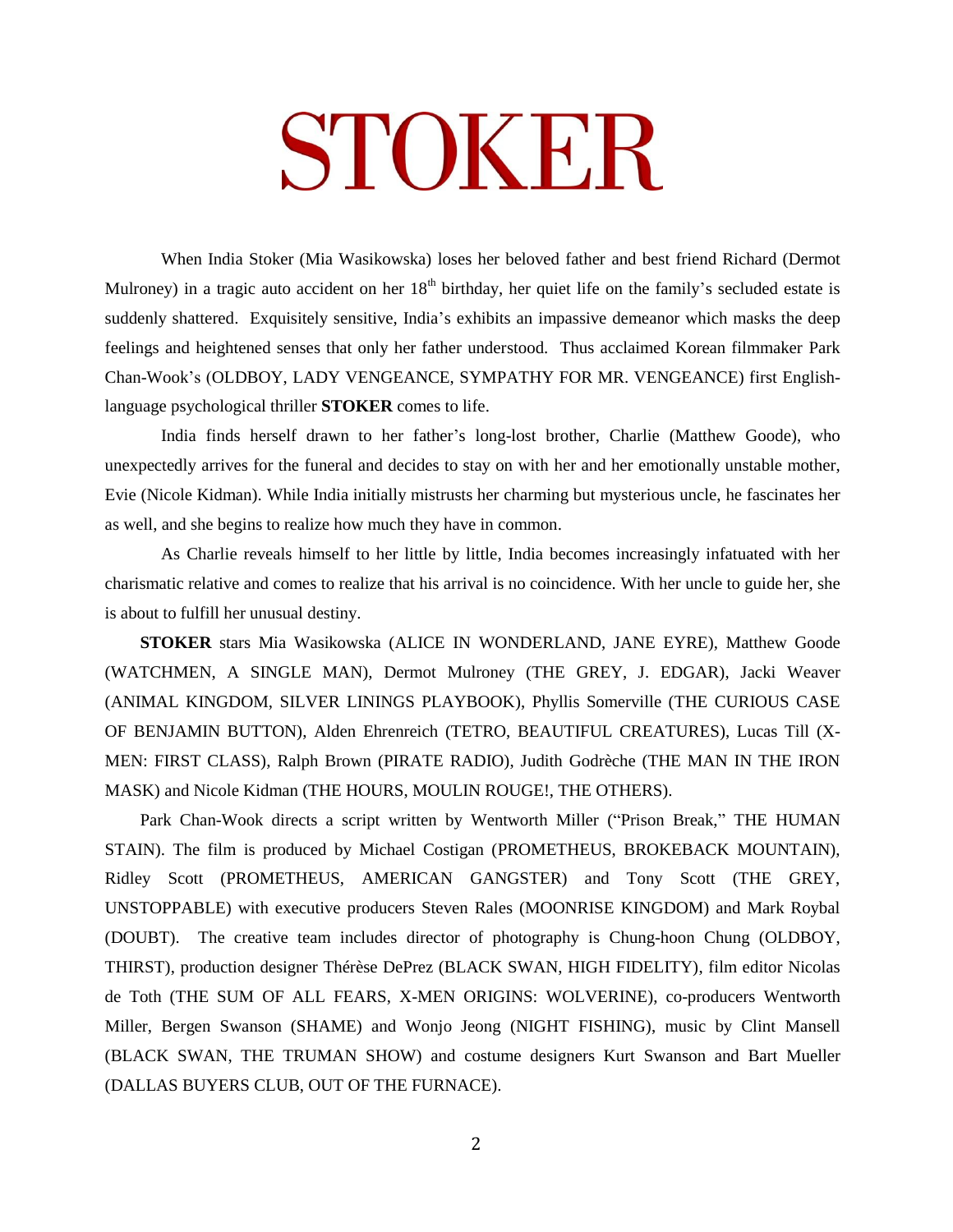# STOKER

#### **ABOUT THE PRODUCTION**

*Stoker's Path to the Screen*

Filmmaker Park Chan-Wook has created a singular body of work during his more than 20 years as a writer, director and producer of some of Korean cinema's most innovative and original movies, crafting feverish scenarios that combine lyrical beauty with shattering acts of violence and operatic emotion. STOKER is a dark and disturbing thriller about a mysterious and isolated American family. Even the film's title makes metaphorical allusion to evil, invoking the name of Dracula author Bram Stoker, whose groundbreaking novel is as much about an opportunist who preys on the innocent as it is the supernatural world of the vampire.

Fittingly, **STOKER's** path to the big screen began with a mystery of its own. Scott Free producer Michael Costigan received a phone call from a top Hollywood agent offering him a new script. "But she wouldn't tell me anything about the writer," he remembers. "And she wouldn't email it to me. I had to pick it up at her office. I was of course very intrigued, so after dinner that night I had to have a look. And as I read, I found I couldn't put it down."

Starting with the script's opening image of a young girl playing a piano as a spider creeps up her leg, Costigan was riveted, shocked and enthralled by the story as it unfolded to its inexorable conclusion. The producer found himself lost in the eerie, improbable and selfcontained world of the Stoker family. "These people are completely pure," he explains. "If they have an emotion, they have to follow it through, but they don't fully understand the ramifications of what they're doing. They are brilliant in an overall sense. They're highly perceptive. They see things other people can't see. But they also are obsessed with their own self-preservation, and if someone gets in their way, they're going to do whatever it takes to protect themselves and their needs."

The story begins as India Stoker turns 18. India, played by Mia Wasikowska, is introspective and seemingly passive. "But she is about to come into her own," says Costigan. "She shows nothing on the surface, but clearly has an excess of emotion and perception on the inside. She actually sees and hears minute details that most of us miss, and it overwhelms her."

Of course the producers wanted to know more about the screenwriter, but the agent who sent the script refused to give more information. "She wouldn't tell me anything," Costigan says.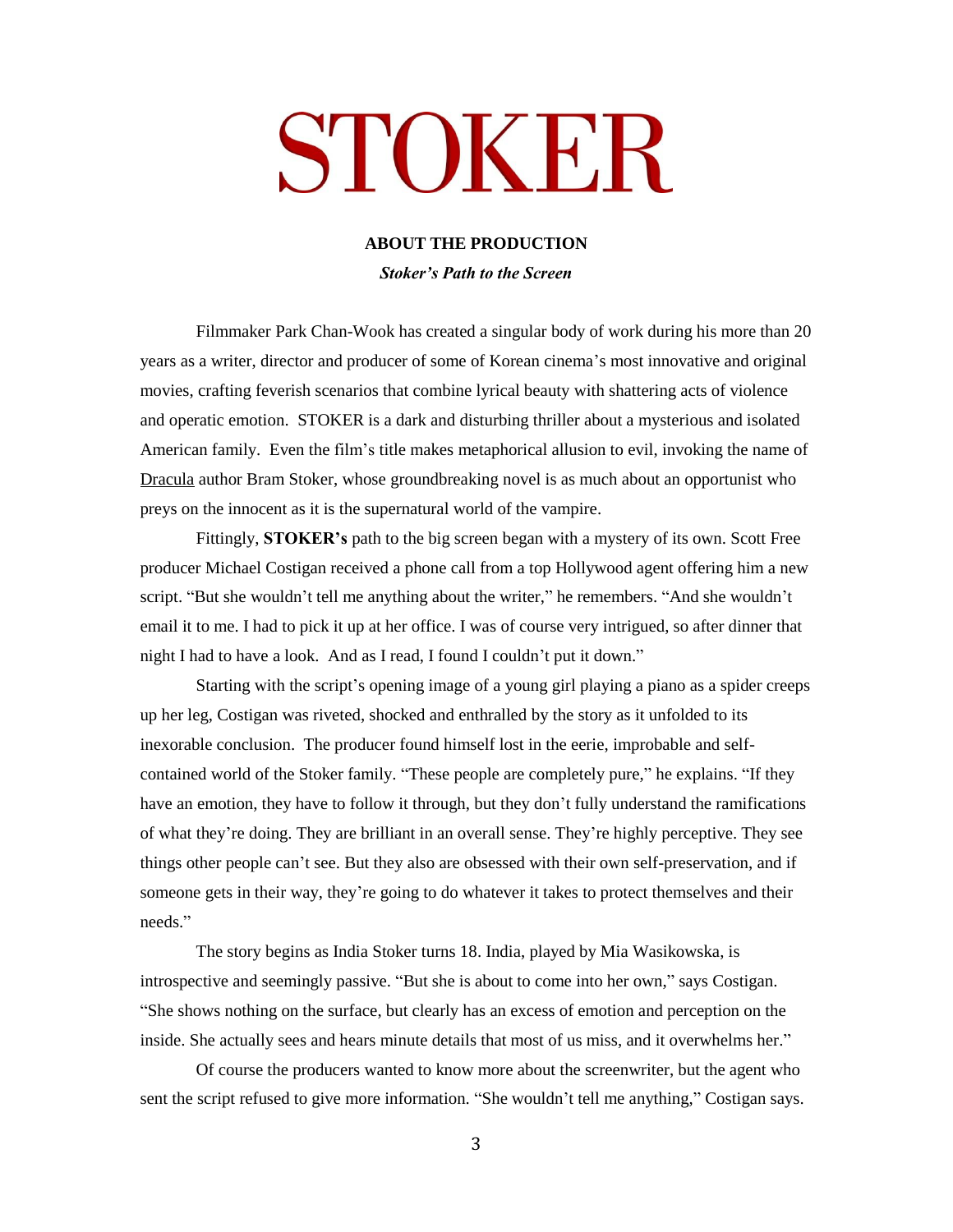"She said he was out of town. Finally I got a call from him and I thought the voice on the phone sounded very familiar. I was shocked when I realized that 'Ted' was Wentworth Miller, and that this was the first screenplay that he had ever written."

Miller, an actor perhaps best known for his work on the groundbreaking television series "Prison Break," worked on the script over a period of about eight years. Because he believed that no one would take an actor's first screenplay seriously, Miller convinced his agent to submit his work under a pseudonym. He decided to call himself Ted Foulke. (Foulke is Miller's dog's name.) The script eventually landed up on the 2010 Black List, the prestigious unofficial list of the best unproduced films available.

As the script's reputation built, a number of top directors expressed interest in signing on. First choice, though, was a Hollywood outsider: Park Chan-Wook. Winner of the Cannes Film Festival Grand Prix in 2003 for OLDBOY and the Jury Prize in 2009 for THIRST, "Director Park," as everyone involved with **STOKER** calls him, is celebrated around the world for his elegant depictions of cruelty, destruction and revenge, as well as for his radiant and jarring visuals. His recent short film, NIGHT FISHING, was shot entirely with Apple's iPhone and won the Golden Bear Award for best Short Film at the 2011 Berlin Film Festival.

The script was sent to Park, but Costigan doubted that the auteur filmmaker of some of his favorite movies would read an unsolicited screenplay. "I imagined that he wrote all his own material with a collaborator in Korea and that's just how it was. Then we got a phone call saying that Director Park wanted to speak with us."

During that first phone call, Park offered up unique ideas about the characters and some of the indelible visual metaphors that would come to define the film. "He started talking about the saddle shoes," says Costigan. "He had this idea that Uncle Charlie had been sending India a present every year for her birthday. The box would be left in some remote part of the house or in the garden or in the trees. On her 18<sup>th</sup> birthday, he arrives, and this time it's a pair of crocodile stilettoes. In his mind, she's ready to be who he believes she really is."

"At that point, I knew that we had to have him," says the producer. "Not only did he understand the script, he already had incredible ideas about the characters. It was his movie to direct from that first phone call."

Park, who has said his interest in directing began with Alfred Hitchcock's claustrophobic masterpiece, VERTIGO, was drawn to the film's unconventional and tautly woven love story, as well as its severely restricted physical world. "The locations are limited," he notes. "There are a small number of characters and it takes place over a short period of time. The constant tension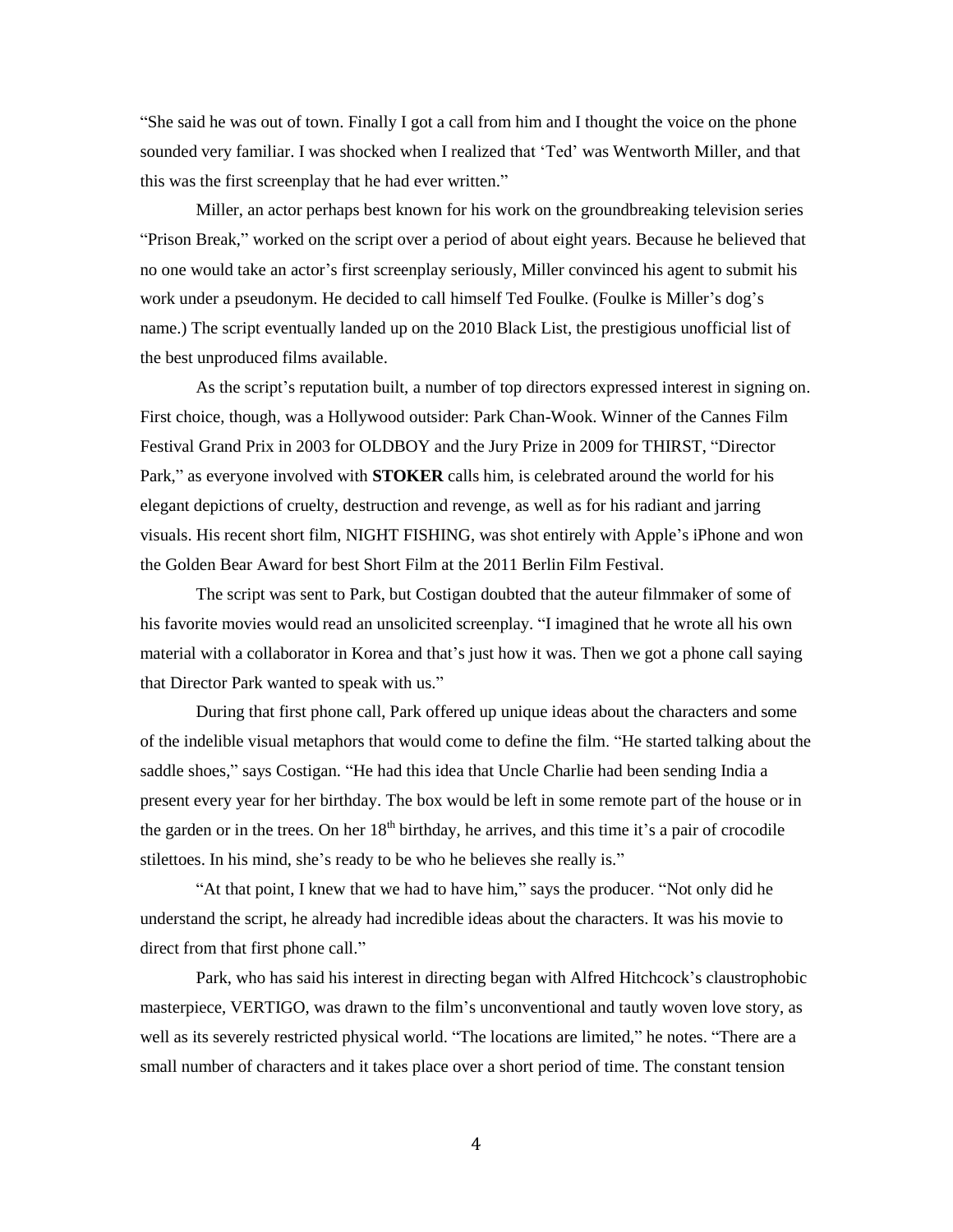almost suffocates. Something is about to explode, like a kettle of boiling water with the lid on tight. A story that takes place in a confined space becomes a small universe unto itself.

"I also liked the fact that it was not a story that revolves around dialogue," the director continues. "That was an advantage for my first English-language film. My Korean language films have not been dialogue-oriented either, so I was already comfortable with telling the story in a more visual way."

The script fits well into the director's existing oeuvre, according to co-producer Wonjo Jeong. "Director Park's films are very reflective," he says. "They deal with right and wrong, and where the line lies between them. His characters are torn between their choices. And every choice has consequences. He subverts the conventions of narrative, and in doing so, draws us into the questions about social class, ethics, morality and religion."

Park also cites the influences of filmmakers such as David Lynch, David Cronenberg and the sleek, sexy stylized world of Brian De Palma as well as writers Edgar Allen Poe, M. R. James, and Wilkie Collins.

"In STOKER, which is a microscopic observation of these people and their universe, he tells a bigger story about the world at large," continues Jeong. "The characters are flawed, much as we are all flawed. By putting them in such extreme circumstances, he's reflecting experiences that everyone goes through in life, but in such a vivid and dark mirror that we want to look more closely."

#### **AN UNUSUAL FAMILY**  *Casting Stoker*

Over the past two decades, Park Chan-Wook has established a rotating troupe of actors with whom he works regularly in Korea. He has developed an intensely collaborative method of working hand-in-hand with his favorite performers to flesh out and fully define the unusual and original characters that people his films. For his first American movie, he had to put together a new creative family of actors with the same kind of sensitivity, intelligence and talent.

"I am especially excited for audiences to see this film for the performances by these wonderful actors," says the director. "They are each at different stages of their lives and careers, and are rather different kinds of actors from each other. Seeing how they come together so successfully is worth experiencing."

For Park, **STOKER** is primarily a coming-of-age story for India. "She is an introverted girl confined in a suffocating house, unable to mix with anyone outside," he says. "She is very rebellious as she bears the pains of adolescence. Her father's death, her uncle's arrival, as well as the conflict with her mother and her peers, bring her to a realization about her true identity."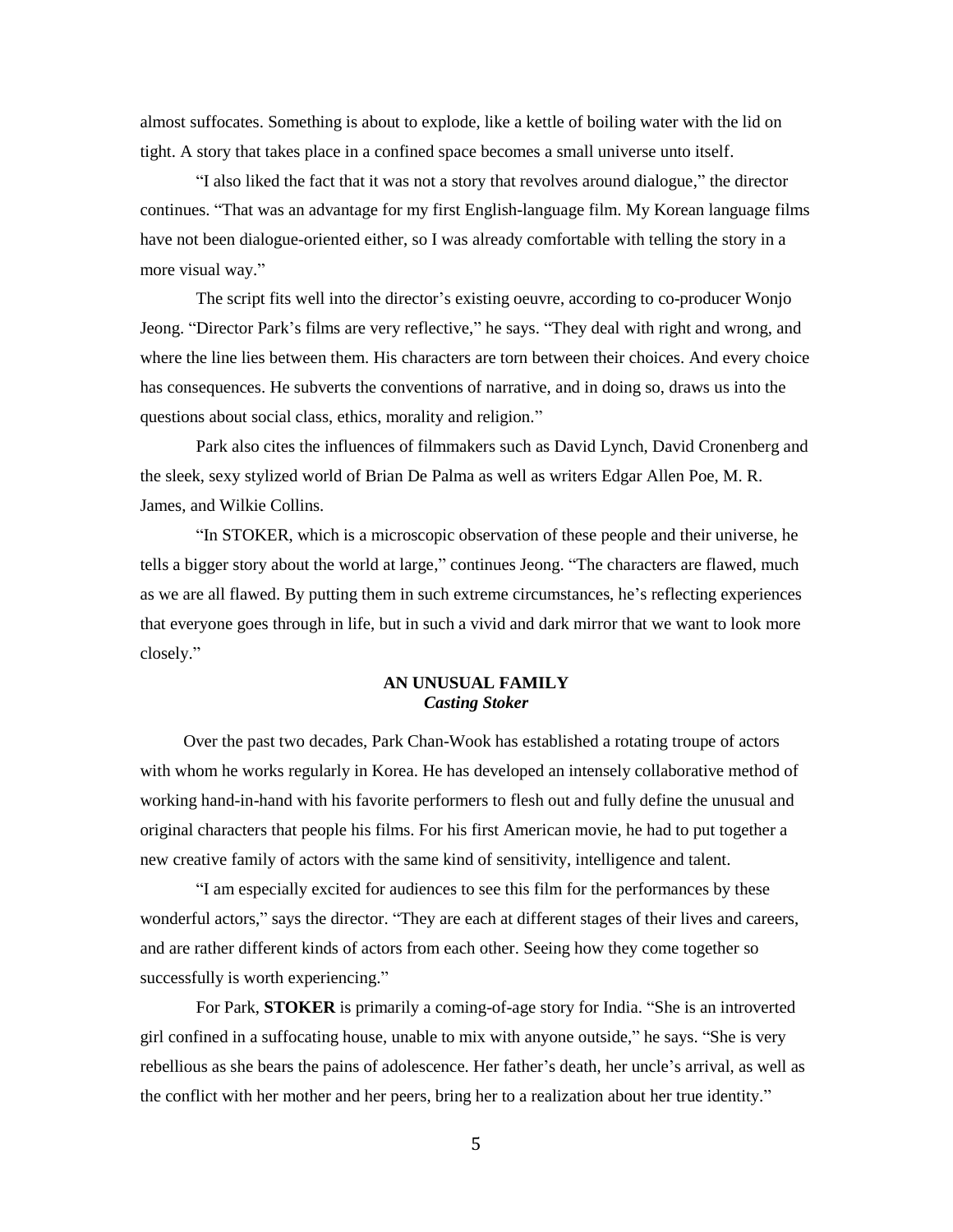Finding an actress who could embody the contradictions of the character while making India's transition to womanhood graceful and natural was critical to the film's success. Park selected Australian actress Mia Wasikowska, whose delicate beauty and solemn serenity had already won the 22-year-old leading roles in films including Tim Burton's ALICE IN WONDERLAND and Cary Fukanaga's JANE EYRE. "Mia has the natural liveliness of a young woman," he notes. "But she is also composed and has internal maturity. To portray a girl who is neither a woman nor a child, but at an awkward in-between stage, Mia was the most suitable actor. She has a level of restraint surprising for someone her age. She is almost completely still when she is acting. But when you watch her on film, you realize that all the necessary emotion is there. She is very subtle and skillful in a way that I expect only from older actors."

For her part, the actress says she found much to like about the project. "It is such a strong piece of writing. Director Park and the creative team are brilliant. The story is something I have never seen before. The dynamic between the characters is quite mysterious. India is a really complex young woman. Without her father, she is completely disconnected from the world. She's an outsider by nature, closed off from the rest of the world. She is still a young girl, but she's becoming a woman with dreams and fantasies, although they're of a different nature than other girls' dreams."

When India's Uncle Charlie, her father's brother, arrives, it's the first time she even realizes he exists. "It's completely confusing and really intriguing," Wasikowska says. "She's trying to figure out what role he has in her life and it's far bigger than she ever imagined. She's not sure what he wants from her at first, and as she slowly finds out how much alike they are, it's both terrifying and appealing. There's a definite sexual tension between Charlie and Evie, as well as Charlie and India, so it's up in the air as to who and what he's really there for. You are never really sure—until you are."

Working with Park was a constantly evolving, and always stimulating experience for the actress. "Even on weekends, we would meet for lunch and continue discussing the character and the story," Wasikowska says. "Ideas would snowball, becoming more and more complex and interesting. During shooting, he let us sit for long moments in silence where seemingly not much was happening, but there was always strong underlying tension. The longer we were there, the more it built. He is way ahead of the audience. Time and time again, the rug is suddenly pulled out from underneath our feet in a way that changes our perspective on what's going on. That approach was perfect for this material."

The enigmatic man at the center of the family conflict is played by Matthew Goode, a British import previously seen in Tom Ford's critically acclaimed A SINGLE MAN, opposite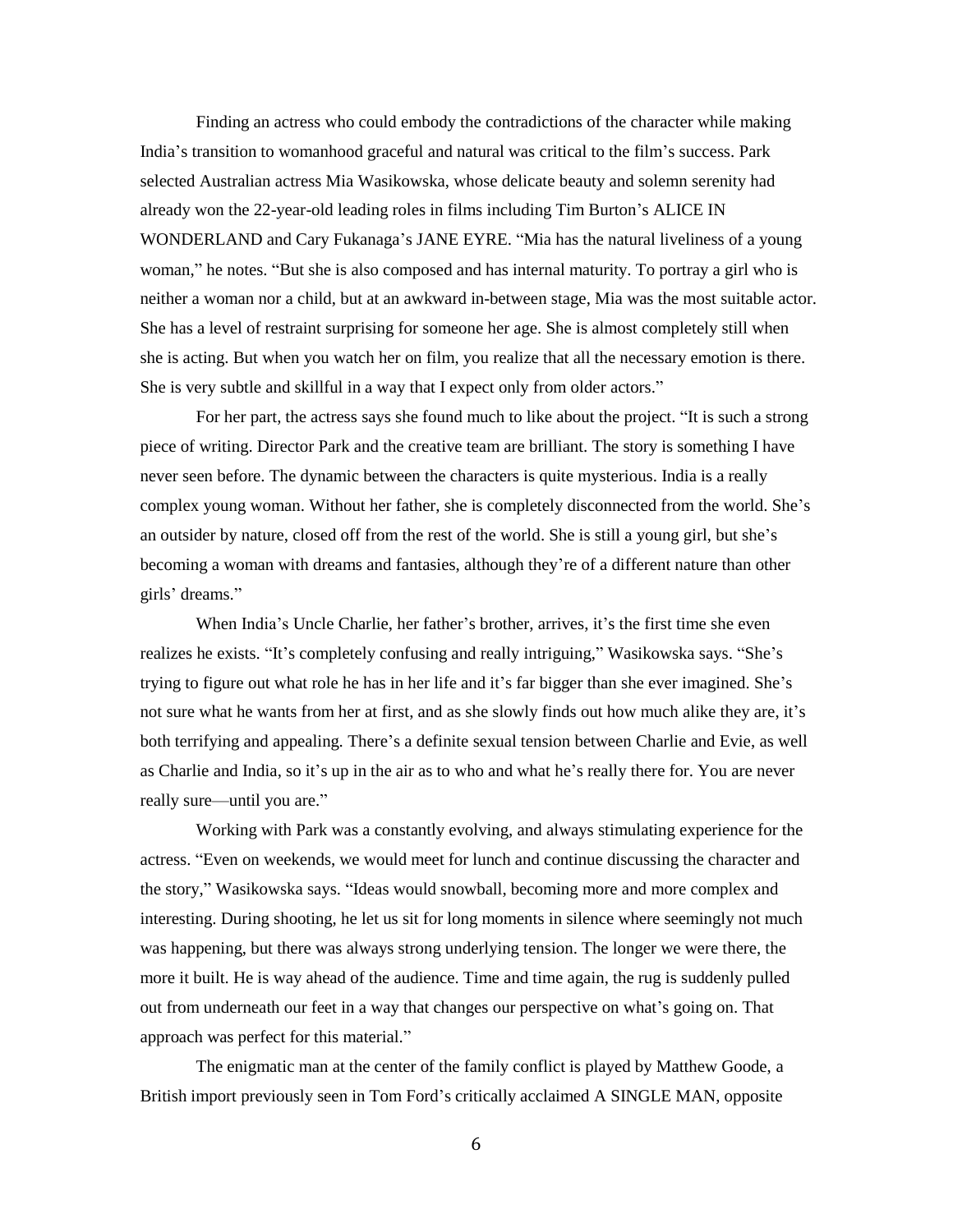Oscar® winner Colin Firth, and as the Greek god-like super hero Ozymandias in WATCHMEN. "Matthew is just so much fun," says Wasikowska. "Our relationship off-screen was the polar opposite of what it was on screen. He can be really goofy, so it was a challenge to keep a straight face working with him."

Uncle Charlie is shrouded in mystery throughout the film. His motives remain hidden until nearly the end. "The audience never knows for sure what goes on in his mind," says Park. "He loved his brother so much, and his love for his brother is transferred to India. Allegorically, I saw Uncle Charlie as John the Baptist. He is a mentor figure who turns up to complete India. Matthew matched the image I had in my head—the innocence, humor, elfishness. He has the mischievous sparkle and elegant delicacy of someone who can't hurt a fly. These are all the perfect qualities for Uncle Charlie."

Goode was equally certain that he wanted to be part of Park's English language debut. "This is an example of Hollywood drawing on the best talent from all around the world, which I think is a brilliant thing," Goode says. "Director Park is a master of psychology, which is one of the reasons his films are so intelligent and believable."

"This kind of script doesn't come around every day," Goode continues. "It has all the right ingredients to move an audience, as well as to scare and provoke them. It's a beautiful love story, in a twisted way. Charlie has been waiting for years, keeping in touch with Mrs. McGarrick, the housekeeper, to learn all about India. At first you think you know who Charlie is, but as the story evolves, you realize he's extremely complicated and dangerous," he says. "Nothing is what it appears. He wants to be around his family, so he uses Evie. He can't really stay there unless she is attracted to him. But Charlie is extremely unbalanced and he has feelings for India that are not at all uncle-like. The challenge for me was that rather than being simply evil, he has to have a center to him that we like, which is disorienting and quite scary."

Academy Award® winner Nicole Kidman plays Evie, India's fragile, affection-starved mother. "I never expected that I would have the good fortune to be working with an actor of Nicole's caliber on my first English language film," says Park. "But this dream-like situation became a reality. Her presence had a synergizing effect and I was able to expand the role of Evie and shape a character that comes across as almost a fairytale stepmother. But in fact, she is the character in the film with the most humanity."

A glance at Kidman's extensive resume reveals that she has a long history of signing on to ambitious projects helmed by auteur directors, from Baz Luhrmann (MOULIN ROUGE!) and Gus Van Sant (TO DIE FOR) to John Cameron Mitchell (RABBIT HOLE). "I thought the combination of Director Park with this material was really exciting," she says. "He is a filmmaker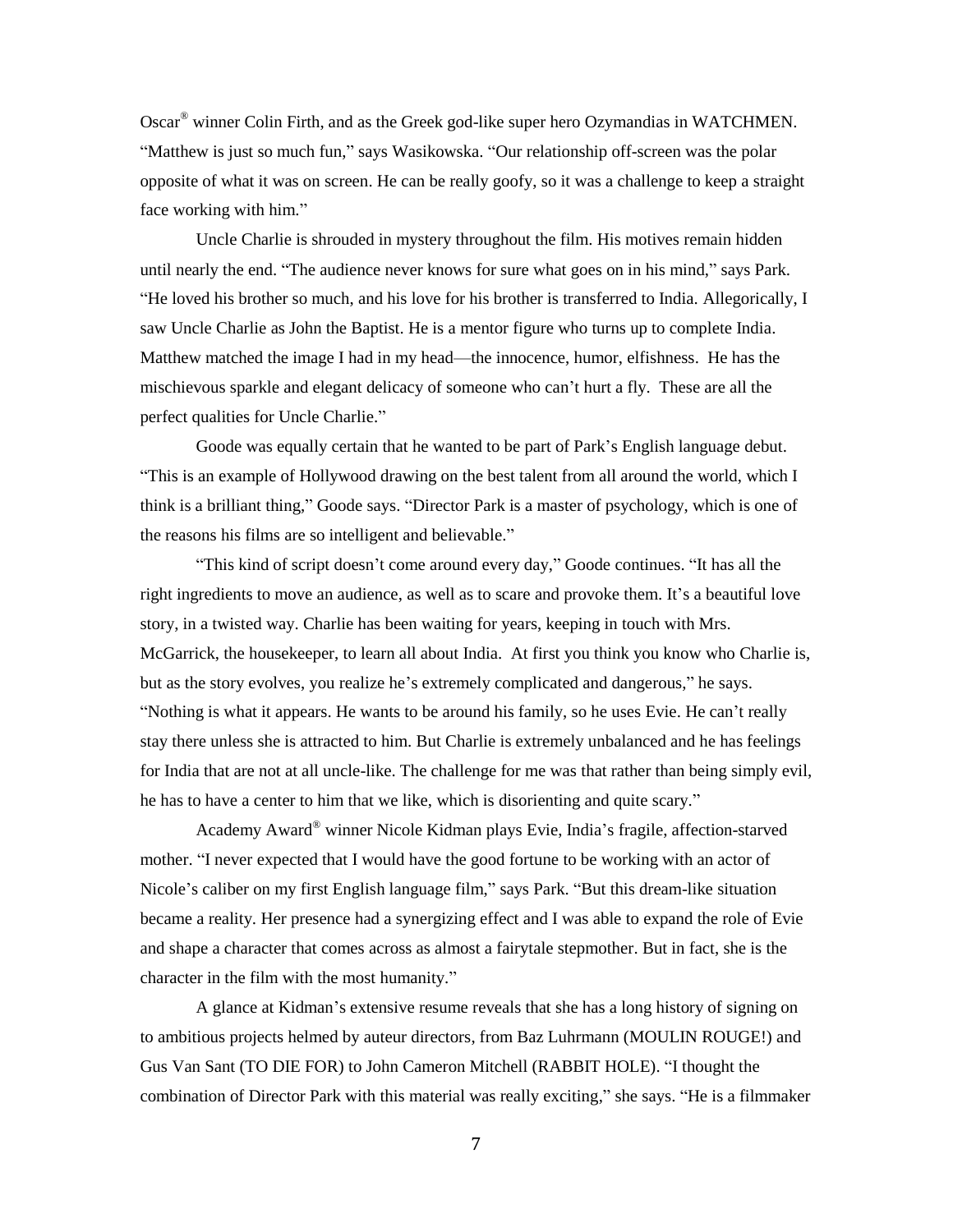who is particularly revered amongst other filmmakers. I love supporting artists who have a unique way of expressing themselves and are willing to take chances. I certainly have done many mainstream movies, but to be able support filmmakers who embrace a different way of looking at the world is my greatest joy as an actor."

Although Park used a translator to communicate with the actors on set, he felt that Kidman instinctively understood what he needed from her. "Nicole can modulate the tone and quality of her performance at will," the director says. "I would say only a few key words and she would readily adjust her performance. She is an actor who truly showed me what being a pro is all about."

**STOKER's** eerie elegance and complex relationships made the film an irresistible proposition for the actress. "There's nothing generic about it," Kidman says. "It's got an unusual cadence to the dialogue. The pacing is not typical. When I read the script, I was unsure of what was going to happen next, which I liked."

The desperate, needy Evie was a character Kidman felt she hadn't played before. "We start the film with her husband's funeral," she says. "It's obvious the mother-daughter relationship is already fraught with resentment and anger. She's in a very raw state when we meet her, and Charlie fills the void.

"Matthew is compellingly attractive as Charlie," she adds. "That's really such a good thing for Uncle Charlie to be. You believe that Evie would desire him and want his attention. He's the first person for a long time to give her attention. And then Matthew, of course, has such talent. I expect to see him become a huge star."

Another Aussie import, Jacki Weaver, plays the pivotal role of Auntie Gin, India's father's aunt—as well as Charlie's. Disturbed to learn that Charlie is living in the family mansion with India and Evie, she arrives to assess the situation herself and is shaken by what she finds.

"Only Charlie knows for sure what he wants from India," Weaver says. "But Auntie Gin is a wise old bird and she knows that there's something sinister in the air."

Weaver shot to international prominence with a 2010 Oscar nomination for her performance as Smurf, an unlikely criminal mastermind, in the searing independent drama, ANIMAL KINGDOM. "We learned that Jacki was working in Los Angeles while we were casting," says Costigan. "We had all had seen and admired ANIMAL KINGDOM, so we met with her and realized immediately how right she was for this role."

The actress also compares the script's ever-twisting plot to a classic Alfred Hitchcock film. "It's a quality thriller, a psychological study of very unusual, disturbed people," says Weaver. "That's what makes this compelling. There are a million things going on simultaneously.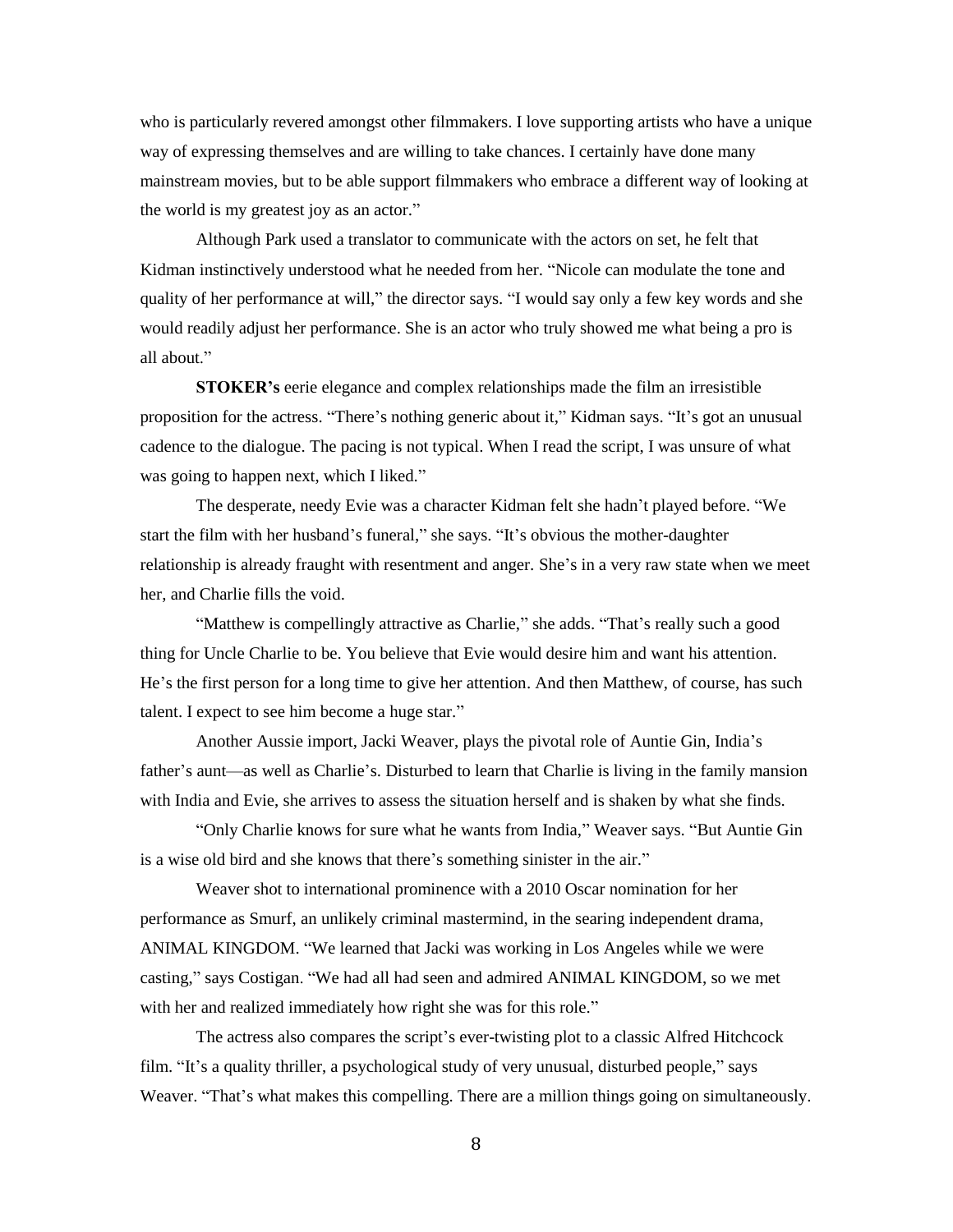And the characters are fascinating and sharply delineated: the high-strung Evie, the silently watchful India, the anxious aunt who knows that something wicked this way comes. And, of course, the very bad Uncle Charlie."

A single highly charged scene in the movie featuring all four powerhouse performers in an almost silent confrontation is a highlight of the film for Costigan. "That was one of the most fun scenes to shoot," the producer says. "We had a virtuoso cast of actors assembled and watching them interact was such a pleasure especially during the family dinner scene. Just the slightest movement or glance from Evie could cut across Auntie Gin in the film. Watching Uncle Charlie subtly observing the action, you start to realize he's playing a giant ruse on the family. India observes the others and just one glance speaks volumes. Watching these incredible actors work together was thrilling."

## **A WORLD WITHOUT TIME OR PLACE** *Design & Crafts*

Radiant imagery, an omniscient camera and carefully conceived visual metaphors are the hallmarks of a Park Chan-Wook movie. Director of photography Chung-hoon Chung has now worked with the filmmaker on five films, including OLDBOY, LADY VENGEANCE, I'M A CYBORG, BUT THAT'S OK and THIRST*.* Together, they created **STOKER's** dreamlike, erotically charged atmosphere, moving characters in and out of the frame in a game of hide-andseek with viewers, using long camera set-ups, unique camera angles and intricate sound design to delineate hunter from hunted among the characters.

The pair used the same time-tested approach for **STOKER** as they did on their previous collaborations. "We always start working together in preproduction, so we share the same vision," Chung says. "As we amend the script, we talk about reference pictures, photos or screen captures from other films. But deciding how to shoot each scene is minor compared to understanding the characters' emotions in the script. Right from the start, we thoroughly analyze the script the same way the actors do."

Chung, who is considered one of the master cinematographers of contemporary Korean cinema, worked hand-in-hand with Director Park to conceive meticulously detailed storyboards for the film. "Creating the look for a film like this is similar to building a house," he observes. "It is not until a certain amount of time passes that the film takes shape. The more detailed the storyboard is, the easier it is to predict how the film will come out.

"**STOKER** has a very different feel from the other projects we have worked on together," continues Chung. "It's not just the subject matter. There is a progression to the story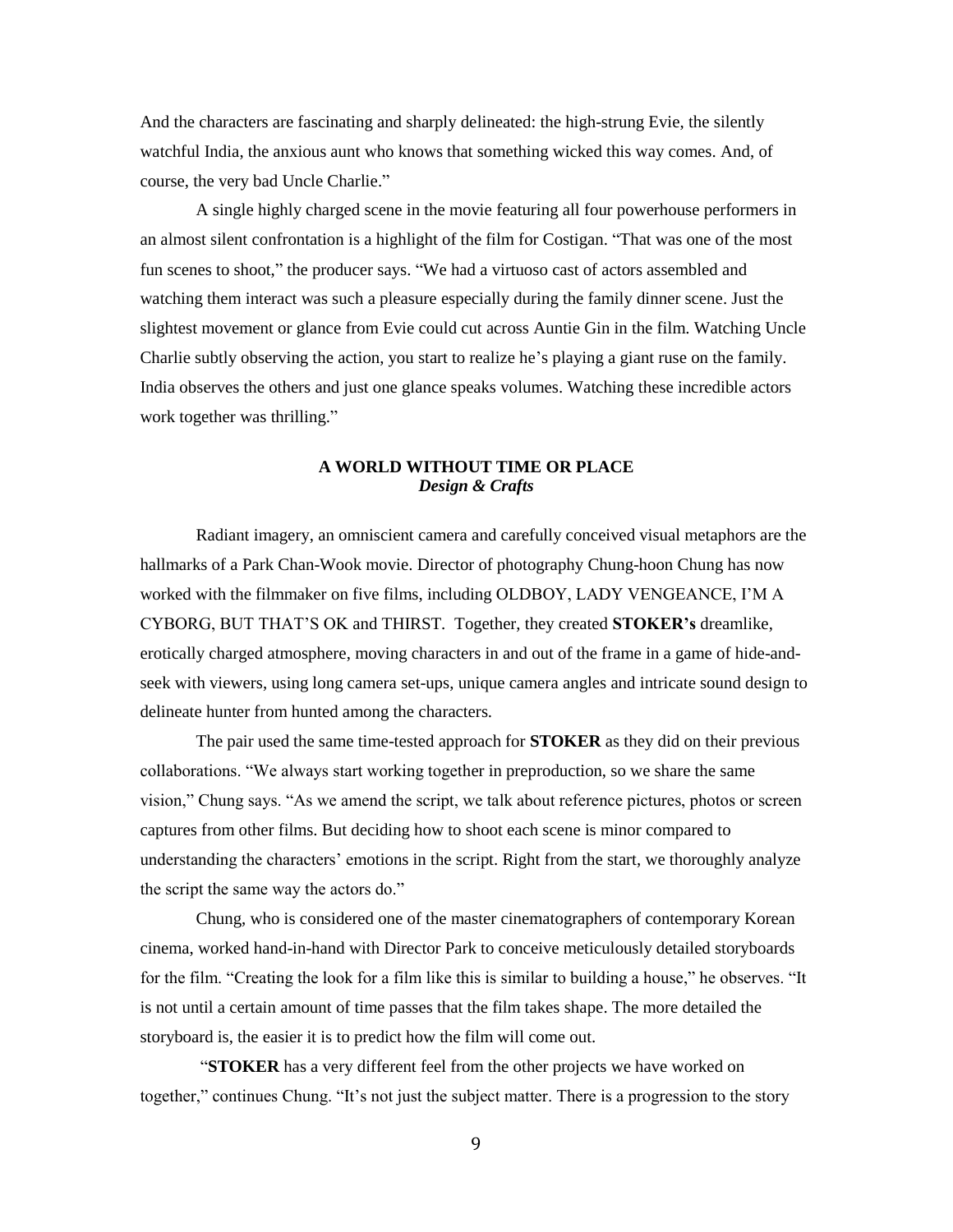that is reflected in the cinematography. It starts out very normal, but as the story advances, the characters reveal themselves and the relationships become quite complex. The most exciting and challenging part of my job was to show that progression visually. Whatever Evie or Charlie is feeling, the camera is observing. That helped me determine how close the shot should be or if the lights needed to be hotter or cooler."

The constrained location of the story was a departure for the pair, but Chung quickly discovered he could exploit the house's nooks and crannies to good advantage. "The majority of the story takes place in the Stoker mansion," he notes. "Normally, we would build a set for the house to accommodate camera and lighting. Because the Stoker house is a real location, I was concerned the angles and lighting might be repetitive. But I discovered that because the space was so limited, I was able to understand its characteristics better. Just as some actors photograph differently from certain angles, I learned that the house could look gloomy or hopeful, depending on the perspective."

Creating the intricate dance between lens, actors and environment was only possible because of the tremendous thought that goes into a Park Chan-Wook production before the director ever sets foot on set, says Costigan. "He is so detail-oriented and Chung is an essential part of it. They are able to create character and story through visual language and camerawork. Director Park does so much preparation. He prepares meticulous storyboards."

Park's extensive preparation makes it easier for him to shoot quickly and precisely. "My style of filmmaking involves very specific camera movements," he explains. "I edit the film in my head well in advance, so working in the conventional manner, with long masters and lots of coverage, does not work for me."

The film's shooting schedule was abbreviated compared to the customary pace in Korea, which also affected the way the camera was used. "Having to capture the scenes so quickly made it difficult to use the long elaborate camera movements I am known for," Park says. "But this may have a better effect on the film. When such shots are used only in the most memorable way, it increases the tension."

Production designer Thérèse DePrez, who was responsible for the surreal visual style of the Oscar®-nominated psychological thriller BLACK SWAN, says, "There's a great ebb and flow between the unsettling and the beautiful in this film. There is nothing in the design that doesn't have a reason. It's meticulously done. Director Park's previous movies have all included cinematic elements that I'd never seen before and that stayed with me. One of my initial questions for him was 'how stylized are we going?' And he really wanted me to push it. It is a true Park Chan-Wook film in that sense."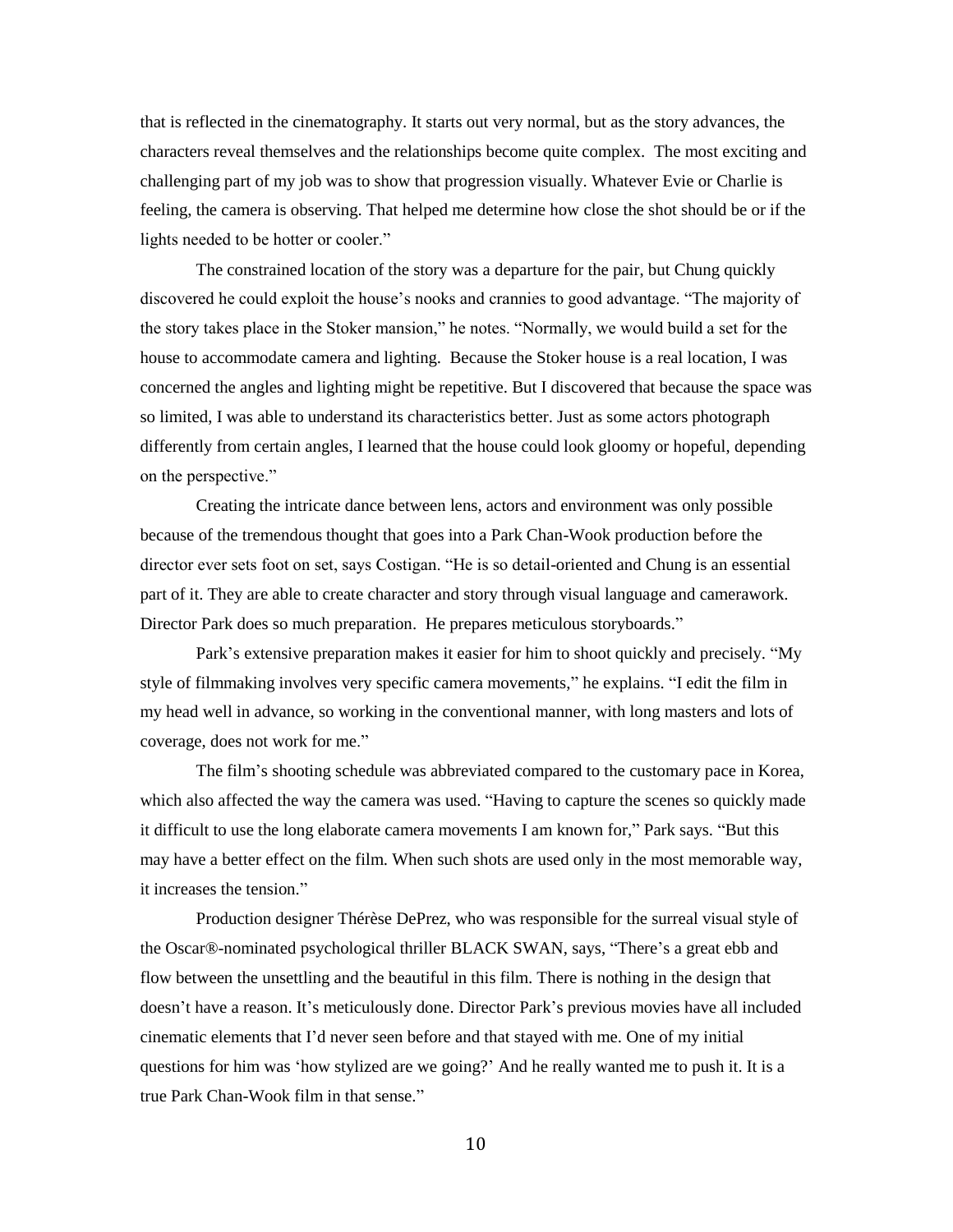Knowing that there would be a language barrier between designer and director, DePrez prepared an extensive book of visuals that represented her ideas on the tone and mood of the film. "He was enamored with it and those initial images became an important part of the look of the movie," she says. "We talked about it being a fairytale with an ethereal quality. We spoke about the idea of the hunter and the hunted. These characters are very much circling each other, and the hunting motif became a major theme in the movie."

Park also emphasized that he wanted a feeling that India and her mother exist outside of time and place, even though the film is set in present-day America. They seem mysterious, staying close to the confines of their home, establishing a sense of timelessness in the house and within "the family" in an almost otherworldly way. "We could do that because it's really a small character piece," DePrez says. "There are only a few actors and most of the action takes place in the house. I saw the environment as timeless, austere and very stylized, with the focus always on the characters. It has only very subtle references to the era that we are in."

The first and biggest challenge was to find a house for the Stoker family that would embody their isolation, alienation and social milieu. "The house is a character," says DePrez. "It's an otherworldly place. The original idea was a large, stone Gothic castle. We probably looked at 80 different homes in numerous styles and sizes, but what we had envisioned didn't exist in Nashville."

They selected an expansive 1920s estate for the Stoker mansion, set on open, rolling hills with a creek and extensive gardens for India to lose herself in. Even so, the house was significantly smaller than what Park originally had in mind. He saw Evie and India as a fairytale queen and princess, trapped in a sprawling castle. "But this house had the right amount of antiquity and elegance, and the more I looked at it, the more appealing it became," the director says. "It had all the elements we needed, including a cellar and a garden all in one location, so we could film everything there once we fixed it up the way we wanted."

Most importantly, it had an impressive staircase for a scene that Park saw as central to establishing the nuanced balance of power between Charlie and India. "In his mind, this whole movie revolved around a subtle dance that takes place between the two of them on that staircase," says Costigan. "It all has to do with who is in control and that scene is the starting point."

For six weeks, the production designer and her team worked to transform a traditional home into the Stoker mansion with a top-to-bottom renovation. No detail was neglected, including color and style, details in wallpaper, items on Richard's desk, and even bathroom toiletries.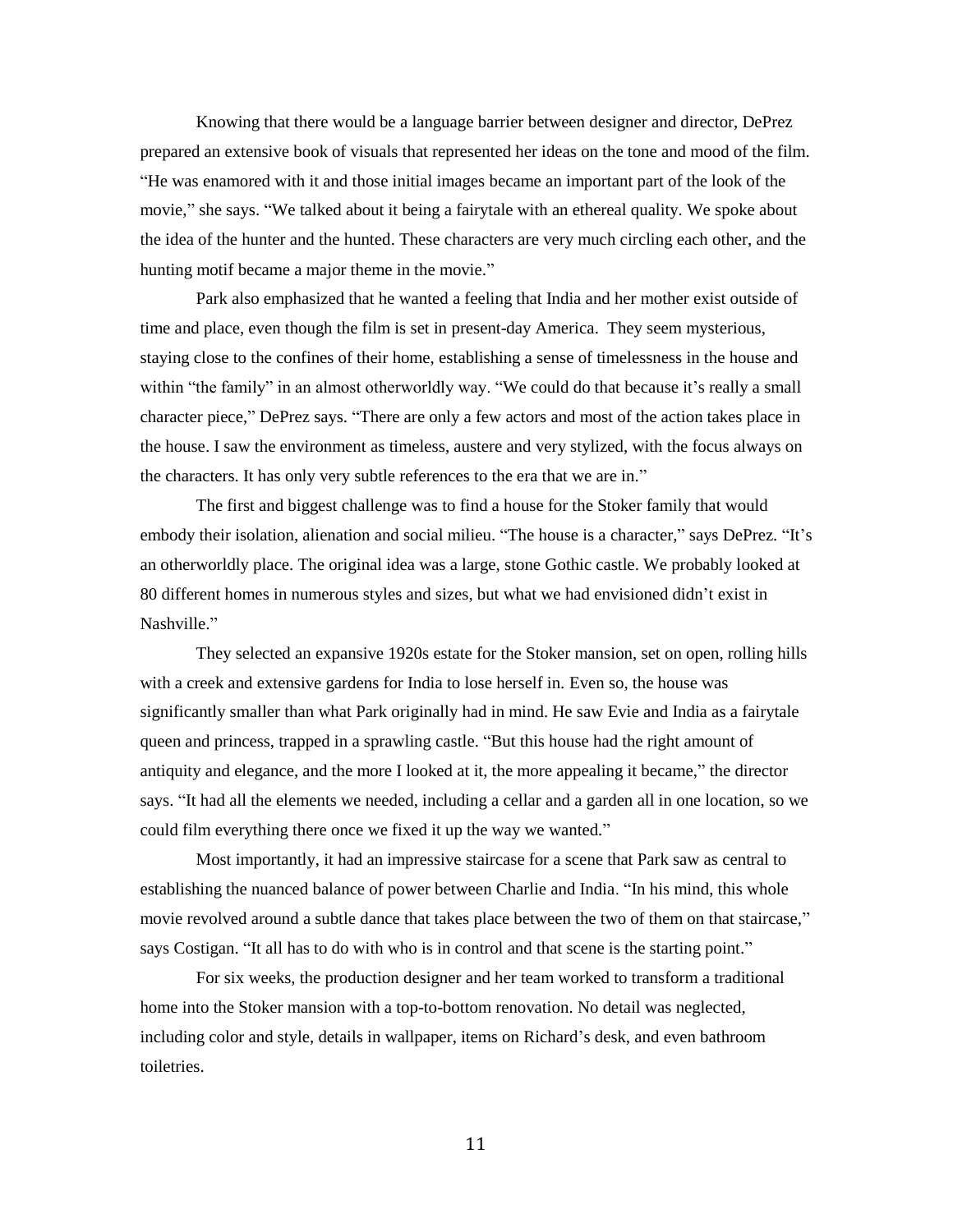"Richard Stoker put his family in this house to set them apart from the outside world," says Costigan. "Finding a house that had the right aesthetic for an architect and a member of an old-money American family was very specific and challenging. It's sparsely furnished with impeccable elements that represent the wealth of the family. Each element was carefully chosen, because Director Park's attention to detail is so acute. There's a philosophy behind every element."

The hunting trophies India and her father collected together, many of them avian, are on display in the house and add to DePrez's concept of the house as a diorama. "We often talked about the house as an unraveling nest and the characters as birds," she says. "Evie is a peacock. Uncle Charlie becomes the mother hen and India the baby chick. They are all caught in this diorama of a house. It goes back to the idea of the hunting motif, and to Director Park's image of India as a fledgling coming out of her shell."

The interior walls of the main floor are painted varying shades of icy green to make the viewer feel slightly unwelcome. "We also decided not to hang framed photographs or paintings on the walls," says Park. "It makes the house seem larger with big empty walls creating the sense of isolation and loneliness of our characters."

"Director Park wanted it to destabilize the audience a bit," says DePrez. "It's quite elegant, but it has the feeling of a prison as well. In the downstairs rooms, the colors are quite cold. To add the idea of them being imprisoned, there are a lot of linear elements in the wallpaper and panel molding."

The bedrooms in the upstairs of the house reflect more of each of the Stokers' individuality. "India as a character is very much about symmetry, order and pattern," the designer explains. "Evie is the opposite. She is asymmetrical, unraveling, a bit more chaotic. The rooms could not look any more different. India's room has yellow-patterned wall paper with things lined up perfectly, while Evie's room looks like an overgrown greenhouse."

The costume designers, Kurt Swanson and Bart Mueller, pulled DePrez's unusual palette into the wardrobe, as well. At the beginning of the film, India is in pale yellow, which symbolizes her innocence. India's costumes were inspired by the artist Balthus. "He captured all of these paintings of little girls in cardigans and skirts, falling asleep and cat napping on couches, and this was our inspiration for India," says Mueller.

Evie is a peacock trapped in a cage during her mourning period, dressed in a tight silhouette with everything formfitting and sleek. Her feathers open up with Uncle Charlie's attention until she becomes completely vulnerable at the end, skin exposed and hair loose and messy.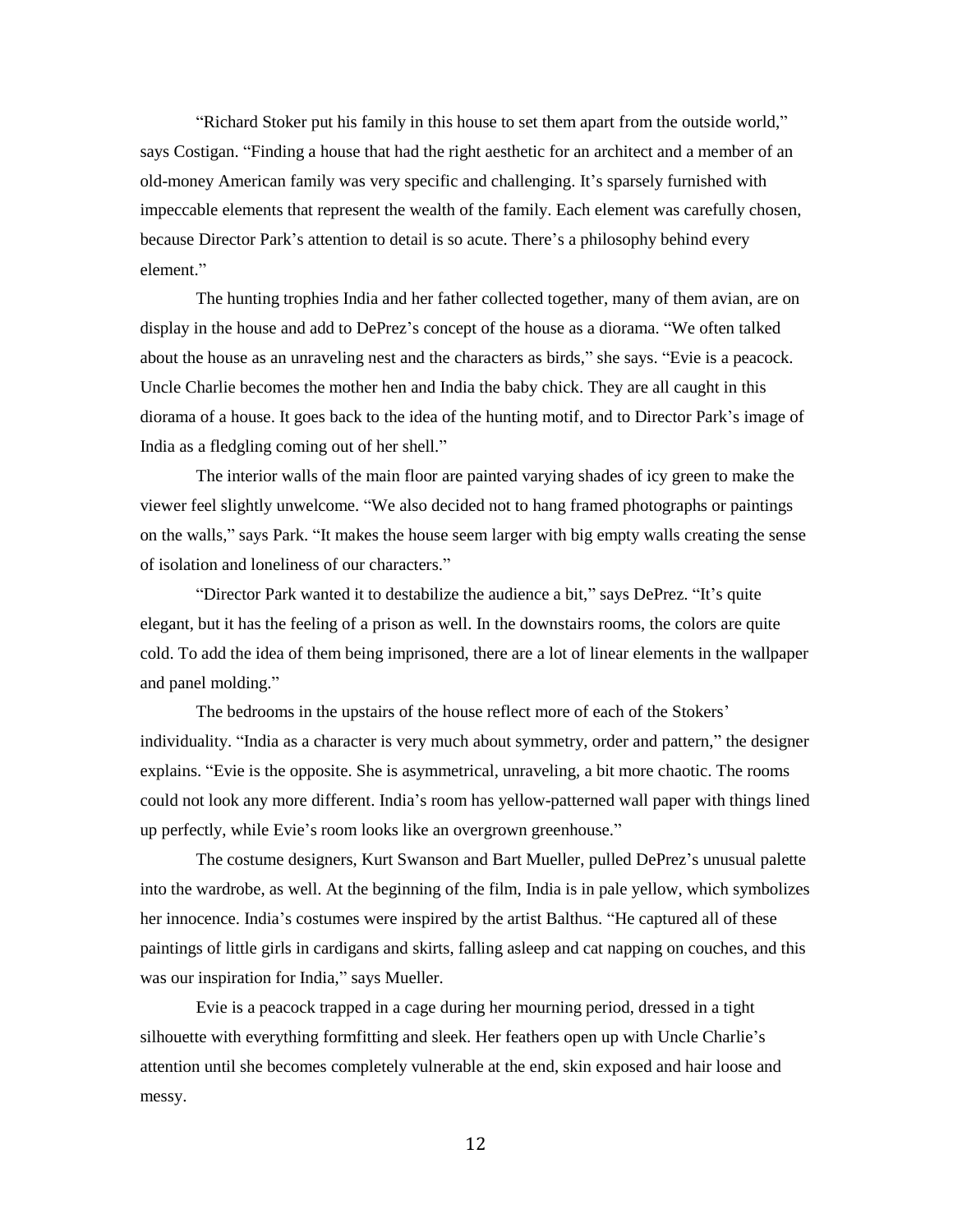Meanwhile, Uncle Charlie's dapper style recalls Cary Grant circa 1950. There's a precision to his casual elegance right down to his cashmere sweater and, of course, his saddle shoes.

The end result is a look that is both oddly familiar and a bit disorienting; completely contemporary, yet dislocated in time and place. "What was most exciting for me as a fan of Park Chan-Wook is that this has a different look from his other films," says DePrez. "It is similar in the way he approaches the characters and his impeccable compositions and framing. But the setting is different from anything he's ever done."

**STOKER's** haunting, evocative score was created by Clint Mansell, who received a 2012 Grammy® nomination for Best Score Soundtrack for Visual Media for the psychological thriller, BLACK SWAN. Director Park was impressed with Mansell's work on that and other films, including MOON, REQUIEM FOR A DREAM and  $\pi$ . He was offered the job after the director attended a performance at the legendary Los Angeles nightspot, Largo.

Mansell had seen Director Park's previous films OLDBOY and THIRST, and was aware of his renown within the film community. "I took the gig, because I wanted to work with Director Park," he says. "I look for different sensibilities and different experiences than might be found in many movies. **STOKER** has these."

Mansell holds Director Park in high regard, both as an artist and a collaborator. "He is very relaxed, yet very focused. Even when his notes were quite small, they had a big impact on the score. He knows what he wants, but is open-minded about new ideas, so working with him was extremely fulfilling."

"My number one goal is always to create music that serves the film," adds the composer. "But I feel I do my best work when I connect with the film in a way that the music I create is very personal to me."

Director Park has long been enthralled by Clint Mansell's music. "When we were making the trailer for SYMPATHY FOR MR. VENGEANCE, I heard a piece of temporary music that the editor had put in on his own, and I was thunderstruck. It was because this music, the kind that I heard for the first time in my life, was shockingly beautiful. I was told it was music from an American film,  $\pi$ , but I didn't think to memorize the composer's name. We didn't have enough money to afford the rights."

"Clint exquisitely brings alive the texture of each and every instrument," says Park. "He doesn't forcibly impose any one single emotion. The piano, the strings, vocals, and percussions, each seemingly singing about different emotions, come together to create a new emotion which is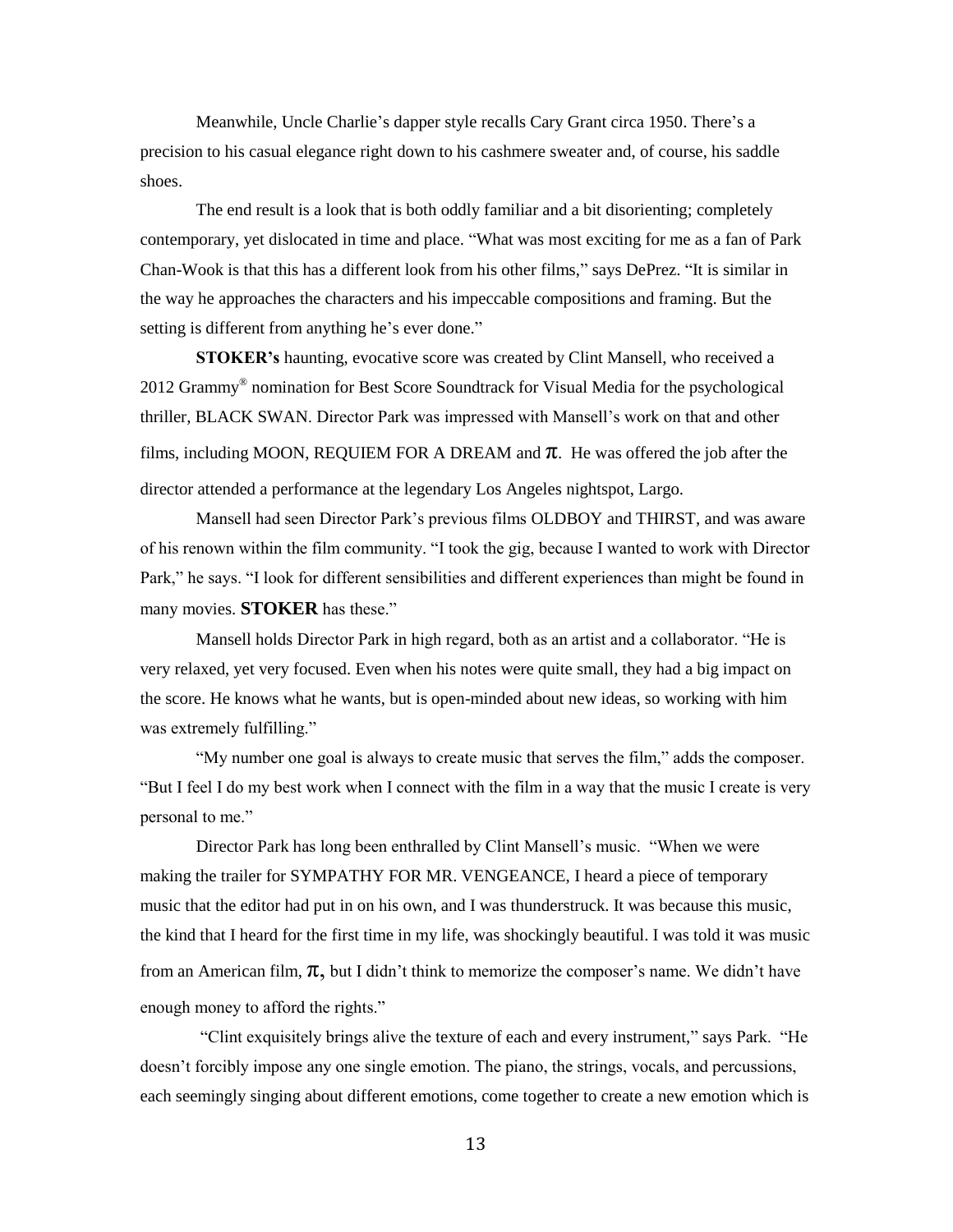so complex it's difficult to describe with words. And this music, in the end, is beautiful. Exciting, but beautifully exciting, sad but beautifully sad, terrifying, but beautifully terrifying."

Park continues, "Our minds met not only on doing all of this, but also on bringing out a sense of movement while doing so. Just like dancing, gracefully moving forward, then back, turning, jumping, landing to immediately roll, then stomping while getting up, then forwards and back again… Graceful, like a cat."

Music plays a key role in a scene that Park says was essential to his vision of the film. India and her uncle are seated at the piano together. Charlie, who has previously professed no musical ability, joins her for a complex, soul-stirring duet, a hypnotic piece written for the film by trailblazing contemporary composer Philip Glass. By the time they have finished, India has been transformed and there is no longer any doubt who he has come all this way to see.

"I had long dreamed of working with the maestro," Park says of Glass. "I was a bit nervous, but he was very kind and warm. Even when I dared to ask him to change a part here and there, he was never bothered or annoyed. The resulting piece is dramatic and beautiful, and I believe the piano scene is a true gem."

Mia Wasikowska had never played piano before this film and took a three-month crash course to prepare. "The scene took one whole day to shoot even though it had no lines," she says. "It's a powerful and emotional piece of music. I could just let the music wash over me and that was the scene. That was the best day of filming for me."

**STOKER** is a fitting addition to Park's acclaimed canon of work, according to Costigan. "Like all of Director Park's films, it is primal, but also poetic and human. It's about overwhelming emotion and its intersection with violence. He was able to craft Wentworth Miller's riveting script into something even scarier, surprising, beautiful and lush, even funny at times. Everyone involved with the film feels very proud to have been able to help director Park make a true 'Park Chan-Wook film' in America."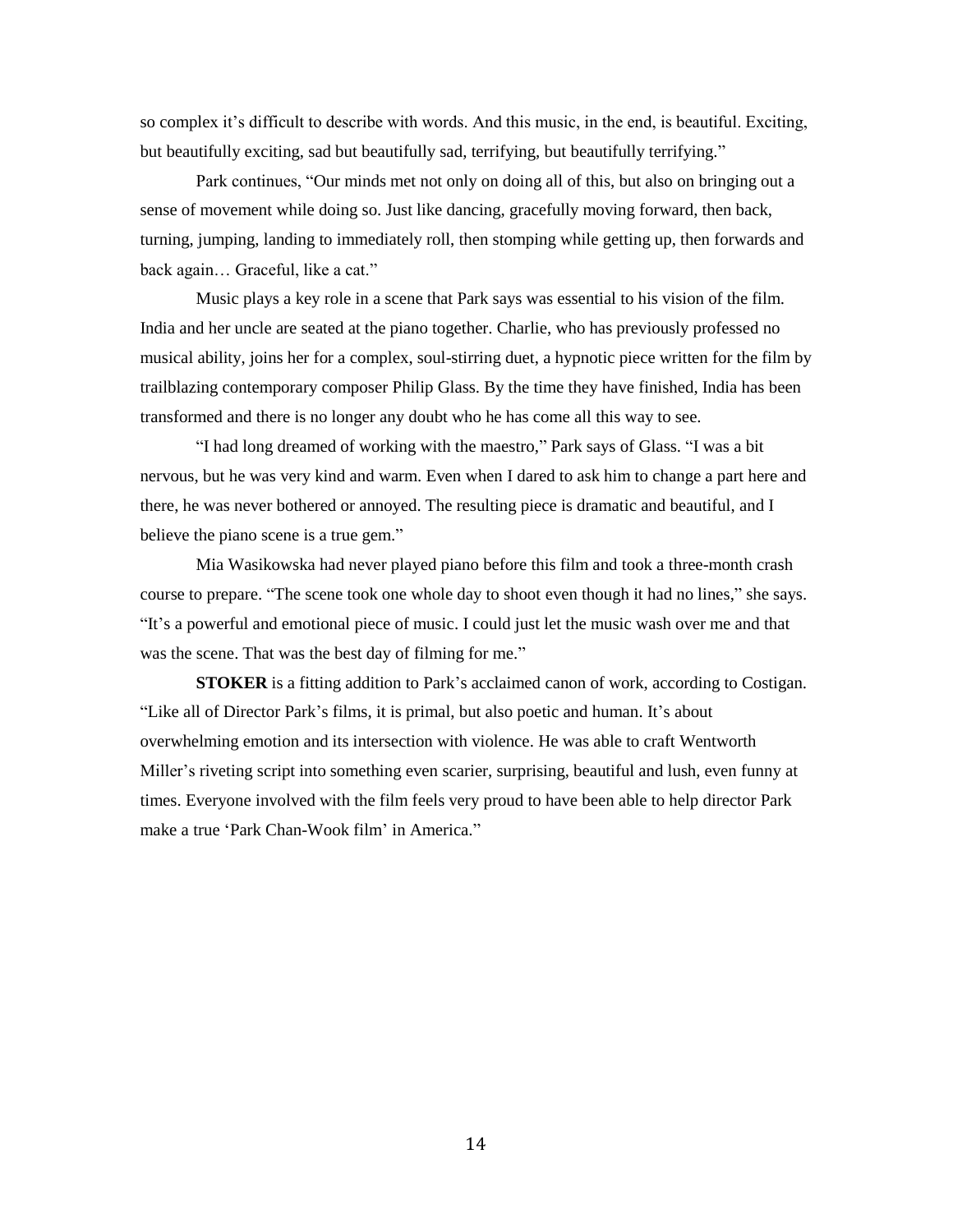## **ABOUT THE CAST**

In a short amount of time, **MIA WASIKOWSKA (India Stoker)** has established herself as a rising star of the big screen. A trained ballerina turned actress, Wasikowska has been challenging herself as a performer since the age of nine.

Wasikowska made her debut to US audiences as the tormented and suicidal teen 'Sophie' in HBO's series "In Treatment." Directed by Rodrigo Garcia, "In Treatment" focused on the relationship between a therapist (Gabriel Byrne) and his patients. In recognition of her performance, Wasikowska was honored by the Los Angeles based organization Australians in Film (whose Host Committee includes Cate Blanchett, Naomi Watts, Nicole Kidman and Hugh Jackman, among others) with the 'Breakthrough Actress' Award. The series was also nominated for a Golden Globe Award® for 'Best Drama Series.'

In January 2009, Wasikowska was seen in a supporting role in the film DEFIANCE. Based on a true story, three Jewish brothers (Daniel Craig, Liev Schrieber and Jamie Bell) escape from Nazi-occupied Poland into the Belarusan forest where they encounter a village of Russian resistance fighters. Wasikowska plays 'Chaya,' a young villager who builds a relationship with one of the brothers. The war film, directed by Ed Zwick was distributed by Paramount Vantage.

In October 2009, Wasikowska appeared in a supporting role in Fox Searchlight's film, AMELIA starring Hilary Swank and Richard Gere for director Mira Nair. Wasikowska portrayed 'Elinor,' a young fan of Earhart whose motivations for building a relationship with Earhart are questioned by her reliable friend 'George' (Gere). During the same month, Wasikowska shared the screen with Hal Holbrook in the independent picture THAT EVENING SUN directed by Scott Teems. Wasikowska earned an Independent Spirit Award nomination for 'Best Supporting Actress' for her role as a naïve Tennessee teenager.

On March 5, 2010 starred as the title character in Tim Burton's retelling of the Lewis Carrol novel, ALICE IN WONDERLAND. The Disney live and 3-D animated film co-starred Johnny Depp, Anne Hathaway, Michael Sheen and Alan Rickman. The same summer, Wasikowska co-starred in the Academy Award nominated film THE KIDS ARE ALL RIGHT with Annette Bening, Julianne Moore and Mark Ruffalo. The Lisa Cholodenko film was also recognized with an Independent Spirit Award and Golden Globe Award for 'Best Film.' In the Focus Features film, Wasikowska portrayed the teenage daughter of lesbian parents who sets out to find her sperm donor father.

In September 2011, Wasikowska tackled the lead role in JANE EYRE in director Cary Fukunaga's screen adaptation of Charlotte Bronte's classic novel. The film released to worldwide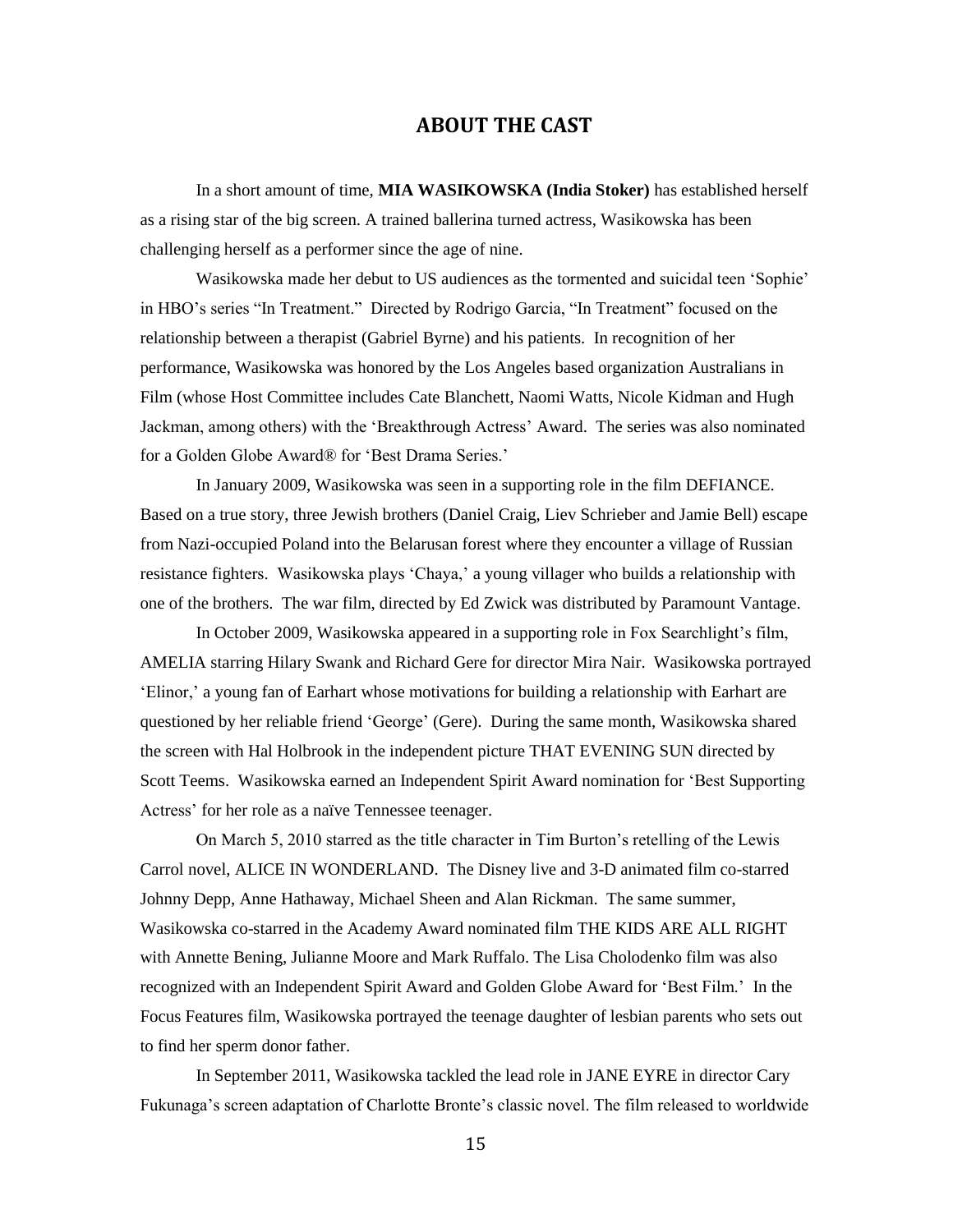critical acclaim, praising the performances of Wasikowska and Michael Fassbender (as 'Rochester').

In May 2011, Wasikowska starred in another lead role in the Gus Van Sant directed film RESTLESS alongside Henry Hopper. Produced by Imagine Entertainment with Bryce Dallas Howard, Wasikowska is 'Annabel,' a terminally ill girl who falls in love with a death-obsessed teenage boy. The script was penned by first-time screenwriter Jason Lew. An official selection of the 2011 Cannes Film Festival, RESTLESS was released by Sony Classics.

Wasikowska ended the year co-starring opposite Glenn Close and Janet McTeer in the Roadside Attractions drama ALBERT NOBBS. The period drama gave Wasikowska the opportunity to re-team with her "In Treatment" director Rodrigo Garcia. In August 2012, Wasikowska can be seen in a supporting role in the Weinstein feature, LAWLESS opposite Shia Laboef, Tom Hardy and Jessica Chastain. The film is based on the non-fiction novel by Matt Bondurant during Prohibition in rural Virginia.

This summer, Wasikowska filmed THE DOUBLE, which she starred opposite Jesse Eisenberg. The comedy, directed by Richard Ayoade and inspired by the Fyodor Dostoyevsky novel, tells a story of a man driven crazy from an appearance of his doppelganger. Also this summer, Wasikowska completed production on the Jim Jarmusch film entitled ONLY LOVERS LEFT ALIVE alongside Tilda Swinton, Tom Hiddleston and Anton Yelchin. The story focuses on two vampires whose love has endured over the course of several centuries.

Wasikowska is currently in production on the John Curran film TRACKS shooting in rural Australia. Based on a true story, Wasikowska portrays 'Robyn Davidson,' a young woman who embarks on a 1,700 mile trek across the deserts of West Australia with her four camels and faithful dog. Adam Driver (HBO's "Girls") will play the photographer assigned to document the adventure.

In addition, Wasikowska will make her directorial debut (with individual but connected segments) in THE TURNING. THE TURING is an adaptation of Tim Winton's best-selling short story collection and will release in spring 2013.

Wasikowska began her acting career in her home country of Australia, landing a recurring role on the popular medical drama "All Saints." Upon securing her first major role in the independent film SUBURBAN MAYHEM, Wasikowska was recognized by the Australian Film Institute Awards for 'Best Young Actor.' She followed up these projects with acclaimed performances in LENS LOVE STORY, SKIN, SEPTEMBER, and in the Australian horror film ROGUE alongside Michael Vartan and Radha Mitchell.

Wasikowska resides in Canberra, Australia.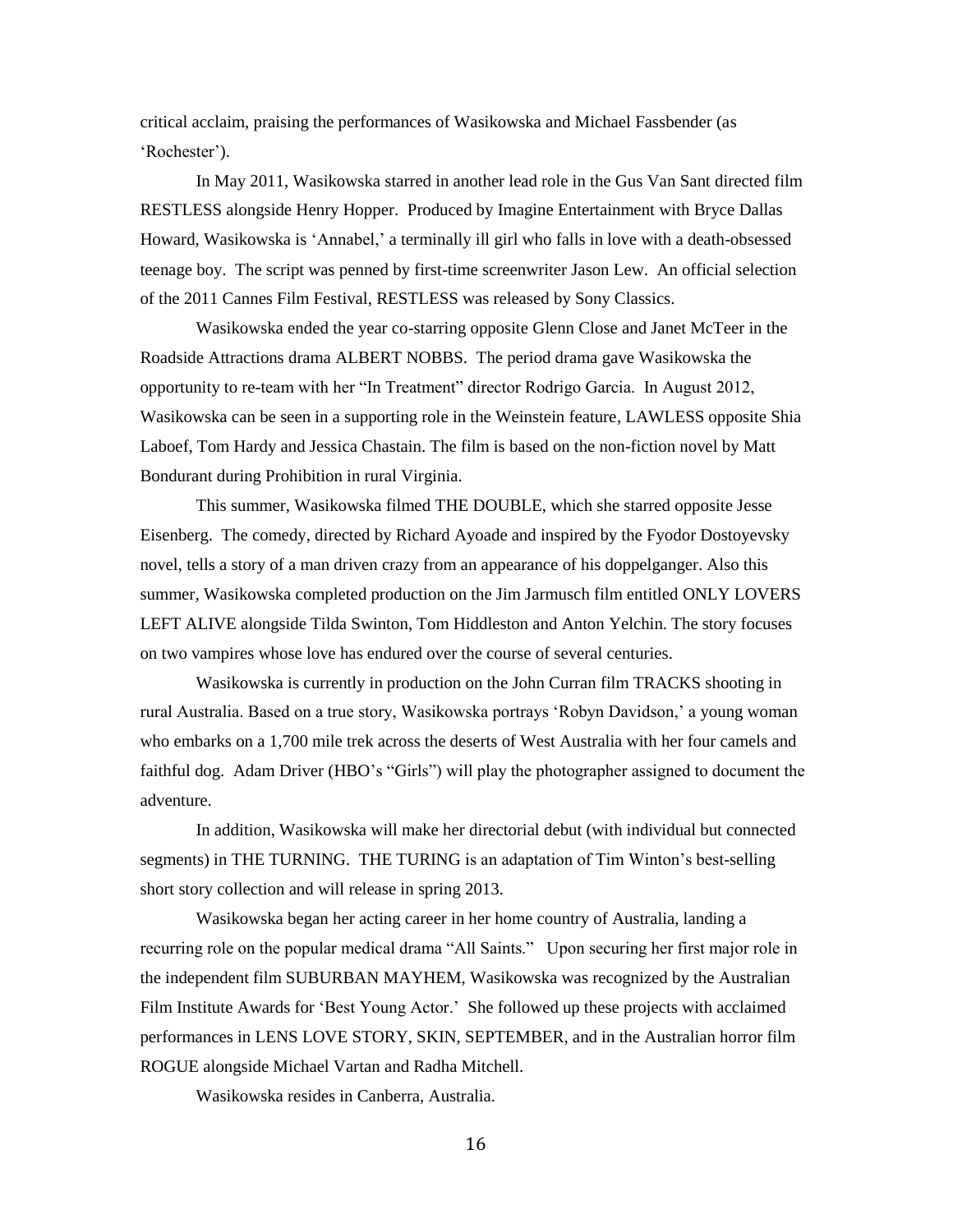In 2013, **MATTHEW GOODE (Charles Stoker)** will star alongside Chiwetel Ejiofor and John Goodman in the five-part series "Dancing on the Edge," (a BBC/ITV co-production), which will air on Starz in the United States. Written and directed by award-winning filmmaker Stephen Poliakoff, the miniseries follows the Louis Lester Band as they find fame amongst the parties and performances of the upper class. Initially shocked by black musicians performing in polite society, many recoil, but London's progressive socialites take the band under their wing. Goode will also appear in BAFTA Award-winner Amma Asante's sophomore feature BELLE (CinemaNX in the UK), the tale of a mixed-race girl (Gugu Mbatha Raw) raised as an aristocratic lady in 18<sup>th</sup> century England. Tom Wilkinson, Miranda Richardson and Emily Watson co-star.

In the spring, Goode begins work on the thriller DESTROYER, a film about the sinking of the warship HMS Coventry during the Falklands War. Paul Bettany co-stars and Tom Shankland directs.

Goode most recently played the title role in Jonathan Teplitzky's BURNING MAN (Toronto International Film Festival premiere), a provocative independent Australian drama about an out-of-control English chef who's trying to put his life and relationship with his son back on track. Immediately prior, Goode portrayed George's (Colin Firth) lover Jim in Tom Ford's critically acclaimed drama A SINGLE MAN and Adrian Veidt/Ozymandias, "the world's smartest man," in Zack Snyder's WATCHMEN.

In 2007, Goode garnered critical attention for his turn as ex-convict Gary Spargo in Scott Frank's THE LOOKOUT with Joseph Gordon-Levitt, Jeff Daniels and Isla Fisher. In Woody Allen's MATCH POINT, he portrayed the posh friend and eventual brother-in-law of the tennis pro played by Jonathan Rhys Meyers. Goode first gained wide attention for his performance in CHASING LIBERTY, opposite Mandy Moore.

His screen credits also include BRIDESHEAD REVISITED (2008), directed by Julian Jarrold, LEAP YEAR, Ricky Gervais' CEMETERY JUNCTION, Agnieszka Holland's COPYING BEETHOVEN and Ol Parker's IMAGINE ME & YOU. He made his feature film debut as celebrated Spanish speaking writer Gerard Brennan in Fernando Colomo's cult biopic SOUTH FROM GRANADA in 2003.

For television, Goode currently stars in ITV1's two-part psychological thriller "The Poison Tree," an adaptation of Erin Kelly's novel, directed by Marek Losey. His credits also include "Birdsong," an adaptation of the Sebastian Faulks novel, in which Goode portrays commanding officer to Eddie Redmayne's young WWI solider. With Imelda Staunton, Goode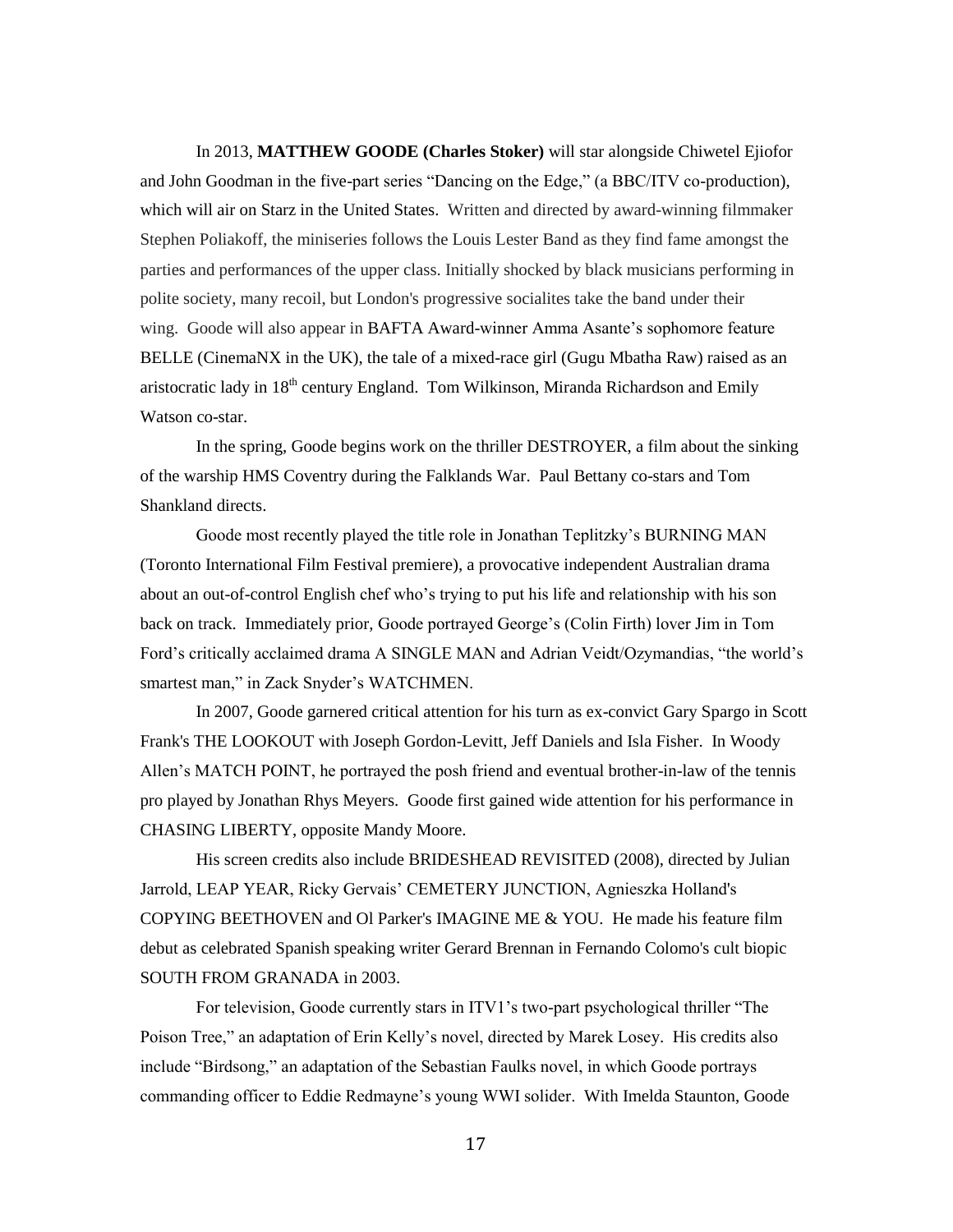co-starred in the BBC telefilm "My Family and Other Animals," (which aired as part of PBS' "Masterpiece Theatre" series in the U.S.) as well as the English crime drama "Marple: A Murder is Announced," Tom Vaughan's "He Knew He Was Right" for the BBC and "The Inspector Lynley Mysteries: A Suitable Vengeance."

Raised in the city of Exeter, England, Goode studied drama at the University of Birmingham, and later, classical theater and stage acting at London's Webber Douglas Academy of Dramatic Arts. His stage credits include the roles of Ariel in Shakespeare's "The Tempest," and Moon in Lorca's "Blood Wedding" at the Mercury Theatre Company.

**DERMOT MULRONEY (Richard Stoker)** has been seen in over 65 films over the 25 years he has spent in front of the cameras. This upcoming year he can be seen starring in a number of big projects.

Dermot is currently shooting AUGUST OSAGE COUNTY for John Wells opposite Meryl Streep and Julia Roberts. Before that he shot the independent film JOBS opposite Ashton Kutcher. He also recently wrapped shooting the films SPACE WARRIORS and THE RAMBLER. and later this year he will be seen in Chris Colfer's STRUCK BY LIGHTNING.

In 2011, he was seen in Clint Eastwood's J. EDGAR for Warner Brothers. The film tells the story of J. Edgar Hoover and his life in law enforcement*.* Mulroney plays 'Colonel Schwarzkopf' to Leonardo Di Caprio's J. Edgar. He was also seen in the TNT movie "Silent Witness." The film shows a prominent defense attorney 'Tony Lord' who returns to his hometown to defend an old friend, a teacher accused of murdering one of his students. Mulroney also starred in the action film THE GREY starring opposite Liam Neeson for director Joe Carnahan. The film tells the story of an oil drilling team who struggles to survive after a plane crash strands them in the wild while being hunted by a pack of rogue wolves. In February 2012, he was featured in the Universal family film BIG MIRACLE directed by Ken Kwapis, opposite Drew Barrymore, Kristen Bell and John Krasinski. The film was about a small town newspaper reporter who writes about three California gray whales trapped in the Arctic Circle.

Mulroney has also recently a completed a number of other films. He starred in the independent films BEYOND opposite Jon Voight, about a detective team that uses a psychic to track down a missing child, and in Chris Colfer's debut feature, STRUCK BY LIGHTNING opposite Chrsitina Hendricks and Allison Janney, about a young man who recounts the way he blackmailed his fellow classmates into contributing to his literary magazine after he is struck by lightening.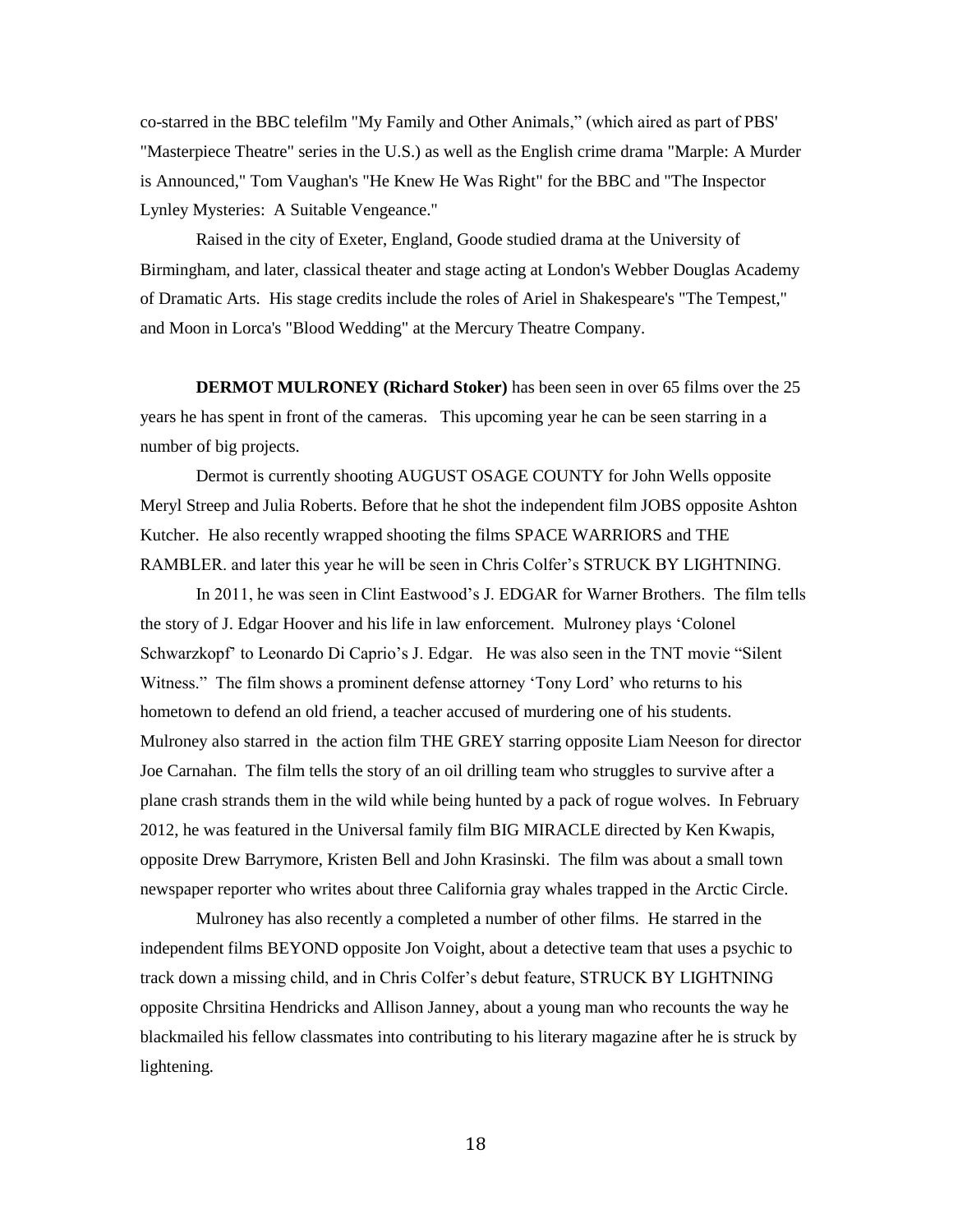Some of Mulroney's film credits include the following: INHALE with Diane Kruger; FLASH OF GENIUS with Greg Kinnear; ZODIAC, directed by David Fincher: GRACIE, directed by Davis Guggenheim and starring Elisabeth Shue; the Coen Brothers' BURN AFTER READING; THE FAMILY STONE with Diane Keaton; GEORGIA RULE with Jane Fonda; MUST LOVE DOGS with Diane Lane and John Cusack; THE WEDDING DATE with Debra Messing; David Gordon Green's UNDERTOW with Jamie Bell and Josh Lucas; Alexander Payne's ABOUT SCHMIDT with Jack Nicholson; THE SAFETY OF OBJECTS with Glenn Close and Patricia Clarkson; MY BEST FRIENDS WEDDING, opposite Julia Roberts and Cameron Diaz; Nicole Holefcener's LOVELY AND AMAZING; WHERE THE MONEY IS starring opposite Paul Newman and Linda Fiorentino; Robert Altman's KANSAS CITY with Jennifer Jason Leigh; COPYCAT opposite Holly Hunter and Sigourney Weaver; Tom DiCillo's LIVING IN OBLIVION; YOUNG GUNS with Kiefer Sutherland; POINT OF NO RETURN with Bridget Fonda; BAD GIRLS opposite Andie MacDowell, Madeline Stowe and Drew Barrymore; the Blake Edwards comedy SUNSET; and CAREER OPPORTUNITIES opposite Jennifer Connelly.

Mulroney is a classily trained cellist who has been playing since he was 7 years old. He has worked on numerous projects with Academy Award winning composers such as James Newton Howard and Michael Giacchino

Mulroney resides in Los Angeles with his family.

In 2011, **JACKI WEAVER (Gwendolyn Stoker)** was nominated for an Academy Award for 'Best Supporting Actress' for the film ANIMAL KINGDOM.

She won 'Best Supporting Actress' from the National Board of Review in New York, also winning Los Angeles Film Critics, San Francisco Film Critics, Virtuoso Award, Satellite award and nine other American nominations including a Golden Globe®.

Weaver made her professional debut in1962 while still a schoolgirl, playing Cinderella at Sydney's legendary Phillip Theatre. Since then, she's performed in more than 100 plays and many films and television programs.

Her most recent stage work includes *Uncle Vanya* with Cate Blanchett, (Sydney Theatre Company, Kennedy Centre Washington DC, Lincoln Centre NYC), *Let the Sunshine*, *Prisoner of Second Avenue* (Queensland Theatre Company), *Death of a Salesman*, *Derrida in Love*, (Sydney Ensemble Theatre), *Entertaining Mr. Sloane* (South Australian Theatre Company), and the musical *Priscilla Queen of the Desert*.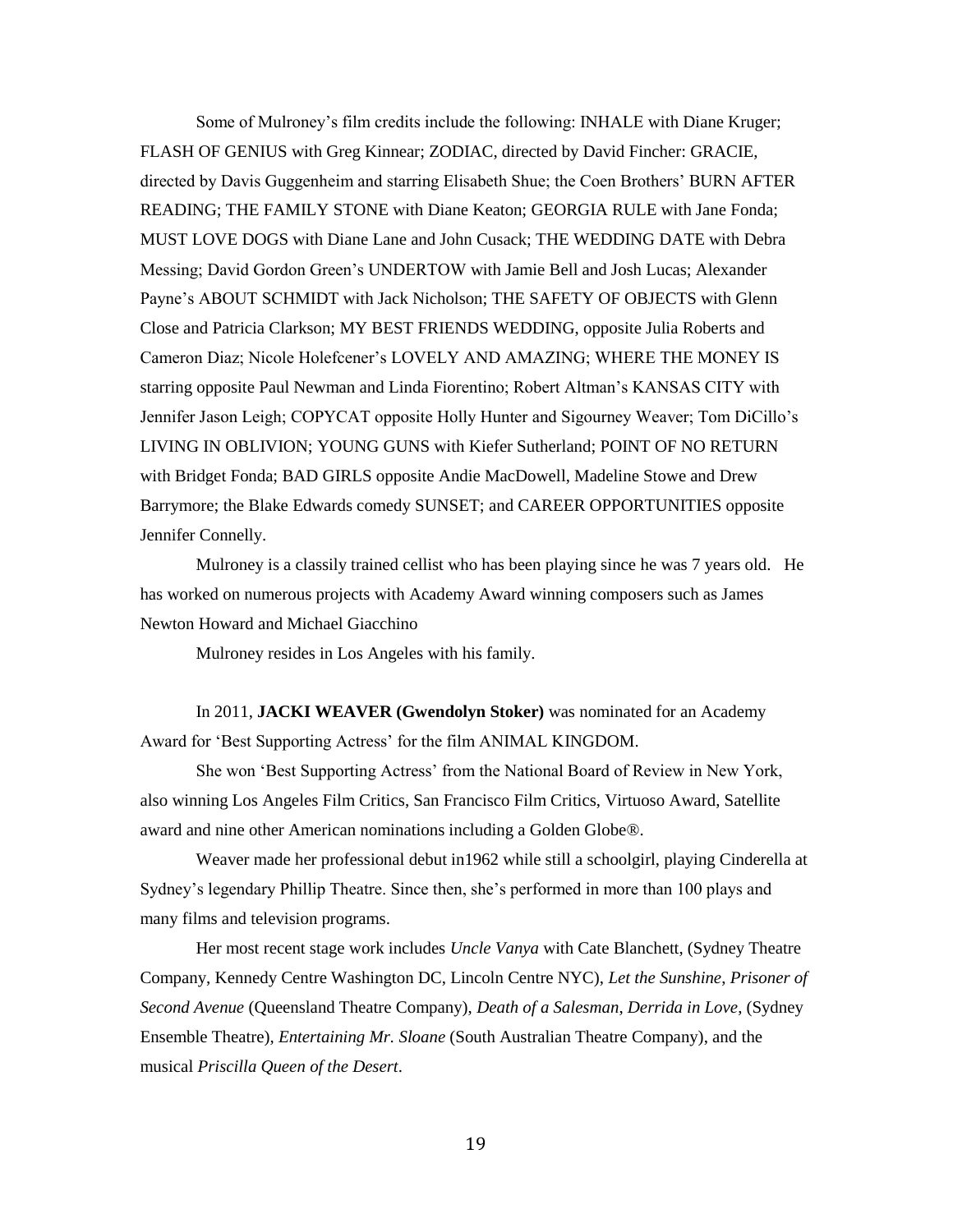Recently, Weaver played seven different characters in the one woman play *The Blonde the Brunette and the Vengeful Redhead* as part of a 65 venue national tour, winning her the Touring Legend Award.

Weaver's other on-stage leading roles include *Six Degrees of Separation*, *The Real Thing*, *Born Yesterday*, *The Three Sisters*, *Love's Labour's Lost*, *A Streetcar Named Desire, Shadowlands*, *Fred*, *Old Masters*, *A Hard God*, *Soulmates*, *Emerald City*, *Blithe Spirit*, *Joe Egg*, *The Sisters Rosensweig*, *Daylight Saving*, *Last Cab to Darwin*, *Ruby's Last Dollar*, *The Seagull*, *The Removalists*, *Tom*, *After Magritte*, and *Rockola*.

Weaver film roles include COSI, CADDIE, PICNIC AT HANGING ROCK, THE REMOVALISTS, STORK PETERSEN, THE PERFECTIONIST, POLLY WE LOVE, THE FROM MOONOOLOO, SQUIZZY TAYLOR, 2010 Sundance Grand Jury Award –winning film ANIMAL KINGDOM.

On television, Weaver starred in the ABC series "House Rules" and "Trial by Marriage," both series written especially for her.

Weaver won many 'Best Actress' awards including a Best Actress Logie for "Do I Have to Kill My Child," three AFI awards for ANIMAL KINGDOM, CADDIE and STORK, a Mo for *Old Masters*, a Glug for *Last of the Red Hot Lovers*, two Variety Heart awards for *Shadowlands* and *They're Playing Our Song* in which she starred with John Waters for 3 years, also winning a Gold Record.

In 2011, Weaver appeared in THE FIVE YEAR ENGAGEMENTas Emily Blunt's mother, and in 2012, the Academy Award nominated SILVER LININGS PLAYBOOK as the wife of Robert De Niro, with Brad Cooper and Jennifer Lawrence.

Weaver's bestselling memoir Much Love, Jac was published by Allen & Unwin in 2005 and re-released in 2012.

**NICOLE KIDMAN (Evelyn Stoker)** first came to the attention of American audiences with her critically acclaimed performance in Phillip Noyce's riveting 1989 psychological thriller DEAD CALM. She has since become an internationally-recognized, award-winning actress known for her range and versatility.

In 2003, Kidman won an Academy Award, a Golden Globe Award, a BAFTA Award and a Berlin Silver Bear for her portrayal of Virginia Woolf in Stephen Daldry's THE HOURS. In 2002, she was honored with her first Oscar nomination for her performance in Baz Luhrmann's innovative musical, MOULIN ROUGE! For that role, and her performance in writer/director Alejandro Amenabar's psychological thriller, THE OTHERS*,* she received dual 2002 Golden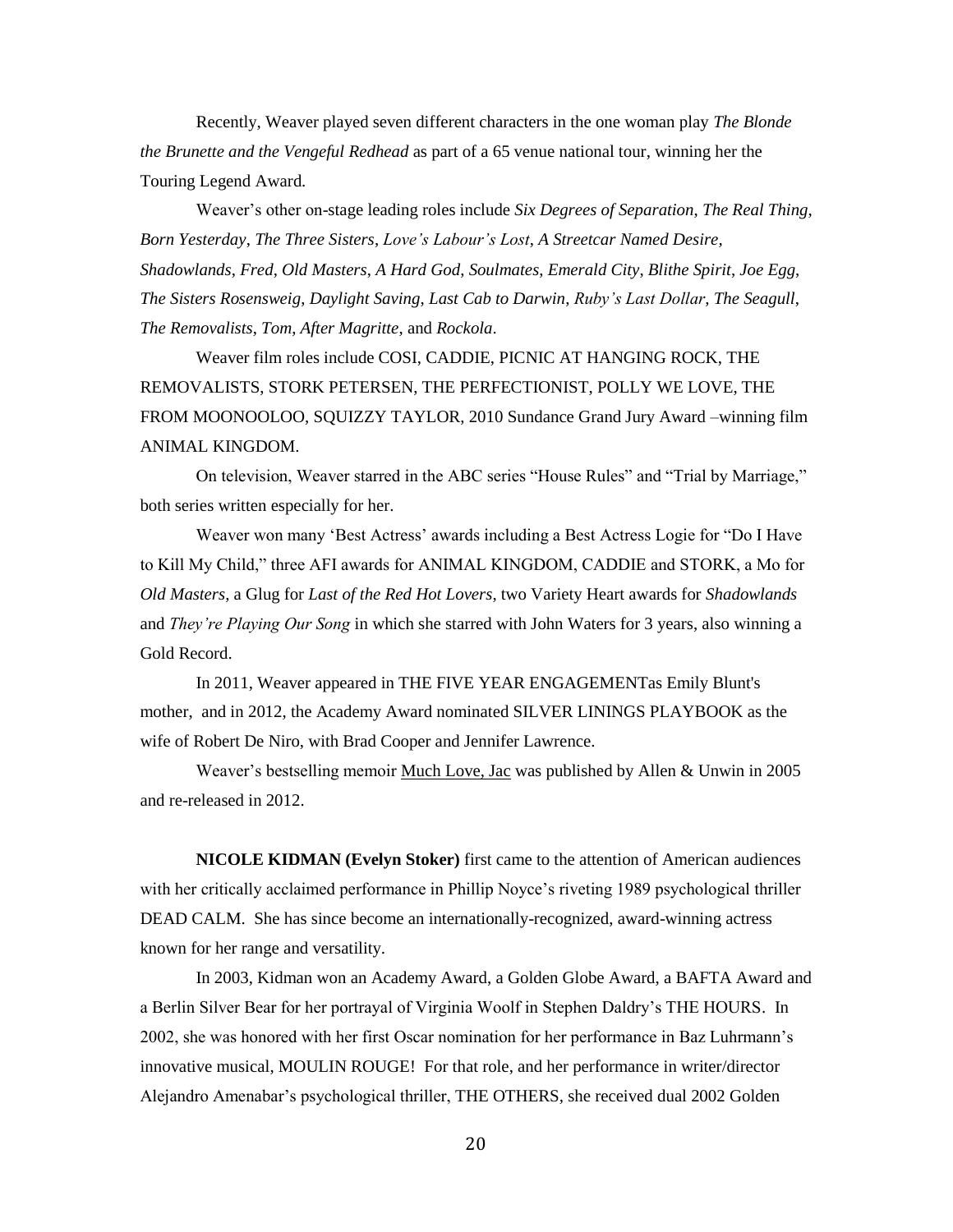Globe nominations, winning for 'Best Actress in a Musical.' She was awarded her initial Golden Globe for a pitch-perfect, wickedly funny portrayal of a woman obsessed with becoming a television personality at all costs, in Gus Van Sant's TO DIE FOR, and has been nominated three additional times for her performances in Jonathan Glazer's BIRTH, Anthony Minghella's COLD MOUNTAIN, and Robert Benton's BILLY BATHGATE.

In 2010, Kidman starred opposite Aaron Eckhart in RABBIT HOLE, for which she received Academy Award, Golden Globe, Screen Actors Guild® and Independent Spirit Award nominations for Best Actress. From David Lindsay-Abaire's own screenplay adaptation of his Pulitzer Prize®-winning play, RABBIT HOLE was developed by Kidman's Blossom Films production company and is directed by John Cameron Mitchell. The cast includes Dianne Wiest, Tammy Blanchard, Sandra Oh, Giancarlo Esposito and Jon Tenney. Kidman was most recently seen in HBO's "Hemingway and Gellhorn" with Clive Owen, for which she has received a 'Best Actress' Emmy® nomination.

In October 2012, Kidman was seen staring in Lee Daniel's THE PAPER BOY with Matthew McConaughey, Zac Efron and John Cusack, and in 2013, Kidman will be featured in THE RAILWAY MAN, which stars Colin Firth and Stellan Skarsgard. She will next begin filming GRACE OF MONACO in the role of Grace Kelly with Tim Roth and Frank Langella*.*

Kidman's additional film credits include Noah Baumbach's MARGOT AT THE WEDDING; THE GOLDEN COMPASS with Daniel Craig; Academy Award winning animated musical HAPPY FEET; JUST GO WITH IT with Adam Sandler and Jennifer Aniston; Rob Marshall's film adaptation of the musical NINE with Daniel Day-Lewis, Penelope Cruz and Marion Cotillard; Baz Luhrmann's World War II love story, AUSTRALIA*,* with Hugh Jackman; Steven Shainberg's FUR: AN IMAGINARY PORTRAIT OF DIANE ARBUS with Robert Downey, Jr.*;* Sydney Pollack's THE INERPRETER with Sean Penn*;* Nora Ephron's BEWITCHED with Will Ferrell*;* Robert Benton's THE HUMAN STAIN with Anthony Hopkins and Ed Harris; Lars von Trier's DOGVILLE with Paul Bettany and Lauren Bacall; Stanley Kubrick's EYES WIDE SHUT with Tom Cruise; Jez Butterworth's BIRTHDAY GIRL with Ben Chaplin; Mimi Leder's THE PEACEMAKER with George Clooney; Jane Campion's THE PORTRAIT OF A LADY with John Malkovich; Joel Schumacher's BATMAN FOREVER with Val Kilmer and Jim Carrey; Harold Becker's MALICE with and Alec Baldwin; and Ron Howard's FAR AND AWAY*.* She also narrated the documentary release (Sundance Grand Jury Award and Audience Award-winner), GOD GREW TIRED OF US, and also narrated the film biography of Simon Wiesenthal, I HAVE NEVER FORGOTTEN YOU*.*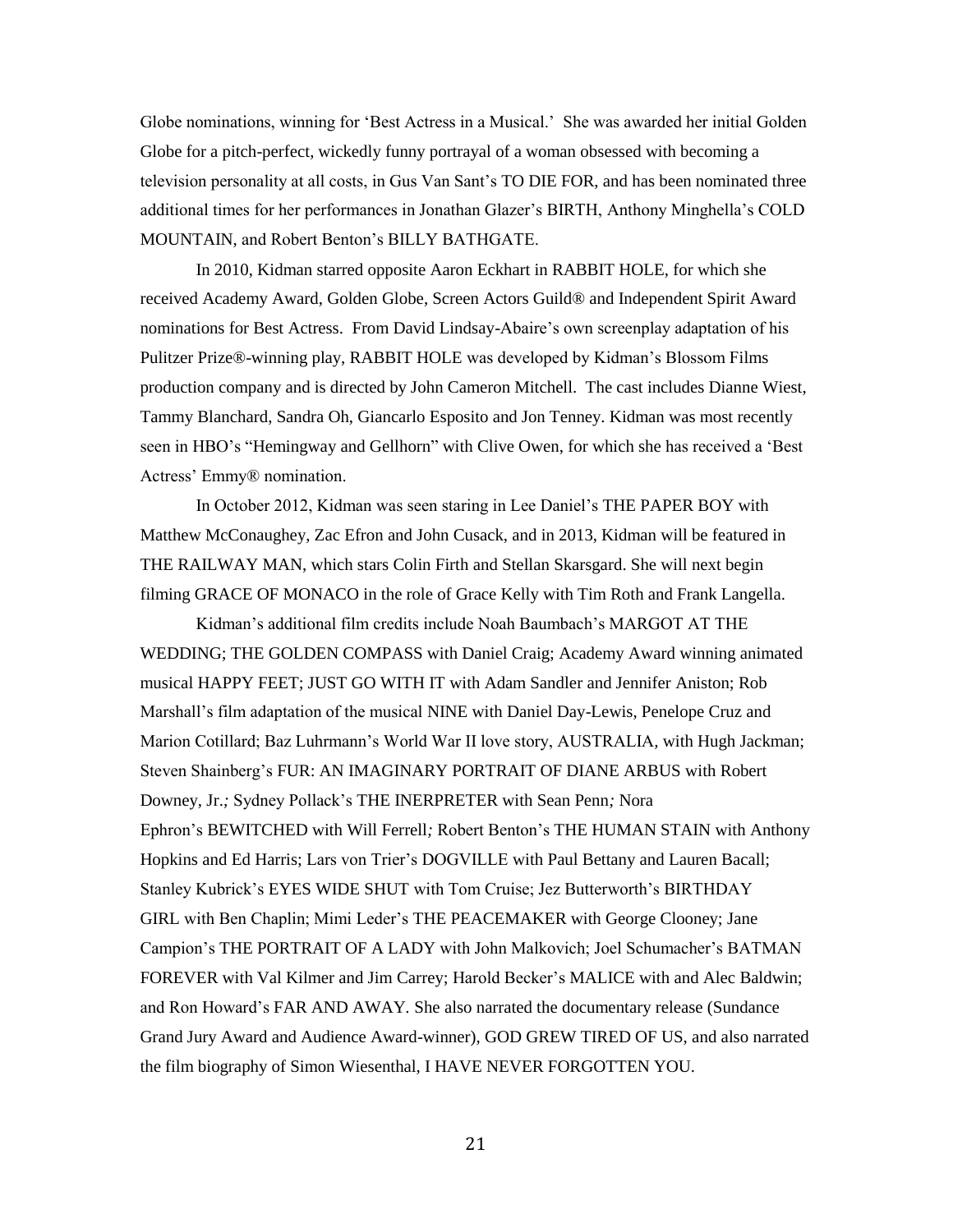Kidman made a highly-lauded London stage debut in the fall of 1998, starring with Iain Glenn in *The Blue Room*, David Hare's modern adaptation of Schnitzler's *La Ronde*, for director Sam Mendes and the Donmar Warehouse. For her performance Kidman won London's *Evening Standard* Award and was nominated in the 'Best Actress' category for a Laurence Olivier Award. *The Blue Room* moved to Broadway for a sold-out, limited run from November of 1998 through March of 1999.

In January of 2006, Kidman was awarded Australia's highest honor, the Companion in the Order of Australia. She was also named, and continues to serve, as Goodwill Ambassador of the United Nations Development Fund for Women, UN Women, whose goals are to foster women's empowerment and gender equality, to raise awareness of the infringement on women's human rights around the world and to end violence against women. Kidman has also lent her voice in support of the Women's Cancer Program at Stanford with Dr. Jonathan Berek. Along with her husband, Keith Urban, she has helped raise millions over the years for the Women's Cancer Program which is a world-renowned center for research into the causes, treatment, prevention, and eventual cure of women's cancer.

**PHYLLIS SOMERVILLE (Mrs. McGarrick)**, daughter of a Methodist minister and a librarian, was born in Iowa City, Iowa. Her acting dreams came early when she started singing songs and reciting pieces at holiday pageants and covered dish dinners. This dream was expanded at age four when her father took her to New York City where she remembers Yankee Stadium, the subway, and Radio City Music Hall. She decided to be a Yankee, a New Yorker, and a Rockette.

In high school, she was a cheerleader and a baton twirler, taking a slight detour from acting. She graduated from the University of Northern Iowa and attended Wayne State University.

Her first paid acting job was in Buckshin Joe, Colorado, a restored mining town. She played an ingénue in melodramas at night, a bar singer after the show, a saloon girl in afternoon gunfights, and a church organist on Sunday morning, but her first Equity job was at the Arena Stage in Washington, D.C.

Most treasured roles include, 'Wilma' in *Over Here* (Schubert), 'Hannah' in *The Spitfire Grill* (Playwrights Horizons), 'Helen' in *Happiness* (Lincoln Center), 'Jesse' in *Night Mother* (National Tour), 'Andromache' and 'Athena' in *The Greeks* (Hartford Stage) 'Roxie O'Neill' in "Lateline," 'Dorothy Russell' in "NYBD Blue," 'Mrs. Raimes' in "Life on Mars," 'May McGorvey' in LITTLE CHILDREN, the Pawnbroker in LUCKY YOU, 'Grandma Fuller' in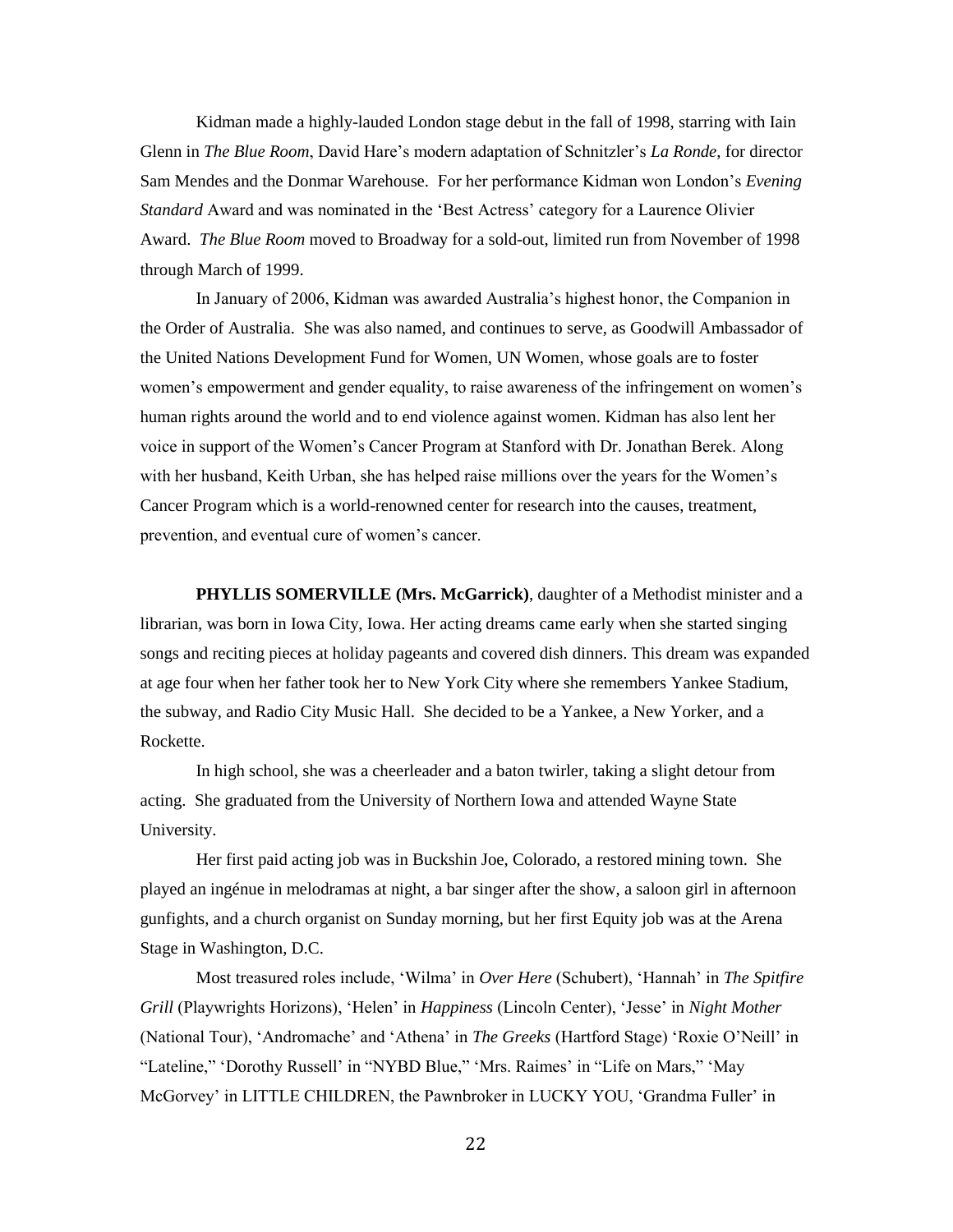#### THE CURIOUS CASE OF BENJAMIN BUTTON, 'Ruby' in FORGETTING THE GIRL,

'Marlene' in "The Big C," and the upcoming "House of Cards" starring Kevin Spacey for Netflix. Phyllis is a member of the LAByrinth Theatre Company and loves doing the kids' plays at the 52nd Street Project (once got to play a New York Yankee).

So she's been a Yankee and she's been a New Yorker 40 years, but Ms. Somerville is not a Rockette… yet.

**ALDEN EHRENREICH (Whip)** began acting at the age of four in various school and summer camp plays, as well as community children's theatre groups. Throughout junior high and high school Alden began writing, directing and starring in student films, one of which lead to his discovery by Steven Spielberg, who saw one of the short films at Alden's friend's Bat Mitzvah.

On stage at Crossroads School, Ehrenreich has starred in numerous plays including *Our Town*, *The Prime of Miss Jean Brodie*, and *Three Sisters*. Professionally, Alden has appeared on the CW's "Supernatural" as well as CBS's "CSI: Crime Scene Investigation."

Early on, Ehrenreich had a distinct vision for the kind of career he dreamed of. That vision came true in 2009 when Francis Ford Coppola made him an offer he couldn't refuse… playing the lead role in Coppola's semi-autobiographical film TETRO. Alden spent several months in Buenos Aires shooting with Coppola.

22-year-old Ehrenreich attended the prestigious Gallatin School at New York University. While there, he created The Collectin, a group which focusses on the creative process in which films and performances might be built around the specific qualities of an actor. They created six original plays and five short films during their time in New York. In December Alden shot The Collectin's first feature film, RUNNING WILD.

Alden recently wrapped production as the lead role in Warner Bros. film BEAUTIFUL CREATURES due out in February 2013.

Ehrenreich was in the Focus Features film SOMEWHERE, directed by Sofia Coppola, and he continued his friendship with director Francis Ford Coppola, starring in TWIXT opposite Val Kilmer, Bruce Dern, Ben Chaplin, and Elle Fanning.

**LUCAS TILL's (Pitts)** career started in James Mangold's WALK THE LINE, playing the young 'Jack Cash.' From there, he landed the male lead in HANNAH MONTANA: THE MOVIE for director Peter Chelsom, opposite Miley Cyrus. He's best known for his portrayal of 'Havok' in X-MEN: FIRST CLASS, and is set to reprise that role later this year in X-MEN: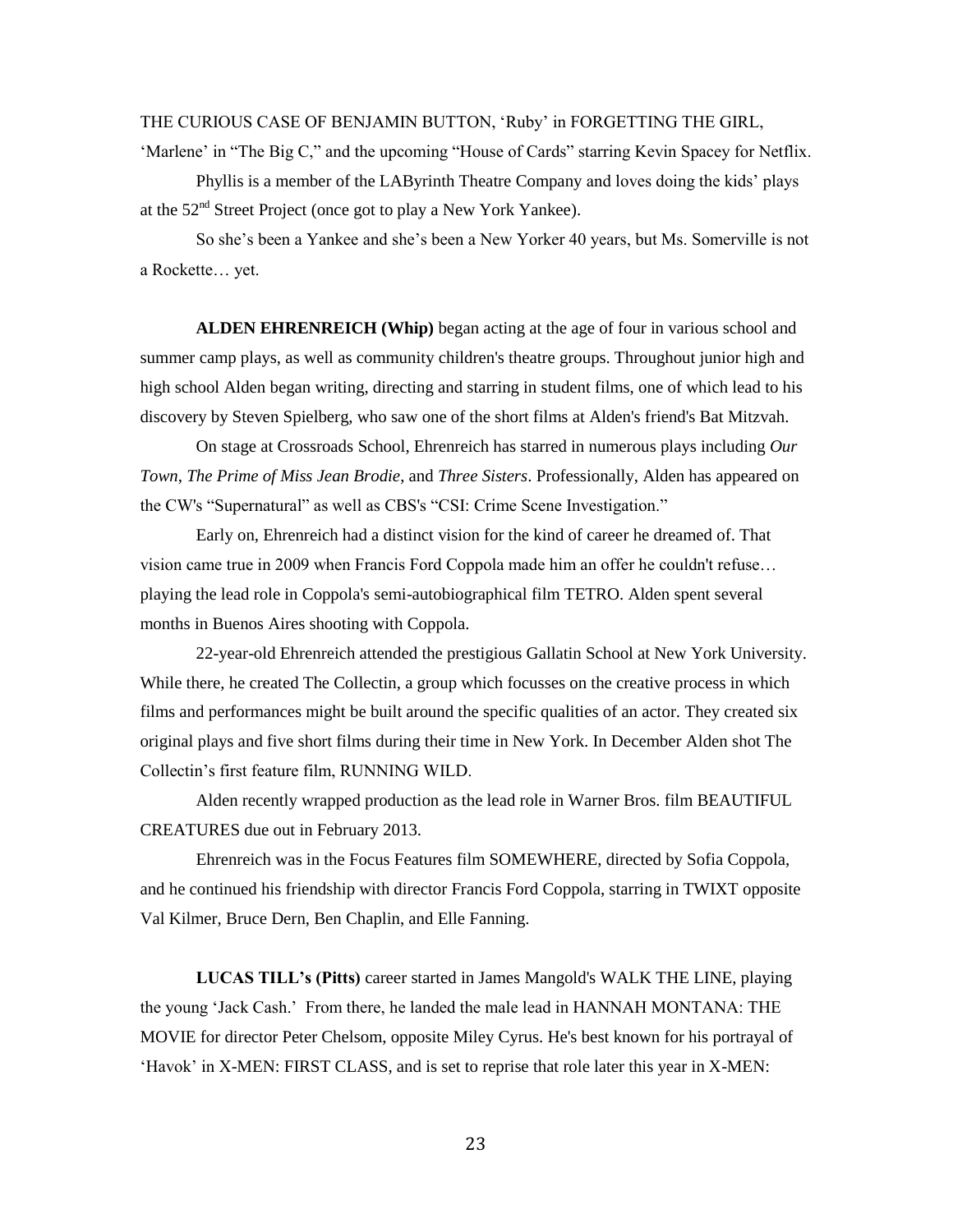DAYS OF FUTURE PAST. Till is currently filming PARANOIA opposite Harrison Ford and Gary Oldman for director Robert Luketic.

**RALPH BROWN (Sheriff)** is an [English](http://en.wikipedia.org/wiki/English_people) [actor](http://en.wikipedia.org/wiki/Actor) and writer, known for playing 'Danny' the drug dealer in WITHNAIL AND I, the security guard 'Aaron' (aka '85') in ALIEN 3, 'DJ Bob Silver' in THE BOAT THAT ROCKED, 'Del Preston' in WAYNE'S WORLD 2 and the pilot 'Ric Olié' in STAR WARS EPISODE I: THE PHANTOM MENACE. He won The Samuel Beckett Award for his first play *Sanctuary* written for Joint Stock Theatre Company in 1987, and the Raindance and Sapporo Film Festival awards for his first screenplay for the British film NEW YEAR'S DAY in 2001.

Other film roles include Dil's on-off boyfriend 'Dave' in th[e Academy Award-](http://en.wikipedia.org/wiki/Academy_Award)winning film THE CRYING GAME, the great train robber 'Ronnie Biggs' in BUSTER, teacher and [rugby](http://en.wikipedia.org/wiki/Rugby_league)  [league](http://en.wikipedia.org/wiki/Rugby_league) player 'Phil' in UP 'N' UNDER, prison guard 'Captain Mr. Burton' in MEAN MACHINE, 'Sgt. Major Harris' in the [Paul Schrader](http://en.wikipedia.org/wiki/Paul_Schrader) film DOMINION: PREQUEL TO THE EXORCIST, and [CIA](http://en.wikipedia.org/wiki/CIA) renegade 'Mr. Collins' alongside [Wesley Snipes](http://en.wikipedia.org/wiki/Wesley_Snipes) in THE CONTRACTOR. In 1995, Brown appeared in [Steven Spielberg's](http://en.wikipedia.org/wiki/Steven_Spielberg) [slavery](http://en.wikipedia.org/wiki/Slavery) epic AMISTAD. In 2007, he filmed CAUGHT IN THE ACT, an independent British film, and appeared in the series "Cape Wrath" for [Channel 4](http://en.wikipedia.org/wiki/Channel_4)[/Showtime](http://en.wikipedia.org/wiki/Showtime_(TV_network)) as the moustachioed policeman 'Wintersgill.'

Brown's other television appearances include Dennis Potter's ["Karaoke"](http://en.wikipedia.org/wiki/Karaoke) in 1995, the BBC's adaptation of [Sir Walter Scott's](http://en.wikipedia.org/wiki/Sir_Walter_Scott) ["Ivanhoe"](http://en.wikipedia.org/wiki/Ivanhoe_(1997_TV_series)) in 1997 as 'Prince John,' and a memorable turn as shaven-headed gang-boss 'Miami Vice' in the 2000 series "Lock, Stock…"

In 2005 he appeared in ["Coronation Street"](http://en.wikipedia.org/wiki/Coronation_Street) as 'Barney,' roadie to [Status Quo,](http://en.wikipedia.org/wiki/Status_Quo_(band)) and with [Julia Davis](http://en.wikipedia.org/wiki/Julia_Davis) in the cult TV sitcom ["Nighty Night.](http://en.wikipedia.org/wiki/Nighty_Night)" He appeared in the final two episodes of ["Life](http://en.wikipedia.org/wiki/Life_on_Mars_(TV_series))  [on Mars"](http://en.wikipedia.org/wiki/Life_on_Mars_(TV_series)) as Frank Morgan, an interim DCI in 1973 sequences, and Sam's [\(John Simm's](http://en.wikipedia.org/wiki/John_Simm)) surgeon in 2006 sequences.

In 2009 he made four films: THE KID directed by [Nick Moran,](http://en.wikipedia.org/wiki/Nick_Moran) HUGE directed by [Ben](http://en.wikipedia.org/wiki/Ben_Miller)  [Miller,](http://en.wikipedia.org/wiki/Ben_Miller) MISSION: LONDON a [Bulgarian](http://en.wikipedia.org/wiki/Bulgaria) comedy directed by Dimitar Mitoviski which premiered i[n Sofia](http://en.wikipedia.org/wiki/Sofia) on April, 13 2010, and SUS, written by [Barrie Keeffe,](http://en.wikipedia.org/wiki/Barrie_Keeffe) writer of THE LONG GOOD FRIDAY, which premiered April. 24 2010 and ran in the West End for several weeks.

In 2010, 2011 and 2012, Brown has worked on the [BBC Three](http://en.wikipedia.org/wiki/BBC_Three) comedy ["Him & Her.](http://en.wikipedia.org/wiki/Him_%26_Her_(TV_series))" In 2010, he worked on the film [KILLING](http://en.wikipedia.org/wiki/Killing_Bono) BONO and shot the feature film DARK TIDE in [Cape](http://en.wikipedia.org/wiki/Cape_Town)  [Town](http://en.wikipedia.org/wiki/Cape_Town) opposite [Halle Berry.](http://en.wikipedia.org/wiki/Halle_Berry) In 2011, he filmed I, ANNA with [Gabriel Byrne](http://en.wikipedia.org/wiki/Gabriel_Byrne) and [Charlotte](http://en.wikipedia.org/wiki/Charlotte_Rampling)  [Rampling.](http://en.wikipedia.org/wiki/Charlotte_Rampling) Then, he went on to work on JACK THE GIANT KILLER directed by [Bryan Singer,](http://en.wikipedia.org/wiki/Bryan_Singer) and TOWER BLOCK in London. In 2012, he has worked on INSPECTOR GEORGE GENTLY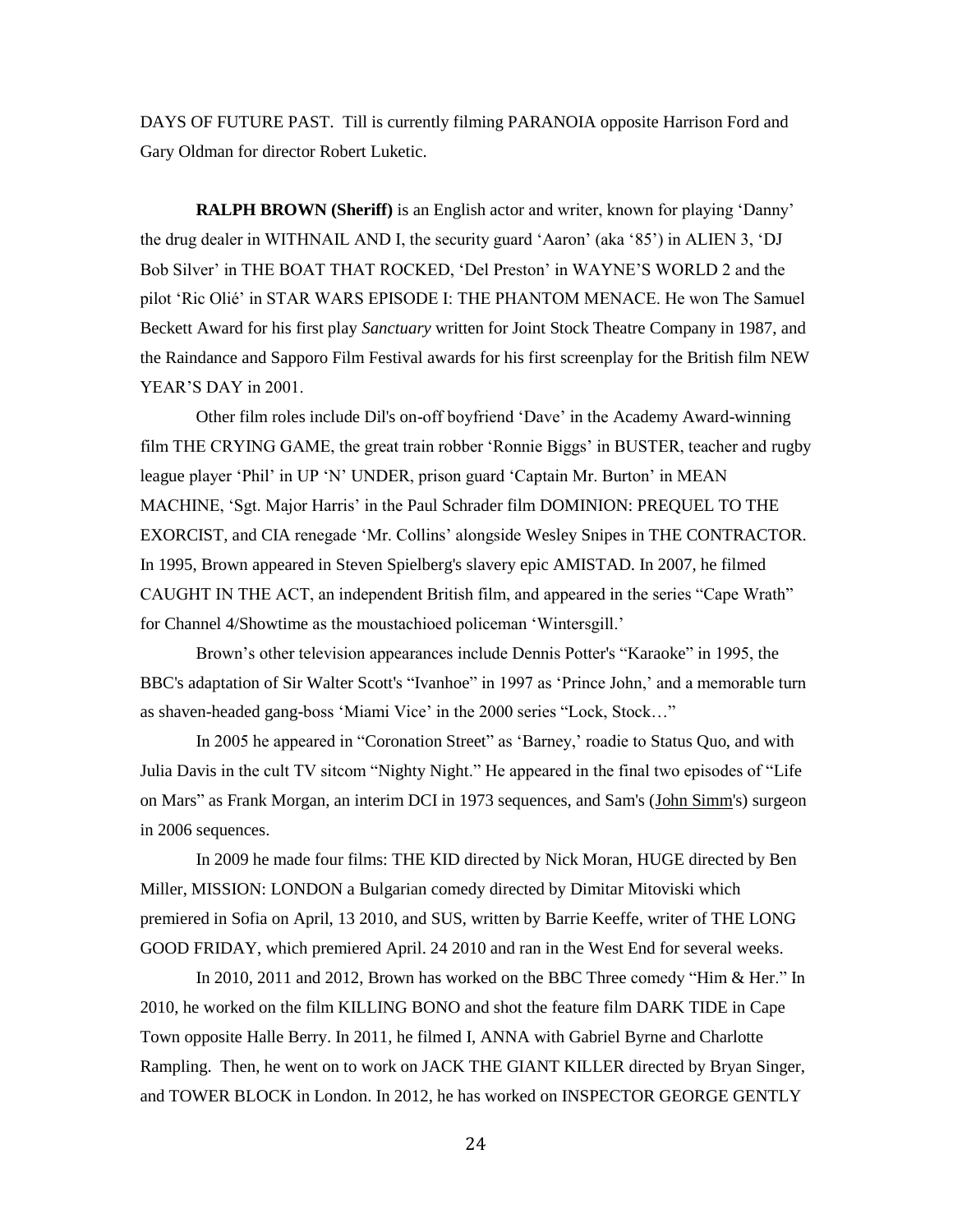with [Martin Shaw,](http://en.wikipedia.org/wiki/Martin_Shaw) "The Poison Tree" for ITV and "The Mimic" for C4. Brown is currently directing his first film RED LIGHT FEVER.

Brown was born in [Cambridge,](http://en.wikipedia.org/wiki/Cambridge) England, and he has been married to [Jenny Jules](http://en.wikipedia.org/wiki/Jenny_Jules) since 1992.

He is a member of [a Brighton-](http://en.wikipedia.org/wiki/Brighton)based [Beach Boys](http://en.wikipedia.org/wiki/The_Beach_Boys) [tribute band,](http://en.wikipedia.org/wiki/Tribute_band) The Brighton Beach Boys.

Critically acclaimed International actress **JUDITH GODRÈCHE (Doctor Jacquin)** has been recognized with several Cesar Award nominations for her outstanding and varied performances over the last years.

Godrèche was last seen in François Ozon's POTICHE opposite Catherine Deneuve and Gérard Depardieu, which screened at the 2010 Venice Film Festival and the 2010 Toronto International Film Festival. The film is set in 1977 in a provincial French town. Suzanne Pujol (Catherine Deneuve) is a submissive housebound 'trophy housewife' ("potiche") who steps in to manage her wealthy and tyrannical husband Fabrice Luchini's (Gérard Depardieu) umbrella factory after the workers go on strike and take him hostage. Godrèche plays Suzanne's daughter, 'Joëlle' – a character that is not what she always seems. The film was released by Music Box in the states on March 25, 2011.

She recently completed L'ART D'AIMER (THE ART OF LOVE) opposite Gaspard Ulliel and directed my Emmanuel Mouret. The film is currently in post-production.

Godrèche first made her mark in the United States starring opposite Leonardo Dicaprio in THE MAN IN THE IRON MASK, wowing audiences and critics alike. Other film credits include L'ETE PROCHAIN, LES MENDIANTS, LA MERIDIENNE, LES SAISON DU PLAISIR, UN ÉTE D'ORAGE, SON'S, LA FILLE DE QUINZE ANS, LA DESENCHANTEE for which she received a Cesar Award nomination for 'Most Promising Actress,' FERDYDUKE, PARIS S'EVEILLE, LA NOUVELLE VIE, TANGO, GRANDE PETITE, BEAUMARCHAIS, RIDICULE, BIMBOLAND, L'HOMME AU MASQUE DE FER, ENTROPY, QUICKSAND, PARLEZ-MOI D'AMOUR, L'AUBERGE ESPANGNOLE for which she received a Cesar Award nomination for 'Best Supporting Actress,' SOUTH KENSINGTON, FRANCE BOUTIQUE for which she received a Cesar Award nomination for 'Best Supporting Actress,' TU VAS RIRE MAIS JE TE QUITTE, TOUT POU PLAIRE, PAPA, JE VEUX PAS QUE TU T'EN AILLES, HOME SWEET HOME, FAIS MOI PLAISIR, TOUTES LES FILLES PLEURENT, and HOLIDAY.

Judith currently resides in France.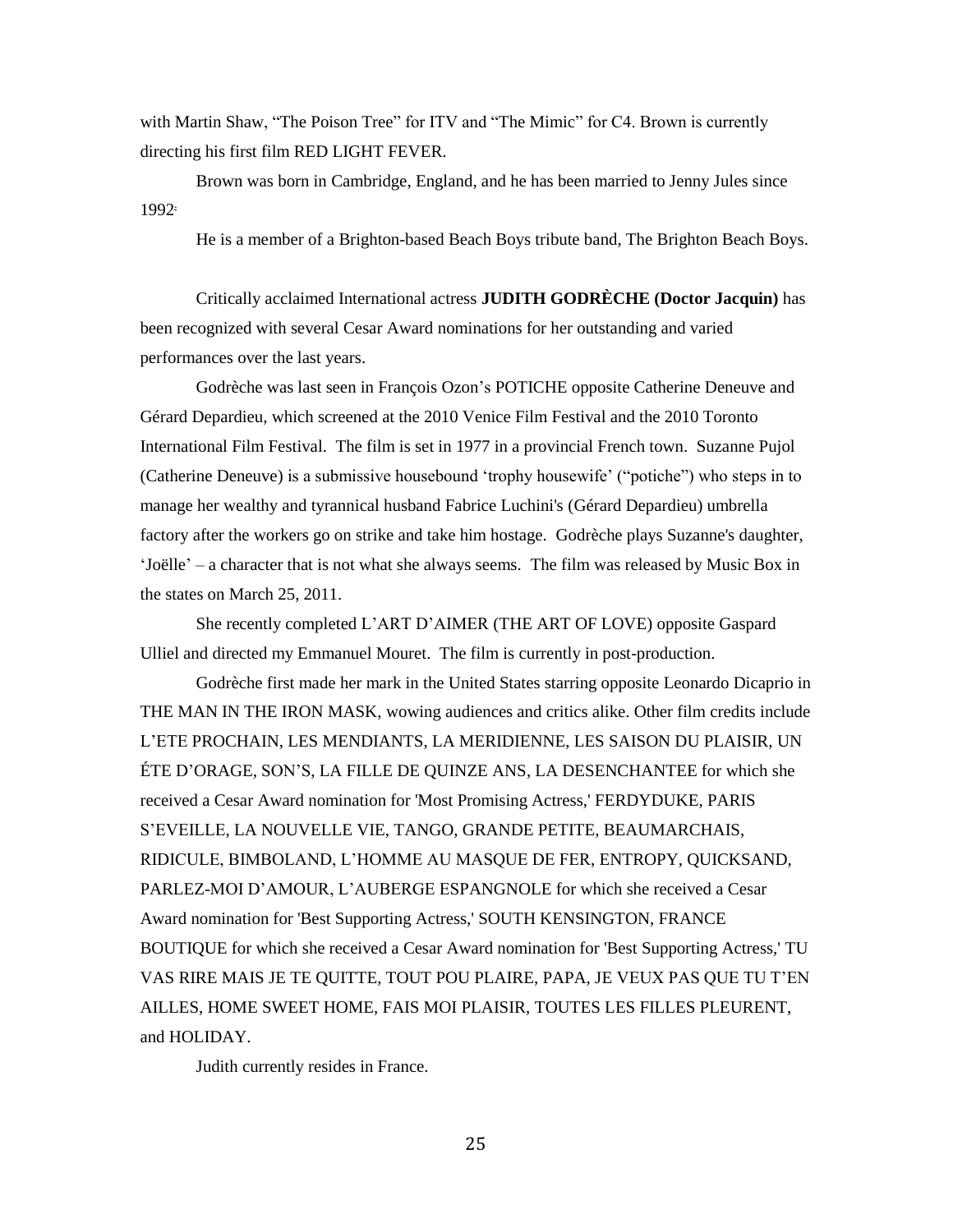# **ABOUT THE FILMMAKERS**

**PARK CHAN-WOOK (Directed by)** is a Korean film director, screenwriter, producer and former film critic who has emerged as one of the most significant talents in cinema in recent years. He is best known for his films JOINT SECURITY AREA, THIRST and what has become known as 'The Vengeance Trilogy' consisting of SYMPATHY FOR MR. VENGEANCE, OLDBOY and LADY VENGEANCE.

Director Park's incredibly diverse body of work has garnered recognition in his homeland as well as from a number of leading international film festivals. Most recently his short film NIGHT FISHING, shot entirely with Apple's iPhone™, won the Golden Bear (Short Film) at the 2011 Berlin Film Festival. In 2009, Director Park received worldwide attention for his vampire thriller THIRST, which earned him the Jury Prize at the Cannes Film Festival. This monumental film was the first Korean film ever to secure North American distribution rights and Hollywood studio investment at the production stage. LADY VENGEANCE was awarded the Cinema Avvenire and Il Leoncino d'Oro awards in competition at the 2005 Venice Film Festival. This was preceded by OLDBOY, which won the prestigious Grand Prix at the 2004 Cannes Film Festival.

Director Park's interest in film began in college as a philosophy student at Sogang University where he founded a film club and developed a strong interest in film theory and criticism. His film JOINT SECURITY AREA became the biggest box office hit in the history of Korean cinema at the time of its release (since then, the record has been passed onto other films).

**WENTWORTH MILLER (Written by & Co-Producer)** is a former actor in both television and film. STOKER is his first produced screenplay.

Renowned director **RIDLEY SCOTT (Produced by)** has been honoured with Academy Award nominations for 'Best Director' for his work on BLACK HAWK DOWN, GLADIATOR, and THELMA & LOUIS. All three films also earned him DGA Award nominations. Scott most recently released the acclaimed smash hit PROMETHEUS starring Michael Fassbender, Noomi Rapace and Charlize Theron. Currently, he is in production on THE COUNSELOR, written by Cormac McCarthy and starring Michael Fassbender, Brad Pitt, and Javier Bardem.

Scott has garnered multiple nominations over his illustrious career. In addition to his Academy Award and DGA nominations, he also earned a Golden Globe nomination for 'Best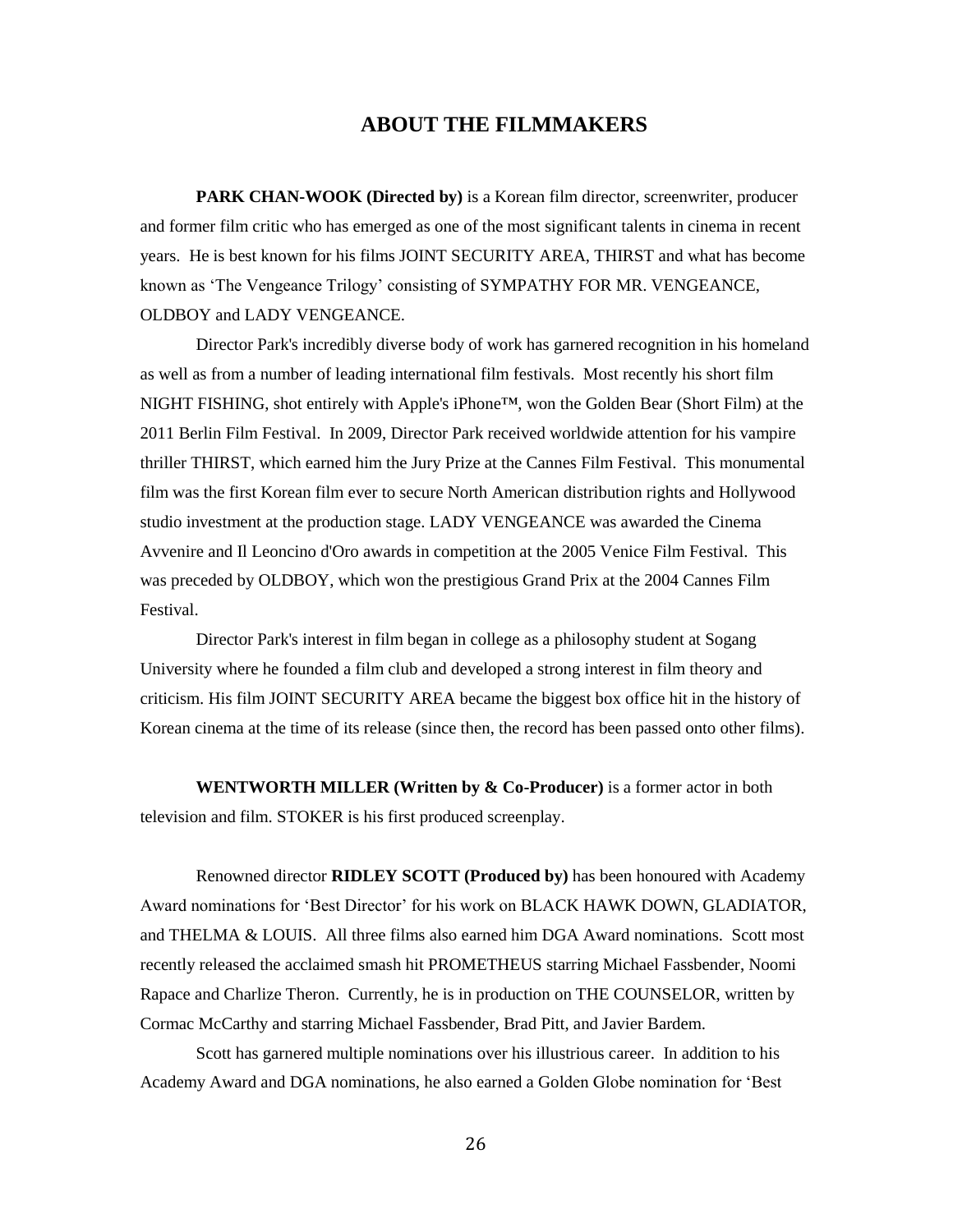Director' for AMERICAN GANGSTER, starring Denzel Washington and Russell Crowe. As he also served as a producer on the true-life drama, Scott received a BAFTA nomination for 'Best Film.' Scott also received Golden Globe and BAFTA nominations for 'Best Director' for his epic GLADIATOR. The film won the Academy Award, Golden Globe, and BAFTA awards for 'Best Picture.'

In 1977, Scott made his feature film directorial debut with THE DUELLISTS, for which he won the Best First Film Award at the Cannes Film Festival. He followed with the blockbuster science-fiction thriller ALIEN, which catapulted Sigourney Weaver to stardom and launched a successful franchise. In 1982, Scott directed the landmark film BLADE RUNNER, starring Harrison Ford. Considered a science-fiction classic, the futuristic thriller was added to the U.S. Library of Congress' National Film Registry in 1993, and a director's cut of BLADE RUNNER was released to renewed acclaim in 1993 and again in 2007.

Scott's additional film directing credits include LEGEND, starring Tom Cruise; SOMEONE TO WATCH OVER ME; BLACK RAIN, starring Michael Douglas and Andy Garcia; 1492: CONQUEST OF PARADISE; WHITE SQUALL, starring Jeff Bridges; G.L. JANE, starring Demi Moore and Viggo Mortensen; HANNIBAL, starring Anthony Hopkins and Julianne Moore; BODY OF LIES, starring Russell Crowe and Leonardo DiCaprio; A GOOD YEAR, starring Russell Crowe and Albert Finney; the epic KINGDOM OF HEAVEN, with Orlando Bloom and Jeremy Irons; and MATCHSTICK MEN, starring Nicolas Cage and Sam Rockwell. Scott's latest directorial effort was the hit version of the timeless tale of ROBIN HOOD marking his fifth collaboration with star Russell Crowe, also starring Cate Blanchett.

Scott and his brother Tony Scott formed commercial and advertising production company RSA in 1967. RSA has an established reputation for creating innovative and ground-breaking commercials for some of the world's most recognized corporate brands. In 1995, Ridley and Tony formed the film and television production company Scott Free. With offices in Los Angeles and London, the Scotts have produced such films as IN HER SHOES, THE A-TEAM, CYRUS, and the Academy Award-nominated THE ASSASINATION OF JESSE JAMES BY THE COWARD JOHN FORD. They also executive produced the Emmy®, Peabody, and Golden Globe winning hit television show "The Good Wife" for CBS, as well as the hit long-running series, "Numb3rs," which ran for six seasons also on CBS. In addition, Scott and his brother also served as executive producers on the company's long-form projects including the Starz miniseries "The Pillars of The Earth"; the A&E miniseries "The Andromeda Strain," based on the book by Michael Crichton; the TNT miniseries "The Company"; and the award-winning HBO movies "RKO 281," "The Gathering Storm," and "Into the Storm."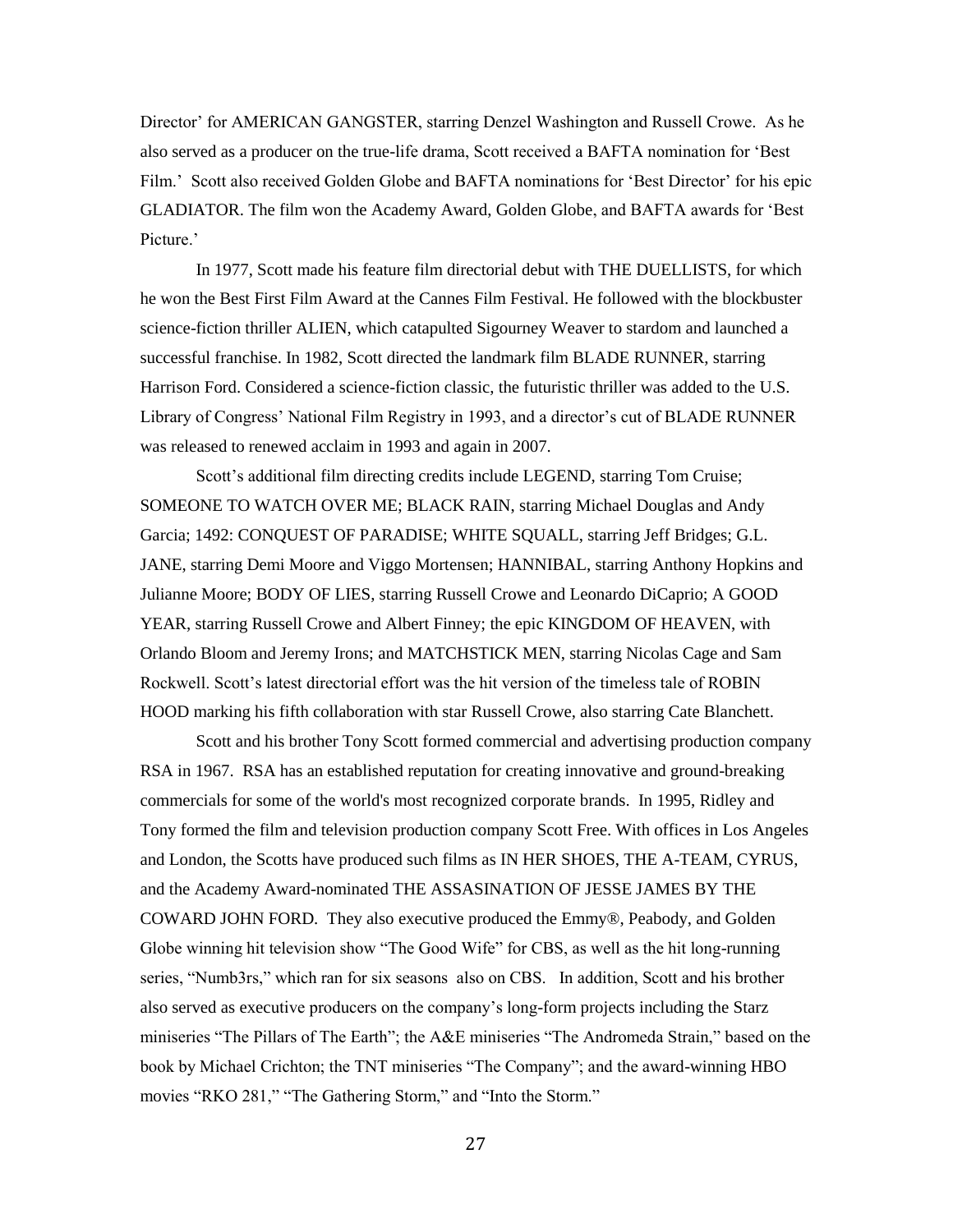In 2003, Scott was awarded a knighthood from the Order of the British Empire in recognition of his contributions to the arts.

**MICHAEL COSTIGAN (Produced by)** is President of Scott Free, Ridley and Tony Scott's production company. Scott Free most recently released the acclaimed features, THE A-TEAM starring Bradley Cooper, WELCOME TO THE RILEY'S starring Kristin Stewart, CRACKS starring Eva Green, and CYRUS starring Jonah Hill and Michael C. Reilly. Costigan also served as Executive Producer on AMERICAN GANGSTER, BODY OF LIES, THE TAKING OF PELHAM 1 2 3, AMERICAN GANGSTER, BODY OF LIES, and ROBIN HOOD. Also, two Scott Free productions were released in 2012: Joe Carnahan's epic, THE GREY, as well as Ridley Scott's PROMETHEUS, starring Michael Fassbender and Charlize Theron.

Costigan made the transition to producing movies with BROKEBACK MOUNTAIN in 2004. Directed by Ang Lee and adapted from the Annie Proulx short story by Larry McMurtry and Diana Ossana, the film was nominated for 'Best Picture,' and won Academy Awards for 'Best Director' and 'Best Screenplay.' Costigan began his career at Sony Pictures, where he was a production executive for nine years. As Executive Vice President of Production, he oversaw the acquisition, development and production of films including Milos Forman's Academy Awardnominated THE PEOPLE VS. LARRY FLYNT*;* James Mangold's GIRL, INTERRUPTED; McG's first installment of CHARLIE'S ANGELS; Guy Ritchie's SNATCH; Gus Van Sant's acclaimed TO DIE FOR; Andrew Niccol's debut film GATTACA; and Wes Anderson's debut feature BOTTLE ROCKET*.*

**STEVEN RALES (Executive Producer)** founded Santa Monica-based production company Indian Paintbrush Productions in 2006. The company has produced films such as THE DARJEELING LIMITED, FANTASTIC MR. FOX, LIKE CRAZY, YOUNG ADULT, JEFF WHO LIVES AT HOME, SEEKING A FRIEND FOR THE END OF THE WORLD, and MOONRISE KINGDOM.

**MARK ROYBAL (Executive Producer)** is the President of Production at Indian Paintbrush Productions, overseeing all creative aspects of film development, production, and acquisitions.

Indian Paintbrush is currently in post-production on Jason Reitman's LABOR DAY; DRAKE DOREMUS' UNTITLED PROJECT, and Danny Boyle's TRANCE.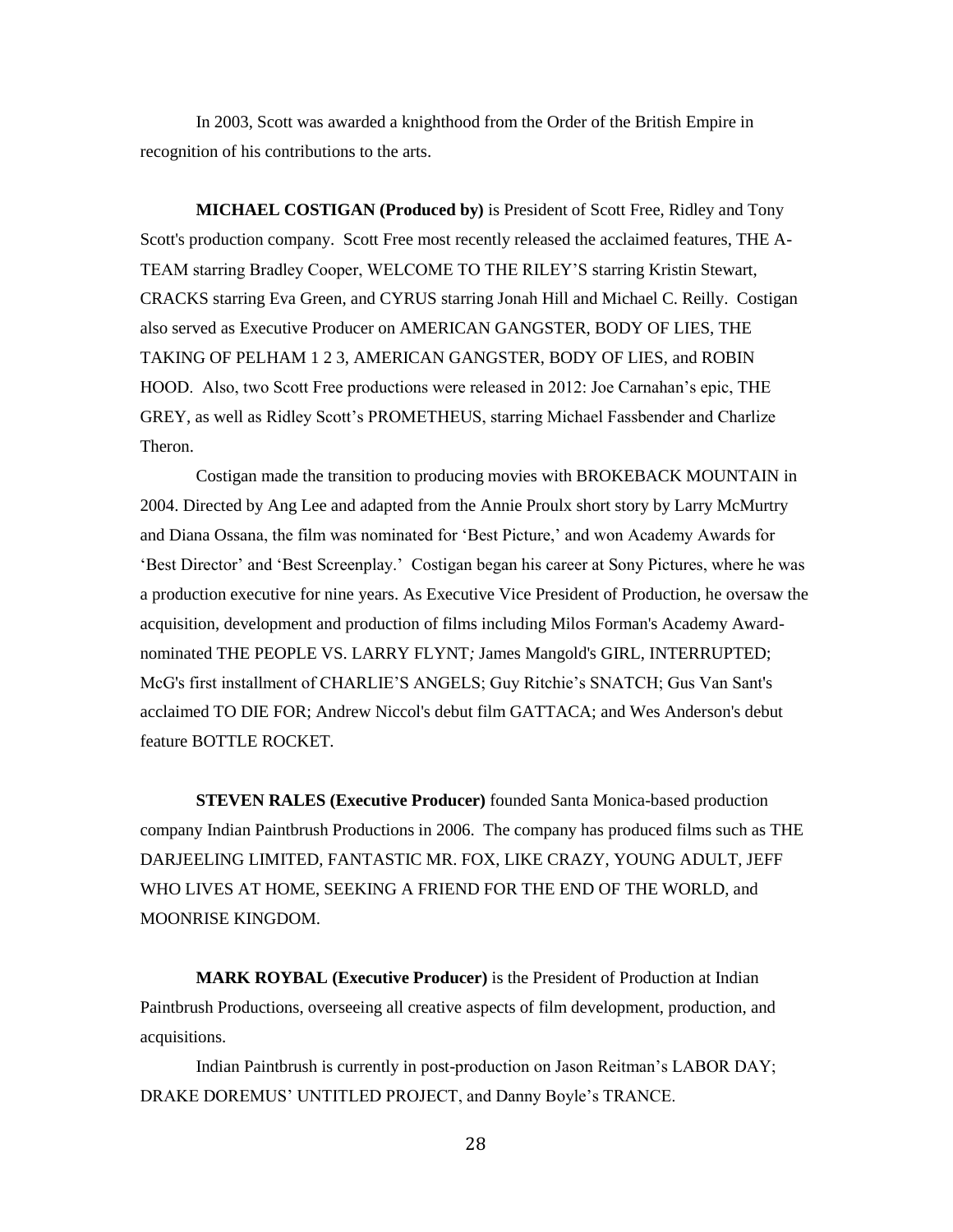Indian Paintbrush's most recent releases have been Wes Anderson's MOONRISE KINGDOM, Lorene Scafaria's SEEKING A FRIEND FOR THE END OF THE WORLD, Jay and Mark Duplass' JEFF WHO LIVES AT HOME, Drake Doremus' LIKE CRAZY, and David Chase's NOT FADE AWAY.

Prior to joining Indian Paintbrush in 2010, Roybal was the President of Scott Rudin Productions, where he worked with the Academy Award-winning producer from 1996 to 2010. He was an executive producer on Joel and Ethan Coen's NO COUNTRY FOR OLD MEN. The film won four Academy Awards in 2008: Best Picture, Best Director, Best Adapted Screenplay and Best Supporting Actor for Javier Bardem. Roybal also produced Kimberly Peirce's STOP-LOSS, and John Patrick Shanley's DOUBT, and executive produced Stephen Daldry's EXTREMELY LOUD & INCREDIBLY CLOSE.

Originally from San Francisco, Roybal currently resides in Los Angeles with his family.

Born in Korea, **CHUNG-HOON CHUNG (Director of Photography)** concentrated on Directing at Dongkuk University's Film and Digital Cinema Department. The first film he worked on as a cinematographer was the low budget YURI in 1996, and ever since shooting Park Chan-Wook's OLD BOY in 2003, he has been working with him shooting THREE… EXTREMES in 2004, SYMPATHY FOR LADY VENGEANCE IN 2005, I'M CYBORG, BUT THAT'S OKAY in 2006, and THIRST in 2009. His short films as a director include SAVE THE WORLD in 1992, THE FALL OF THE EARTH in 1993, and CARD STORY in 1994.

**THÉRÈSE DePREZ (Production Designer)** has spent two decades contributing her talents to a diverse list of acclaimed feature films as well as commercials, theater, music videos and print work.

Her film work includes both award winning studio and independent projects with over 15 films in past Sundance Film Festivals.

Among her most prominent films are John Cameron Mitchell's HEDWIG AND THE ANGRY INCH, Spike Lee's SUMMER OF SAM, Mark Pellington's ARLINGTON ROAD and GOING ALL THE WAY, Tom DiCillio's LIVING IN OBLIVION and BOX OF MOONLIGHT, Todd Solondz's HAPPINESS, Stephen Frears' HIGH FIDELITY, Walter Salles' DARK WATER, Kip William's DOOR IN THE FLOOR and the Oscar nominated AMERICAN SPLENDOR, which also received the Grand Jury Prize at the 2003 Sundance Festival and the international critic's Award at both Cannes and Dueville Film festivals.

Other DePrez-designed films include Zach Helm's magical MR. MAGORIUM'S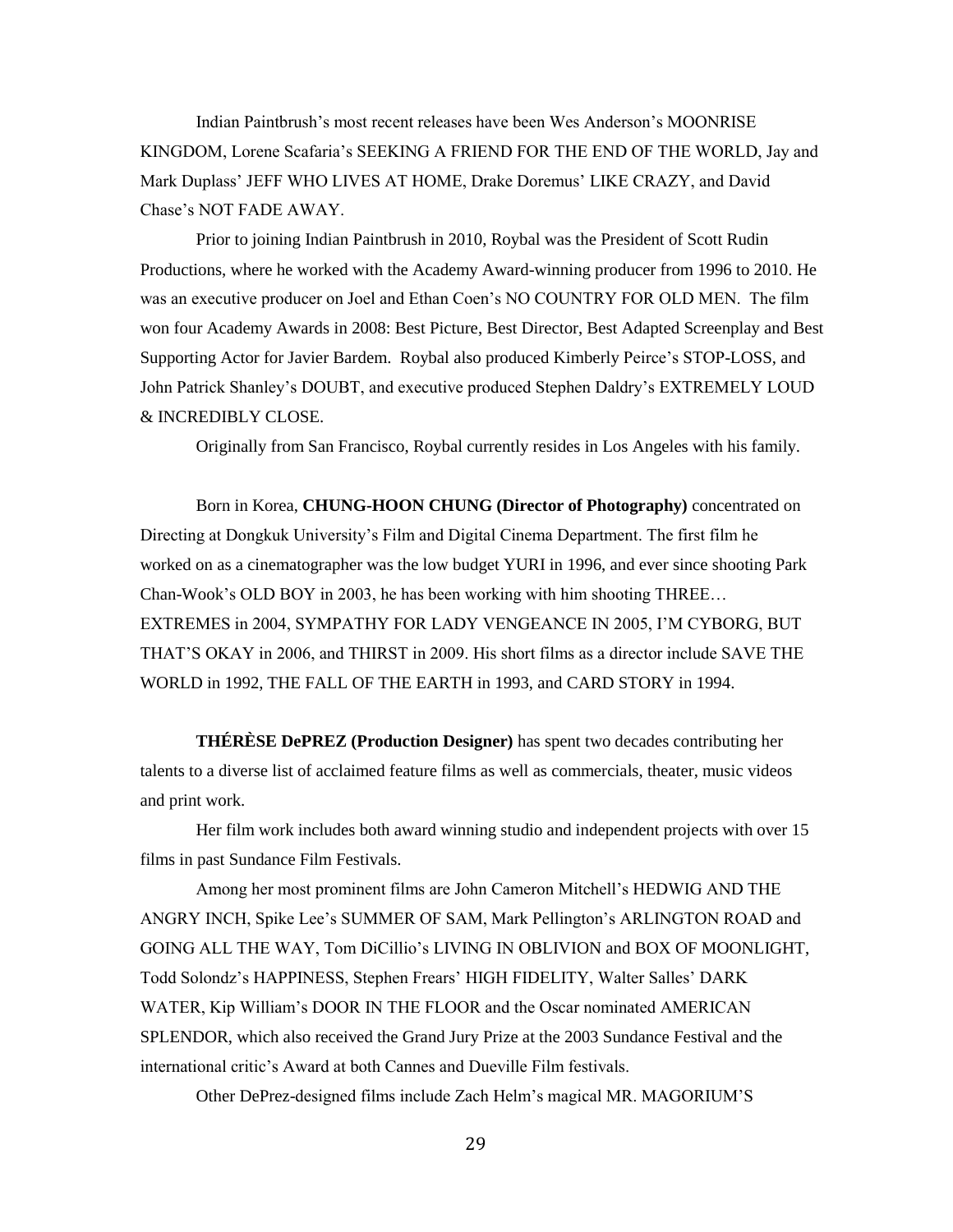WONDER EMPORIUM with Dustin Hoffman and Natalie Portman; PHOEBE IN WONDERLAND by writer/director Daniel Barnz; Dito Montiel's second feature, FIGHTING, for Focus Features and Antoine Fuqua's BROOKLYN'S FINEST with Don Cheadle, Ethan Hawke, Wesley Snipes, and Richard Gere. She also designed such popular features as I SHOT ANDY WARHOL, THE RETURN, STONEWALL, HOW TO LOSE A GUY IN 10 DAYS, NO LOOKING BACK, MARCI X, THE DOOM GENERATION, POSTCARDS FROM AMERICA and SWOON.

More recently DePrez designed the 2010 Sundance opening night film, HOWL, based on the obscenity trial of poet Allen Ginsberg, directed by Oscar winning documentary filmmakers Jeffrey Friedman and Rob Epstein. She also designed Philip Seymour Hoffman's directorial debut, JACK GOES BOATING, which also premiered at Sundance in 2010, and the David Koepp action film, PREMIUM RUSH. DePrez designed the acclaimed Darren Aronofsky film BLACK SWAN, which was the opening night film of the 2010 Venice Film Festival and has been nominated for numerous awards including, among others, Golden Globe, SAG, DGA, WGA, Gotham, and 12 BAFTA nominations as well as 5 Oscar nominations, including Best Picture and Cinematography. Most recently, she completed the Scott Cooper (CRAZY HEART) film, OUT OF THE FURNACE with an incredible cast including Christian Bale.

DePrez has designed numerous music films and videos for such artists as Laurie Anderson, Bob Dylan, and David Bowie. She collaborated with Bowie again designing the stage for his incredible 2003/2004 Reality World Tour.

DePrez has been recognized for her talent by such prestigious organizations as the Sundance Festival, which gave her a special Jury Award for Production Design in 1997. The Gijon International Film Festival awarded her Best Art Direction for I SHOT ANDY WARHOL and Theater Crafts International awarded her Outstanding Achievement for Production Design. For Black Swan, she has been nominated for numerous awards including a Critic's Choice Award and A British Academy Award for 'Best Production Design.' DePrez also won the prestigious 2011 Art Director Guild Award for her Production Design of BLACK SWAN.

**NICOLAS DE TOTH (Film Editor)** was born in Rome, Italy and raised in Switzerland. His father, Andre De Toth, was an Academy Award nominee for writing THE GUNFIGHTER in 1950, and he also directed films for many years like THE HOUSE OF WAX in 1953, CRIME WAVE in 1954, and PLAY DIRTY in 1969.

De Toth, however, started his career in mid-1980's as an actor before focusing on editing in 1990. His early work established him as an expert editor in a wide variety of genres, but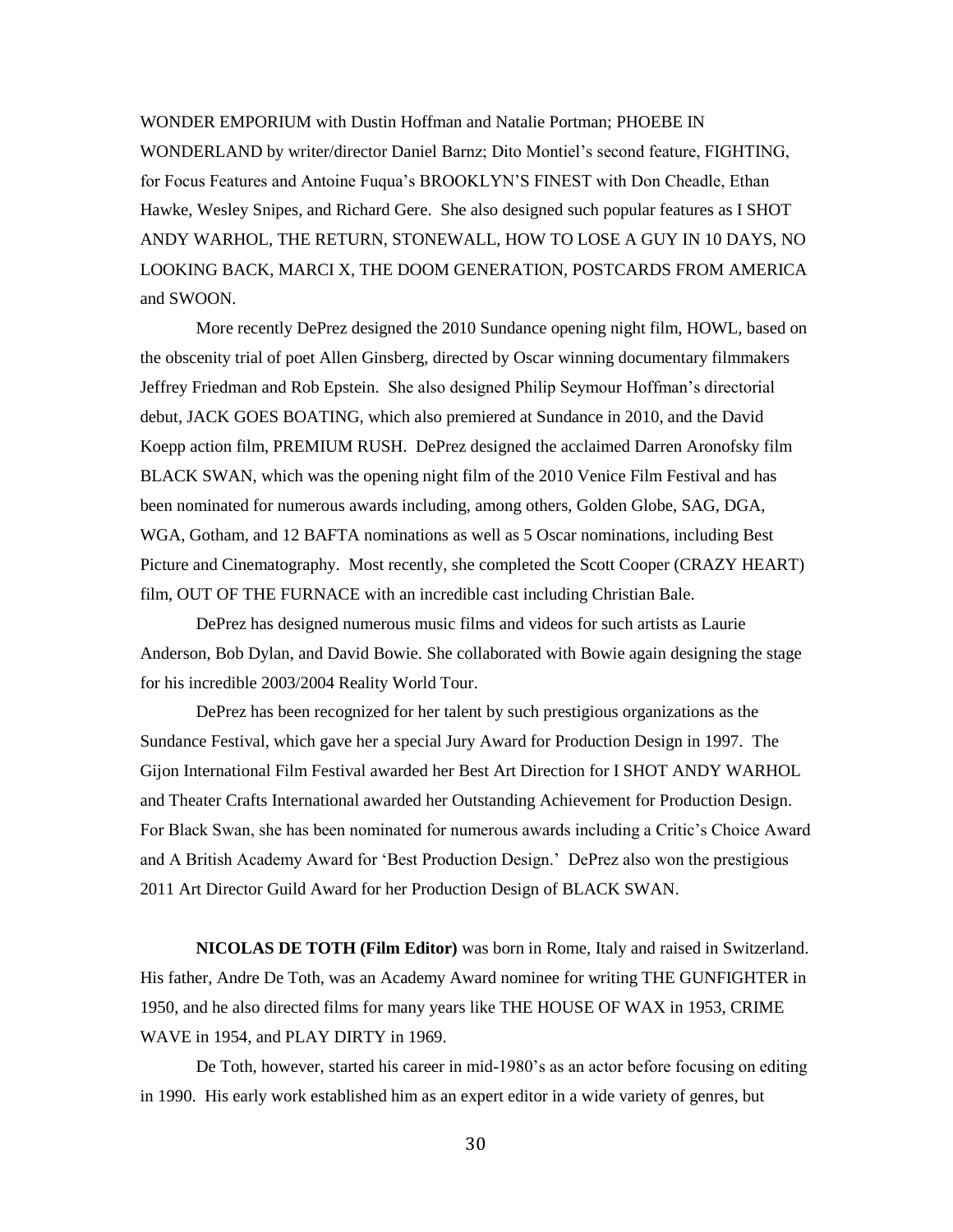became known for his expertise in action thrillers. In the latter half of the 1990's De Toth frequently collaborated with Academy Award winning editor Neil Travis (DANCES WITH WOLVES, 1990). Travis and De Toth combined efforts in working on the major motion pictures from late 1990's to mid-2000's, including films like: THE EDGE in 1997, BICENTENNIAL MAN in 1999, ALONG CAME A SPIDER in 2001, STEPMOM in 1998, THE SUM OF ALL FEARS in 2002, and TERMINATOR 3: RISE OF THE MACHINES in 2003.

In recent years, De Toth has continued to work in a variety of genres and major blockbuster movies, most notably LIVE FREE OR DIE HARD in 2007, X-MEN ORIGINS: WOLVERINE in 2009, and THIS MEANS WAR in 2012. From action to drama, family to fantasy, De Toth's well-rounded abilities continue to establish him as a premier editor, and he looks forward to exploring the boundaries of his craft.

An independent film producer, **BERGEN SWANSON (Co-Producer)** began his production career at the New York based Forensic Films, where he worked on such features as RAISING VICTOR VARGAS, UNDEFEATED and SAVING FACE, which he line produced. In 2002 he produced A JERSEY TALE, which premiered at the Tribeca Film Festival, won the audience award at the Urban Film Festival, and was subsequently distributed by Artisan Entertainment. Bergen has worked as a line producer and production manager on a number of independent features including the Sundance selections: JOSHUA, CHAPTER 27, DELIRIOUS, PUCCINI FOR BEGINNERS and ADVENTURELAND. In 2006, Swanson line produced THE VISITOR, which received wide critical praise including an Oscar nomination for the lead actor, Richard Jenkins. In 2008, Bergen line produced Jake Scott's WELCOME TO THE RILEYS, starring James Gandolfini, Melissa Leo and Kristen Stewart. Swanson co-produced THE KIDS ARE ALL RIGHT, directed by Lisa Cholodenko, starring Annette Bening, Julianne Moore and Mark Ruffalo. The film won 2 Golden Globes and received 4 Oscar nominations. In 2010, Bergen co-produced PASSION PLAY, directed by Mitch Glazer and starring Mickey Rourke, Megan Fox and Bill Murray. In 2011, Swanson co-produced Steve McQueen's SHAME that was released by Fox Searchlight and earned a Golden Globe nomination for Michael Fassbender's performance.

**WONJO JEONG (Co-Producer)** most recently produced NIGHT FISHING for Director Park.

His Korean born New Zealander background, and his bi-lingual skills earned him the position of producer's assistant on ANTARCTIC JOURNAL directed by Yim Pil-sung, which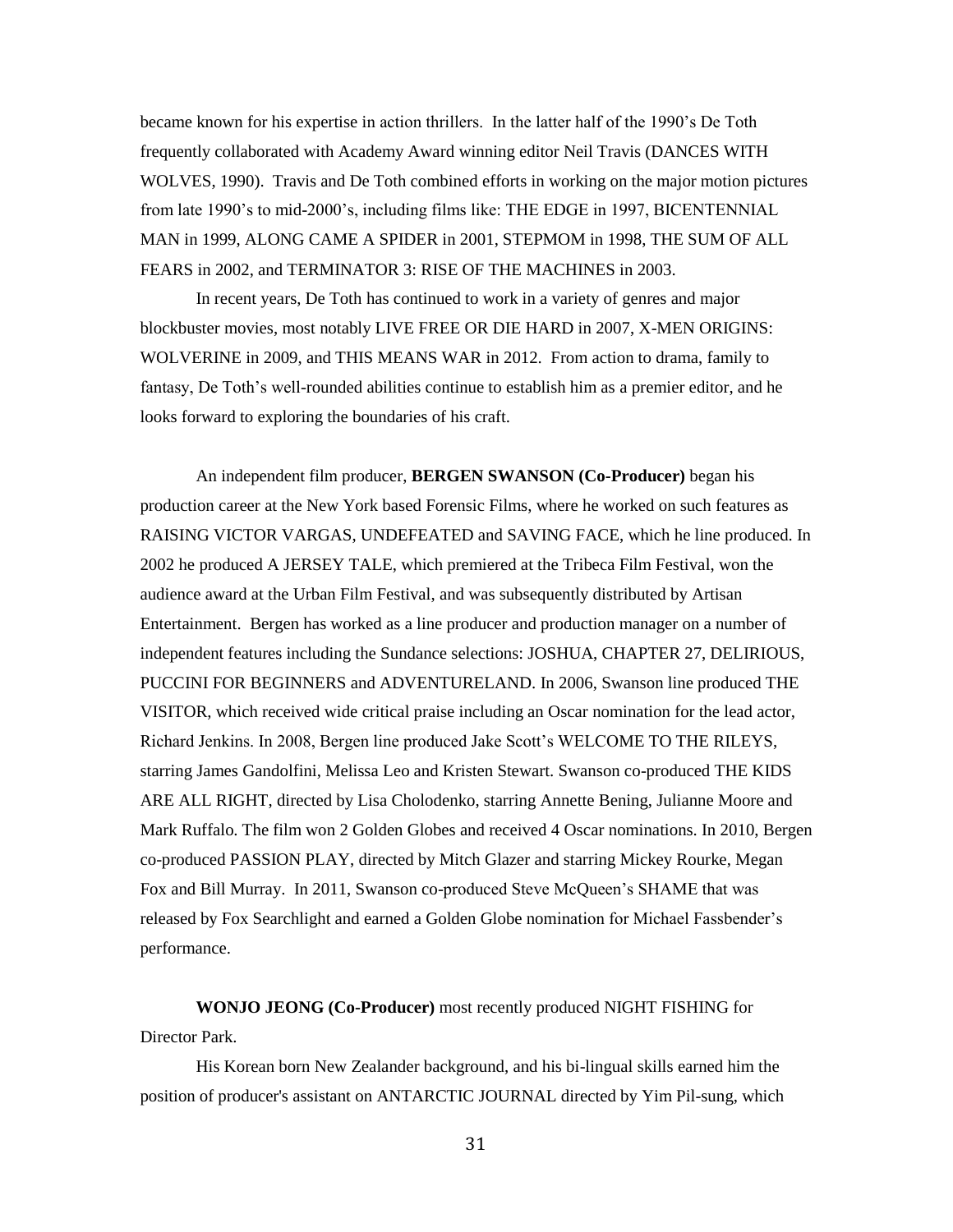was filmed in New Zealand. He followed this with THE HOST, a feature film directed by Bong Joon-ho, and the Korean television series "Queen of the Game" serving as Production Coordinator.

In 2008 he was a Visual Effects Coordinator on the film THE FORBIDDEN KINGDOM directed by Rob Minkoff, starring Jet Li and Jackie Chan.

Not long after, he started working with Director Park in the roles of development, producer and translator.

**CLINT MANSELL (Music By)** is a Golden Globe nominated composer who has worked with notable directors such as Darren Aronofsky, Joe Carnahan, and Duncan Jones.

His credits include work on films such as PI; REQUIEM FOR A DREAM; MURDER BY NUMBERS; SAHARA; THE FOUNTAIN; SMOKIN' ACES; DEFINITELY, MAYBE; THE WRESTLER; MOON; and BLACK SWAN.

Next year, Mansell will continue his long standing collaboration with Darren Aronofsky on his newest film NOAH.

Recently**, KURT SWANSON** and **BART MUELLER (Costume Designers)** designed the Relativity Media film OUT OF THE FURNACE directed by Scott Cooper and starring Christian Bale, Casey Affleck, and Woody Harrelson. Prior to that, the duo collaborated with directors Alan and Gabe Polsky on their 1990s period film THE MOTEL LIFE starring Emile Hirsch and Stephen Dorff, and they also designed the costumes for Todd Solondz's dark comedy DARK HORSE starring Selma Blair, Mia Farrow, and Christopher Walken. Swanson and Mueller also worked with HBO on the series "How to Make It In America" directed by Julian Farino.

With experience styling music icons like David Bowie and Marilyn Manson earlier in their career, the duo also recently designed the studio films, STEP UP 3-D for Disney and JUSTIN BIEBER 3D for Paramount both directed by Jon Chu.

They costume designed the Ryan Fleck and Anna Boden film IT'S KIND OF A FUNNY STORY starring Zach Galifianakis, and Emma Roberts as well as HOWL starring James Franco, John Hamm, and Mary-Louise Parker. Swanson and Mueller also designed Wes Craven's thriller MY SOUL TO TAKE and Dito Montiel's gritty second film about underground fight clubs titled FIGHTING for Focus Features, starring Channing Tatum and Terrence Howard. A hit at Sundance in 2008, PHOEBE IN WONDERLAND starring Elle Fanning, Felicity Huffman, and Bill Pullman demonstrated their keen grasp on both the subtleties of a drama and the complexities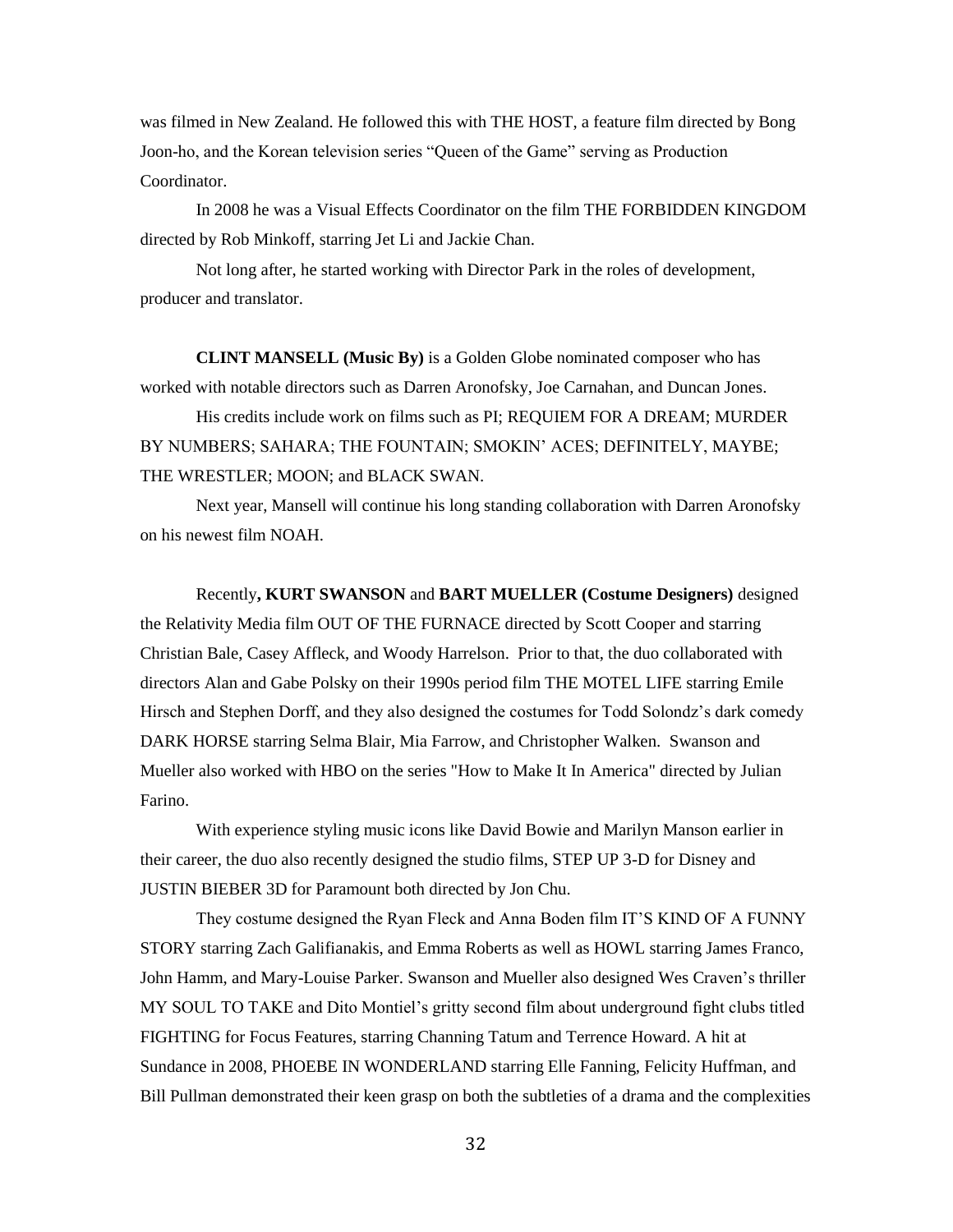of the fantastical. They also designed the costumes for acclaimed writer and director John Cameron Mitchell's SHORTBUS. Another film designed by the team was STEPHANIE DALEY, a dark drama starring Tilda Swinton, Timothy Hutton, and Amber Tamblyn which walked away with the best screenplay award at the 2006 Sundance Film Festival.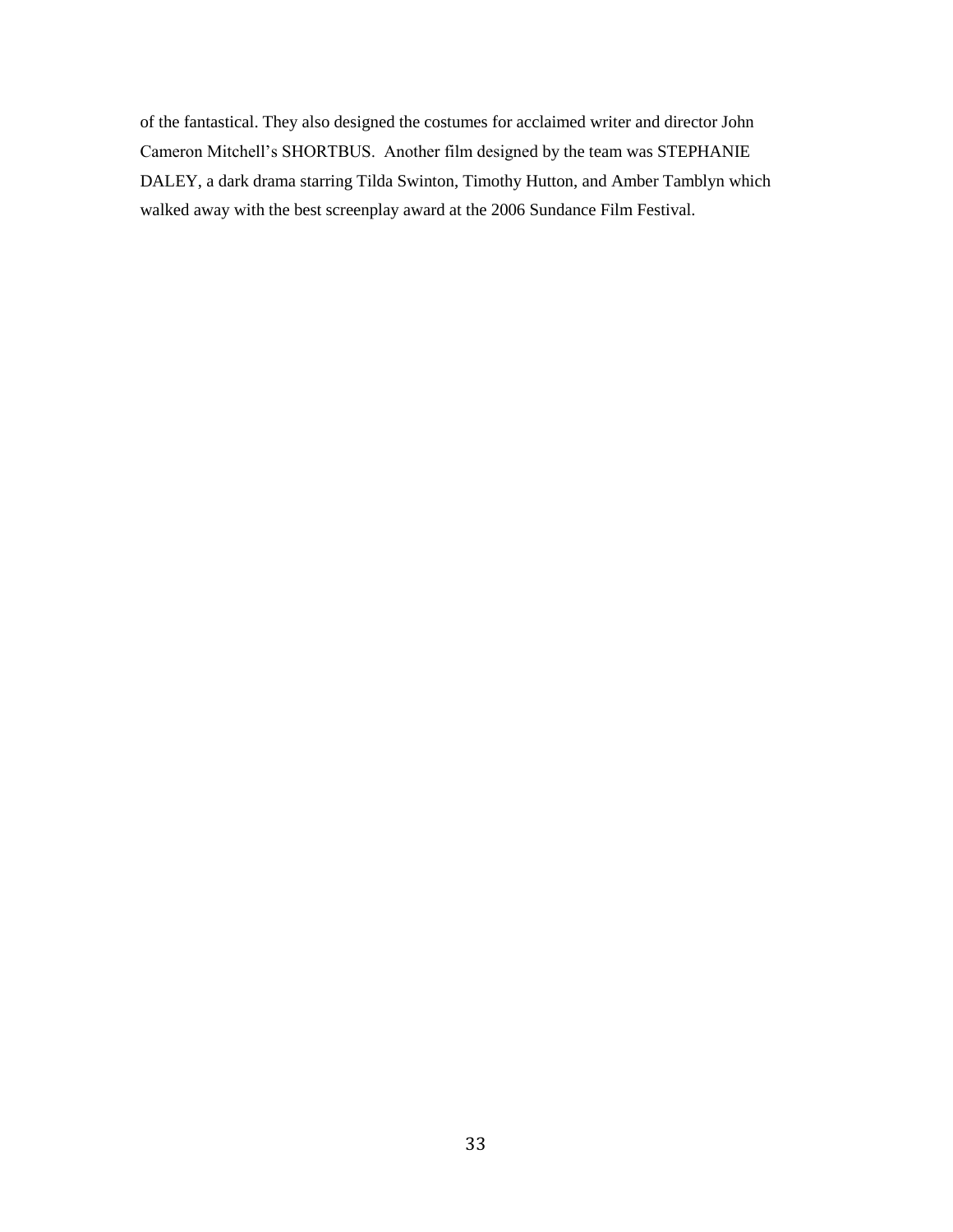#### **CAST (in order of appearance)**

India Stoker MIA WASIKOWSKA

Evelyn Stoker NICOLE KIDMAN

Reverend DAVID ALFORD

Charles Stoker MATTHEW GOODE

Housekeeper 1 PEG ALLEN

Housekeeper 2 LAUREN ROMAN

Mrs. McGarrick PHYLLIS SOMERVILLE

Mr. Feldman HARMONY KORINE

Pitts LUCAS TILL

Whip ALDEN EHRENREICH

Pitts' Friend DOMINICK "DINO" HOWARD

Gwendolyn Stoker JACKI WEAVER

Richard Stoker DERMOT MULRONEY

Young Richard Stoker TYLER VON TAGEN

Young Charles Stoker THOMAS COVERT

Jonathan Stoker JAXON JOHNSON PAXTON JOHNSON Doctor Jacquin JUDITH GODRÈCHE

Sheriff RALPH BROWN

Stunt Coordinator IAN QUINN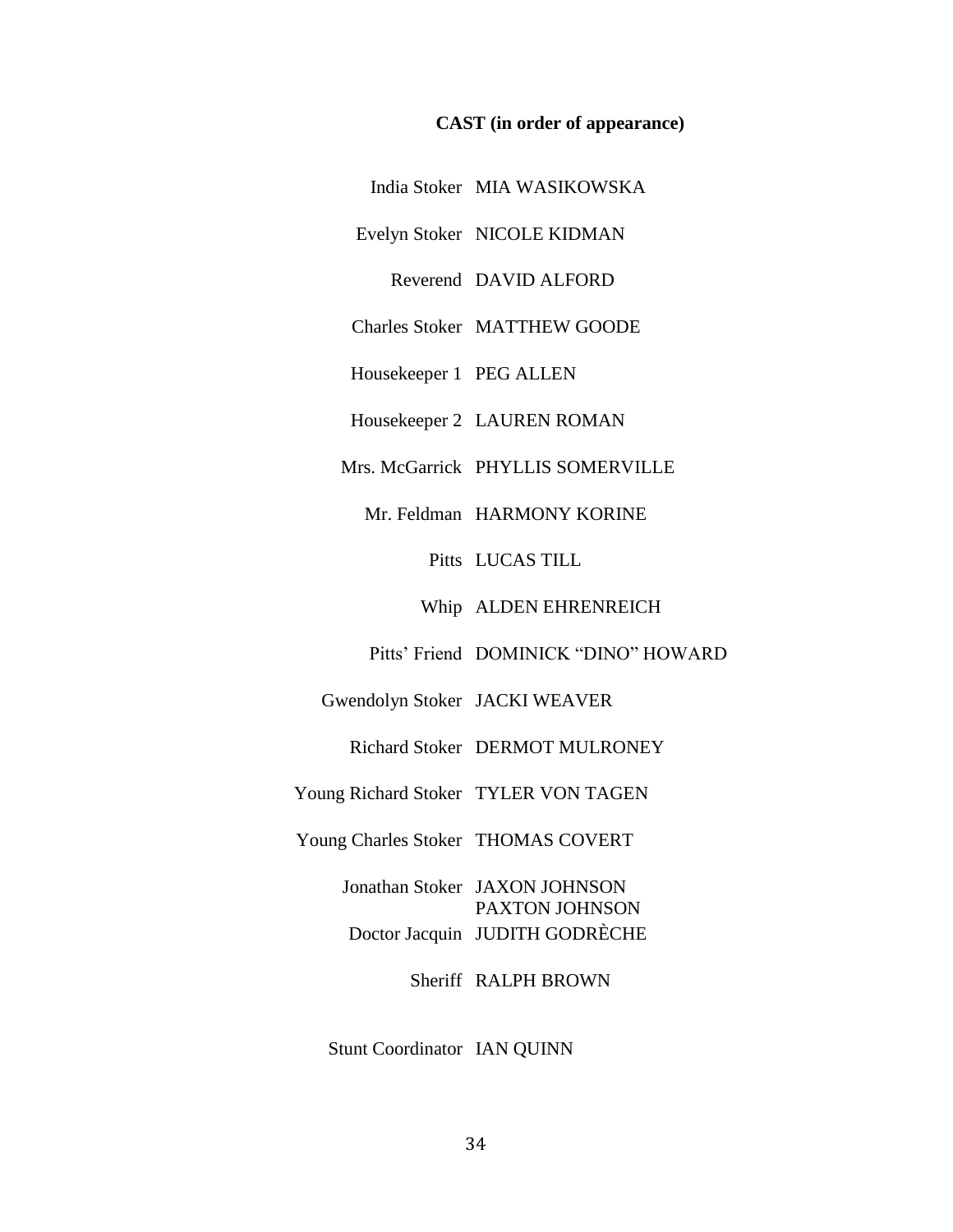Stunts ELIZABETH DAVIDOVICH BRIAN HITE JESSICA MERIDETH MATTHEW R. STALEY KIM THOMPSON

Unit Production Manager BERGEN SWANSON

First Assistant Director THOMAS FATONE

Second Assistant Director PATRICK D. GIBBONS

Made in Association with DAYDAY FILMS

and INGENIOUS MEDIA

Co-Producer MICHAEL ELLENBERG

Production Supervisor DANIELLE BLUMSTEIN

Art Director WING LEE

Set Designers BRETT J. BANAKIS WILLIE BLANCHARD

Storyboard Artists CONTI BROTHERS: CHA ZOO HAN LEE YOON HO KIM SE HOON

Art Department Coordinator KIMBERLY LAKE

Art Department Production Assistant SHANNA SHRUM

Set Decorator LESLIE MORALES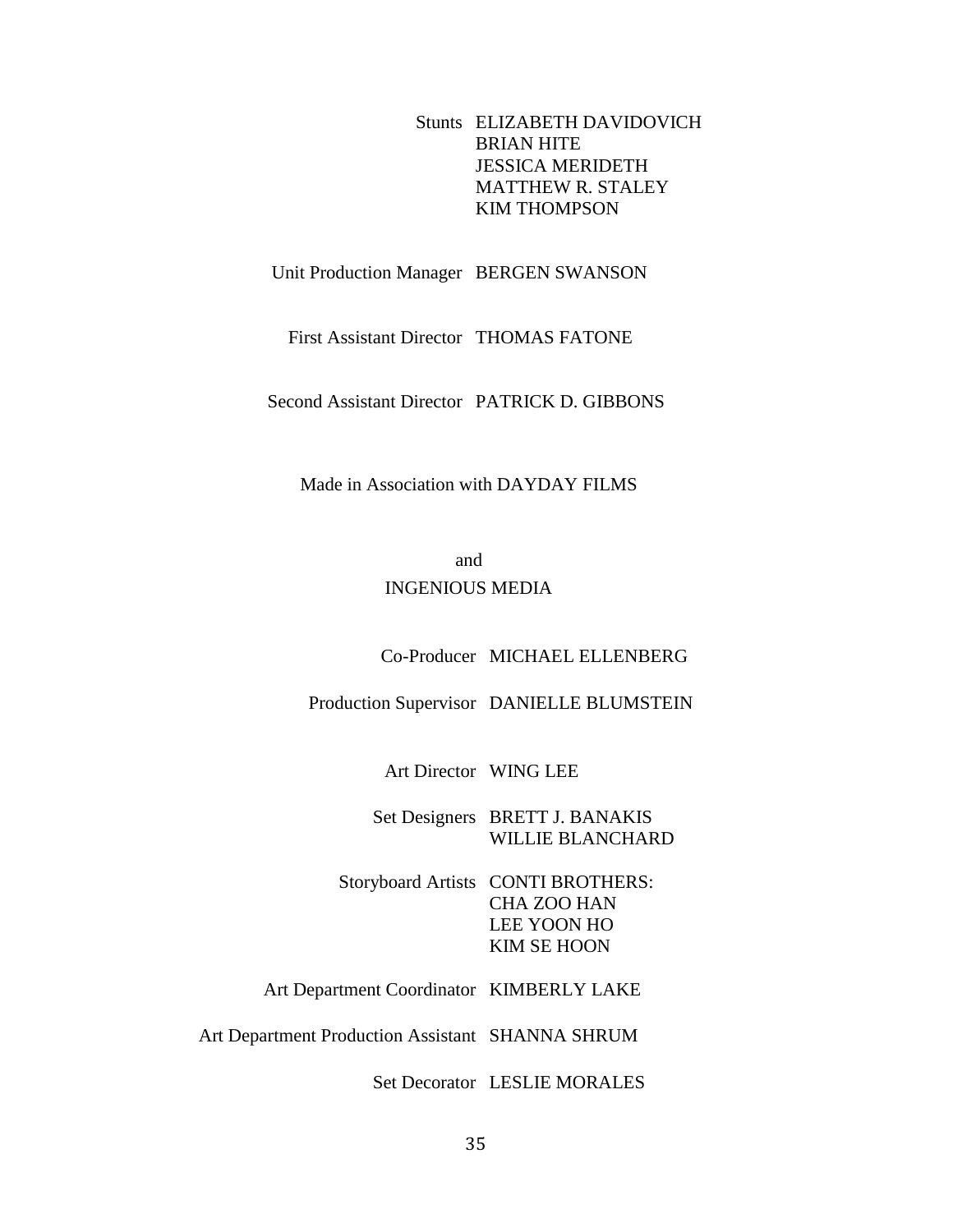| Set Dressing Buyer JOAN WHEELER                                                                                                                                                              |
|----------------------------------------------------------------------------------------------------------------------------------------------------------------------------------------------|
| On Set Dresser BART MANGRUM                                                                                                                                                                  |
| Set Dressers WILL E. DRUMMOND<br>PATRICK DUNDON<br>MICHAEL E. HENDRICK<br><b>JOIE TODD KERNS</b><br><b>MATT LINDAHL</b><br>PATRICK J. MORALES<br><b>JOHN RABASCA</b><br><b>TYLER SHELDON</b> |
| Second Second Assistant Director KIM THOMPSON                                                                                                                                                |
| Camera Operator MICHAEL ALBA                                                                                                                                                                 |
| First Assistants Camera DAVID MELLOW<br><b>RON COONS</b><br><b>BRIAN S. MURIE</b>                                                                                                            |
| Second Assistants Camera TRACY S. FACELLI<br>C.K. CATES<br><b>JEREMY CURTIS</b><br><b>RYAN FUQUA</b><br><b>ARMAND HOLMES</b>                                                                 |
| Loaders J.T. SUMNER<br><b>AARON KING</b>                                                                                                                                                     |
| Still Photographer MACALL POLAY                                                                                                                                                              |
| Video Assist CHRIS HILL                                                                                                                                                                      |
| Power Pod Technician TYLER BRADLEY                                                                                                                                                           |
| <b>Camera Production Assistant JEONG-SEOK PARK</b>                                                                                                                                           |
| Camera Interns AUSTIN BOYLEN<br><b>ERIN NAIFEH</b><br>Sound Mixer GLEN TREW                                                                                                                  |
|                                                                                                                                                                                              |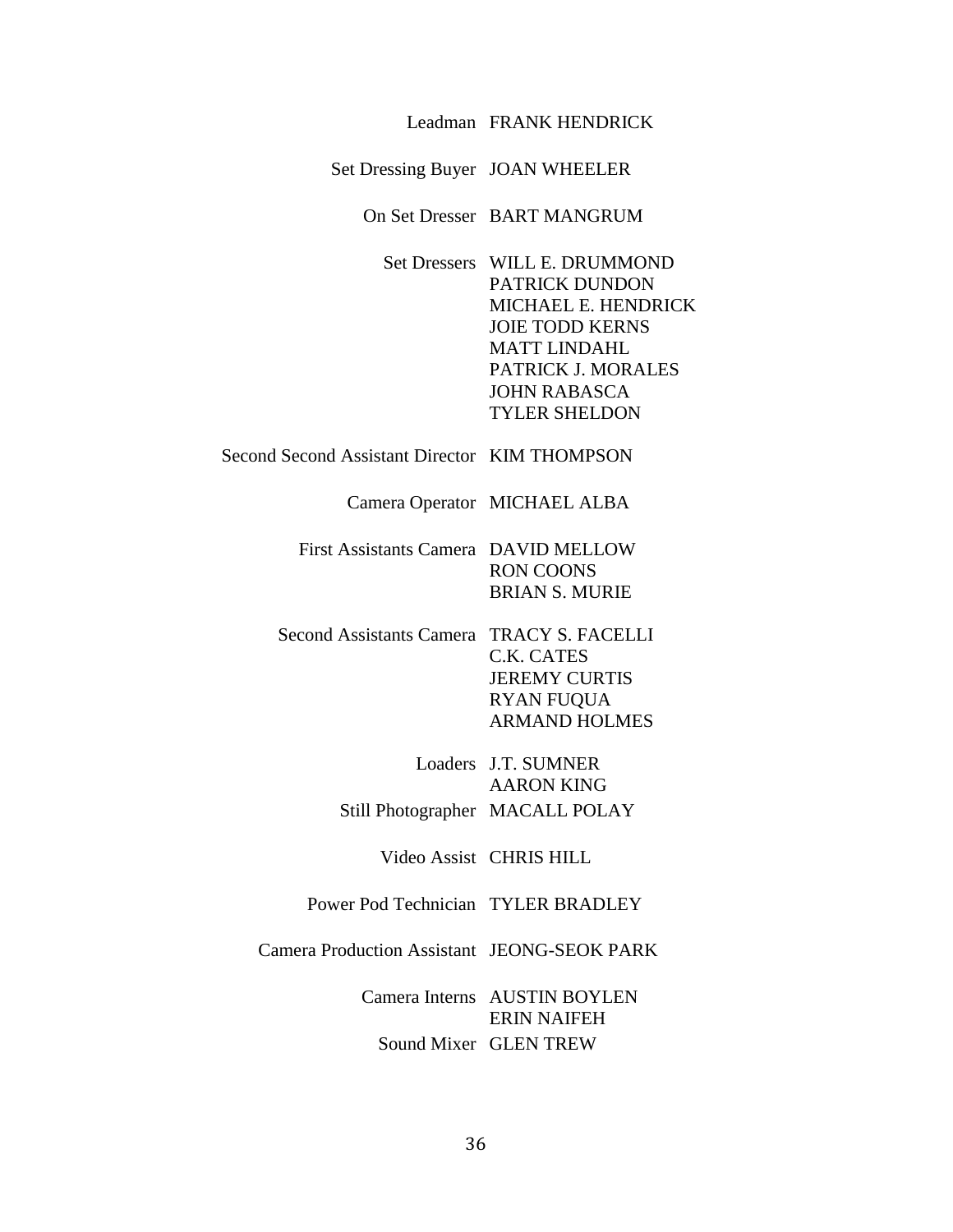Boom Operator MARK ZIMBICKI

Sound Utility PETER ZIMBICKI

Property Master JEFFREY M. O'BRIEN

Assistant Property Master FRANK GRAY III

Props Assistant CARIANNE LANCE

Clearances/Product Placement SUSAN ROUTH BOWMAN

Script Supervisor SHARON WATT

Post Production Supervisor J.M. LOGAN

First Assistant Editor KEN TERRY

Apprentice Editor REBEKAH PARMER

Editorial Production Assistant JIMMIE L. JACKSON III

Sound Design & Supervision JOHN MORRIS CHUCK MICHAEL

> Re-recording Mixers CHUCK MICHAEL JIM BOLT

> > Gaffer JASON VELEZ

Best Boy Electric KYLE D. HUTSON

Electricians SHANNON GAMBLE DREW FRAZIER JAMES K. BAUMAN JOHN BRYAN CHRIS DURFEE GARLAND GALLASPY TRAVIS GILLESPIE ALEX GORDON WILLIAM T. JACKSON ERIK REUTER ROBERT SIMMS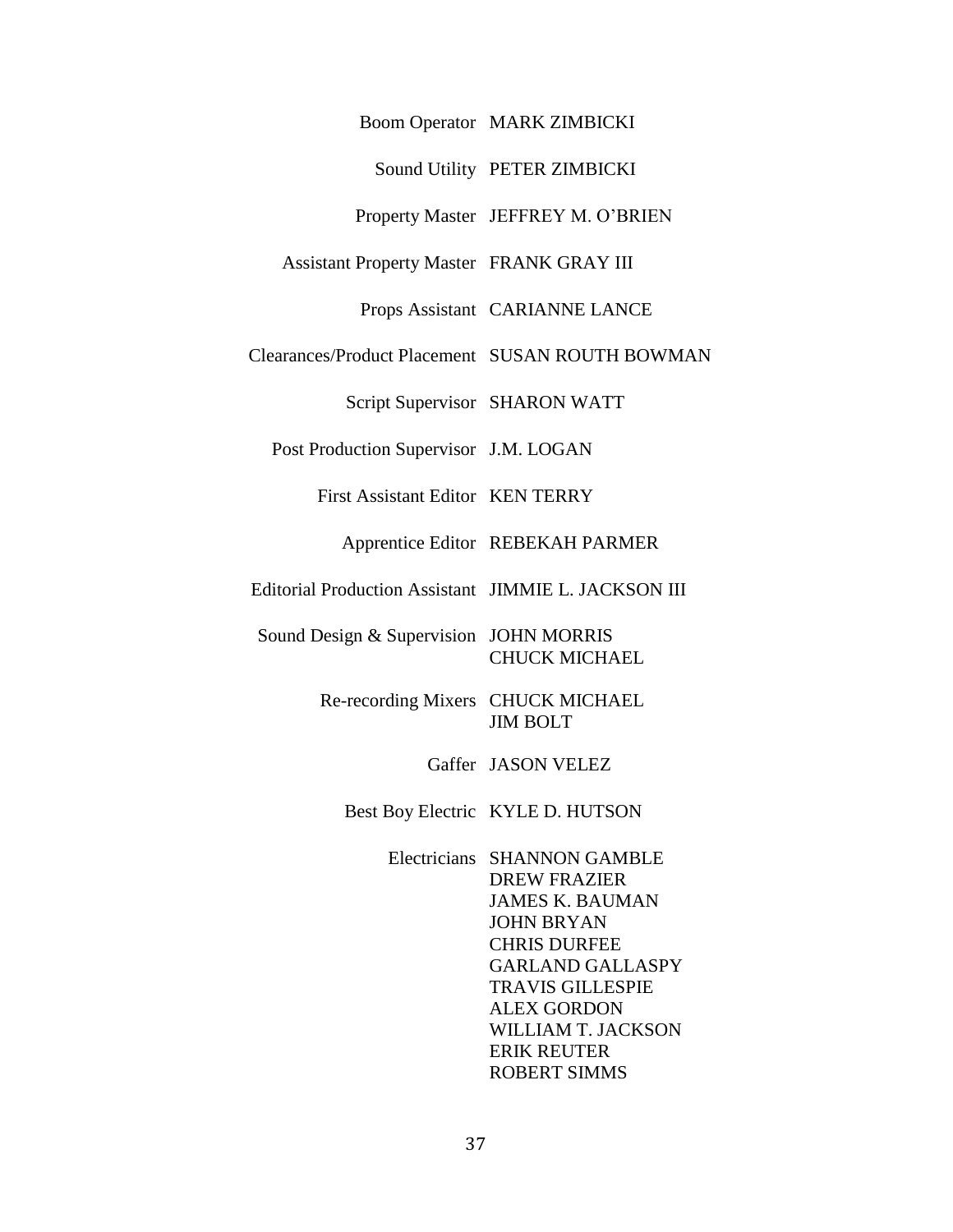## Key Rigging Gaffer DAVID DUREN

Best Boy Rigging Electric BUFORD MANLEY

Rigging Electricians GARY LEE MYERS TONI L. ASHBURN TIMOTHY D. BROWN GEORGE S. LUNN RANDY LUNSFORD VERNON LEWIS PATTON BOB PATTISON DAVID PIRTLE JOSEPH STILLINGS

Key Grip MATT BLADES

Best Boy Grip JIM GORDON

Dolly Grip MIKE "RODI" RODIA

Company Grips KHRIS BENNETT HOWARD FOX FRED COOPER CHRISTOPHER LEE CROWTHER ERIN GRIFFITH CHRISTOPHER C. JOHNSON JIM LAVERDE JOSH MALLOY JOSHUA ALAN MILLER SCOTT PHELPS RICHARD REED JONATHAN SIMMS MAXX SHORES EVAN HURST

Key Rigging Grip SCOTT FRIEDLAND

Best Boy Rigging Grip ROBERT HILL, JR.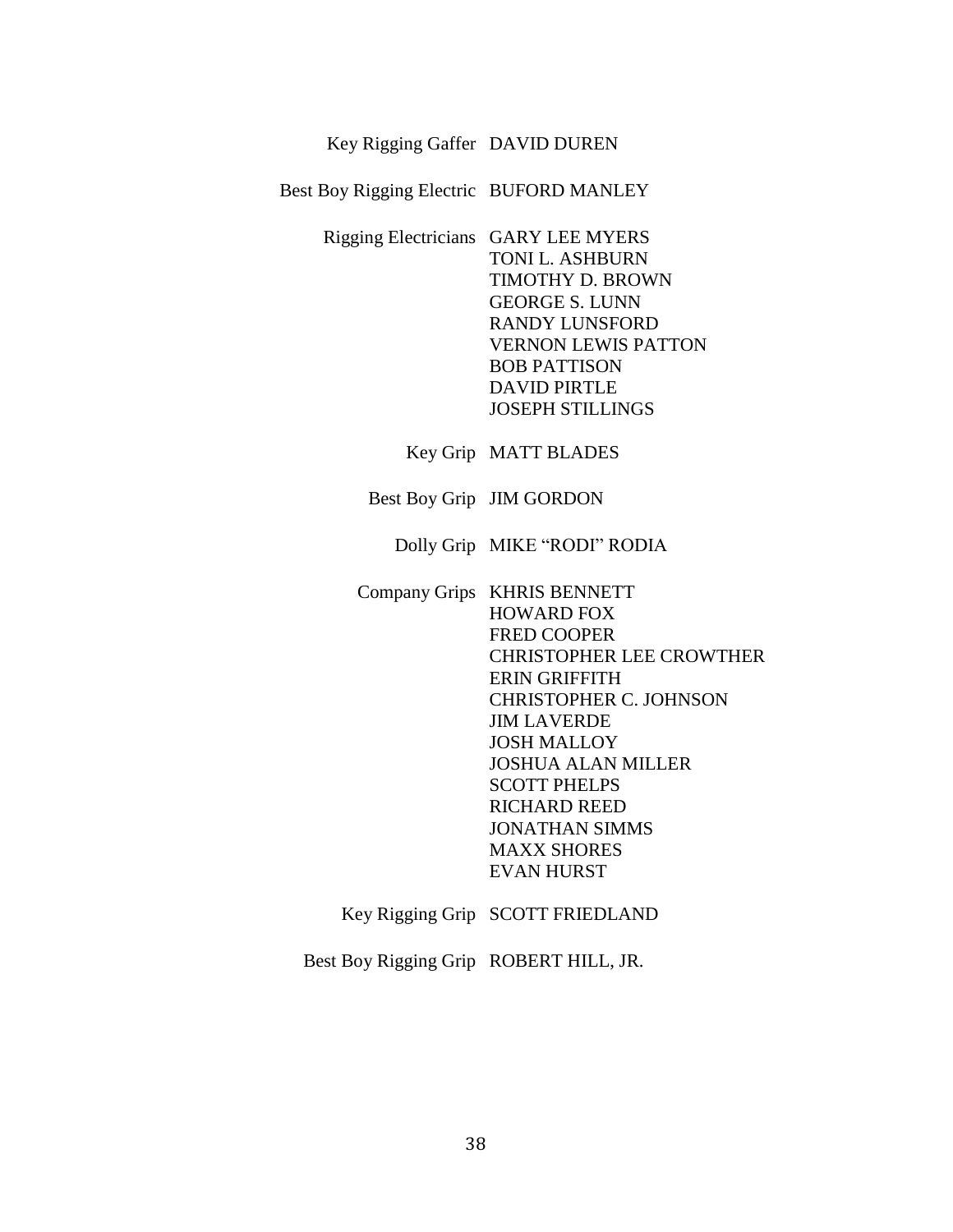|                                       | Rigging Grips BILLY BROKER<br><b>MIKE MINOR</b><br><b>ADRIAN LANDRY</b><br>DANIEL KIRKPATRICK<br><b>JEFF NOFFSINGER</b><br><b>MIKE TOEWS</b> |
|---------------------------------------|----------------------------------------------------------------------------------------------------------------------------------------------|
|                                       | <b>Costume Supervisor KELLY ANNE ROSS</b>                                                                                                    |
|                                       | Set Costumers LORETTA HARPER<br><b>BRIDGETT McGUIRE</b><br><b>MARCIA EDEN</b>                                                                |
| <b>Costume Production Assistants</b>  | <b>ROBYN DANIEL</b><br><b>LISA ENSMINGER</b><br><b>NICOLE ADKINS</b><br><b>LINDA GIAMMARESE</b>                                              |
|                                       | <b>Seamstresses CHRISTINE GREEN</b><br><b>JONI M. HUTH</b><br><b>PAM LISENBY</b>                                                             |
|                                       | Costume Interns LINDSEY COVEN<br>ALEXANDRA KAYHART<br><b>MARYBETH MEADOR</b><br><b>SEBASTIAN ROGERS</b>                                      |
|                                       | Makeup Department Head LINDA BOYKIN-WILLIAMS                                                                                                 |
| Makeup for Ms. Kidman KYRA PANCHENKO  |                                                                                                                                              |
|                                       | Key Makeup SANDY JO JOHNSTON                                                                                                                 |
| <b>Makeup Artists</b>                 | <b>JENNIFER ALBADA</b><br><b>GLORIA BELZ</b><br><b>GEORGIA DUNN</b><br><b>CAROL BUCKLEY FRAZIER</b>                                          |
| Special Effects Makeup MEREDITH JOHNS |                                                                                                                                              |
|                                       | Hair Department Head MELINDA (LINDY) DUNN                                                                                                    |
|                                       |                                                                                                                                              |

Hair Stylist for Ms. Kidman FRANCES MATHIAS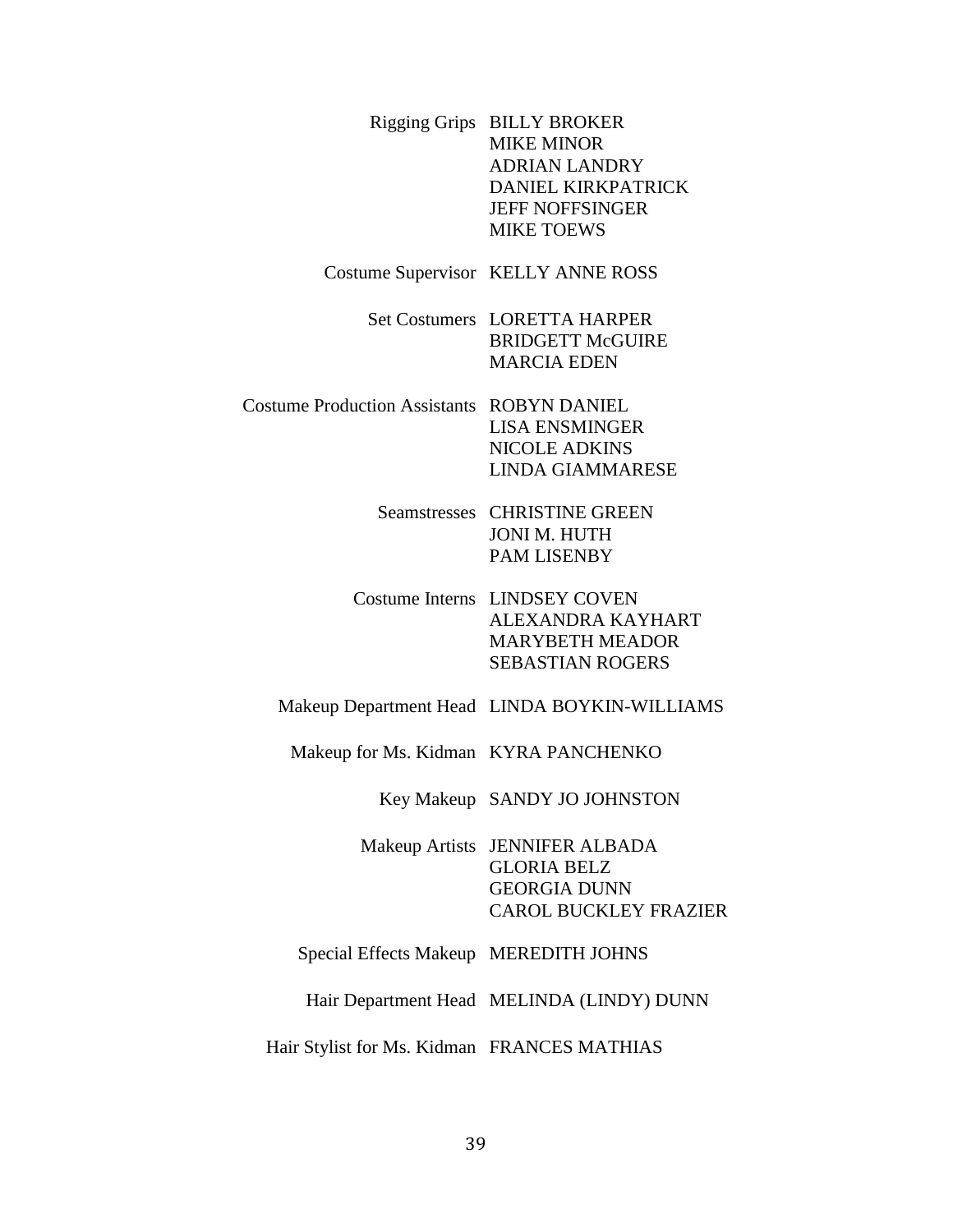### Key Hair JODY SUNDAY

## Hair Stylists CANDACE NEAL ABBEY BRADLEY CARLITA MARTIN MICHEALLE VANDERPOOL

#### Animal Wrangler CORKEY MILLER

Location Manager MARK RAGLAND

Key Assistant Location Manager SYDNEY ANN LUNN

Assistant Location Manager MICHELE K. BARONE

Location Production Assistants MARLYCE MOORE NICOLE SANDERS

Production Coordinator DONA SPANGLER

Assistant Production Coordinator BRITTANY HAILES BANNON

Office Production Assistants DYLAN VAN GARDNER DAN FINE TARA KEITH DUSTIN MASTERS ERIN NAIFEH KEVIN SCOTT PAGE CHAD RAY

Key Set Production Assistant ERIC WILLIAMS

Set Production Assistants MATTHEW CRUM ABBY LEE JENN OFFUTT CURTIS GASTON TIM ENGLAND ANDREW FORD ROMONTE HAMER DIANA RICE COREY SCHNEIDER

Key Accountant SHEILA ALLEN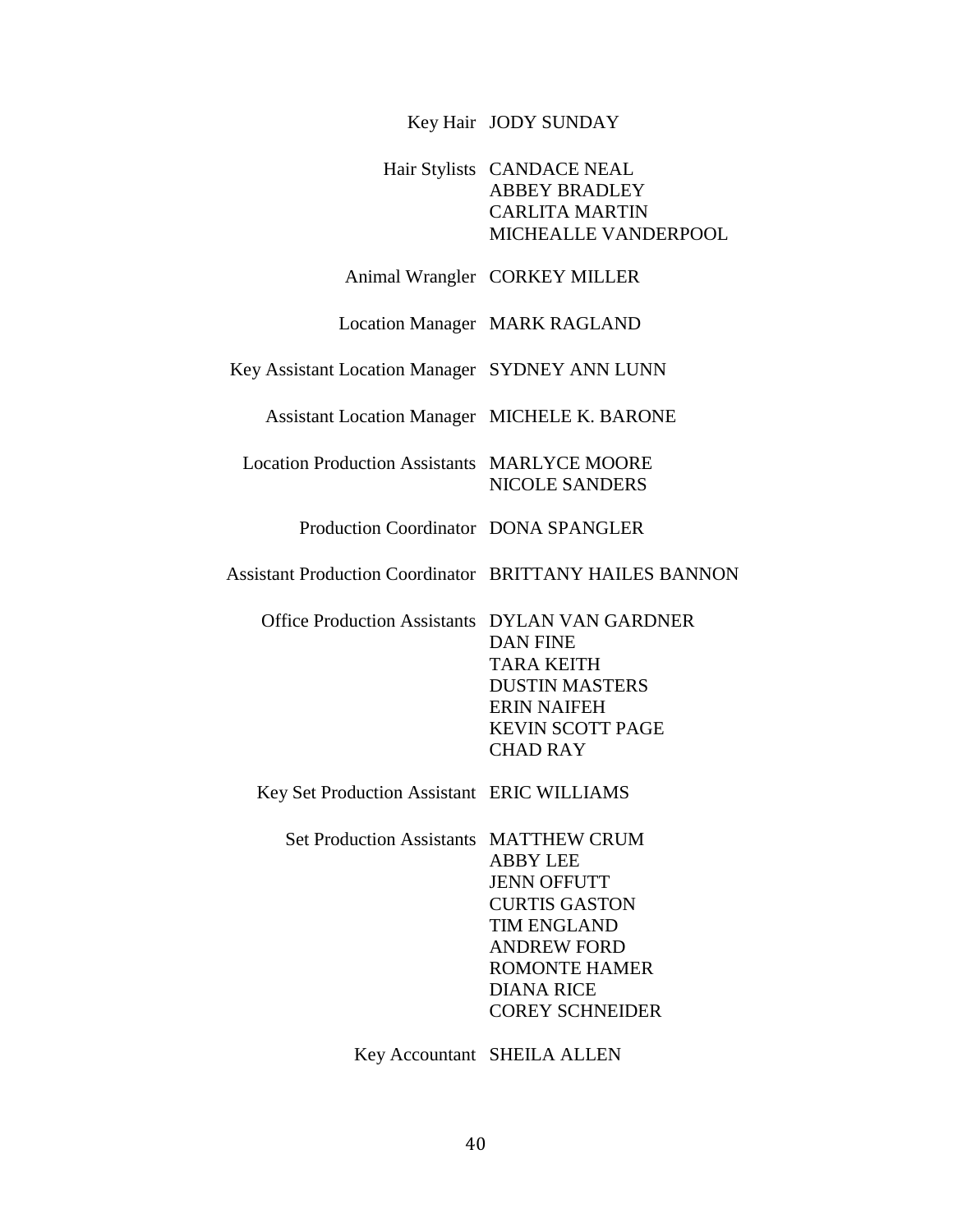## First Assistant Accountant BARBARA BRANCH

Payroll Accountant TYLER HANSEN

## Accounting Clerk JENNIFER DUMAS

## Post Production Accountant NATALIE TRULY

Assistant Post Production Accountant COURTNEY McCRORY

Special Effects Coordinator EVERETT BYROM III

Special Effects Foreman CRAIG BYROM

Special Effects Technicians ZACHARIAH BRIGGS STEVE FRUSHER KYLE MASHBURN J.W. McCORMICK JOE SELF JOE WARD KEVIN WARD MICHAEL WILKS HUGH WILSON IV

# Construction Coordinator MARK CARROLL

Construction Foreman PATRICK J. CARROLL III

| Set Carpenters DANIEL MOPPOKA |
|-------------------------------|
| <b>BRANDON DALE TARPY</b>     |
| <b>CLINTON E. THOMPSON</b>    |

Head Scenic PHIL CARROLL

Scenic Foreman VICTOR COOK

Camera Scenic SHEILA B.

Paint Gangboss GEORGE M. FINNEY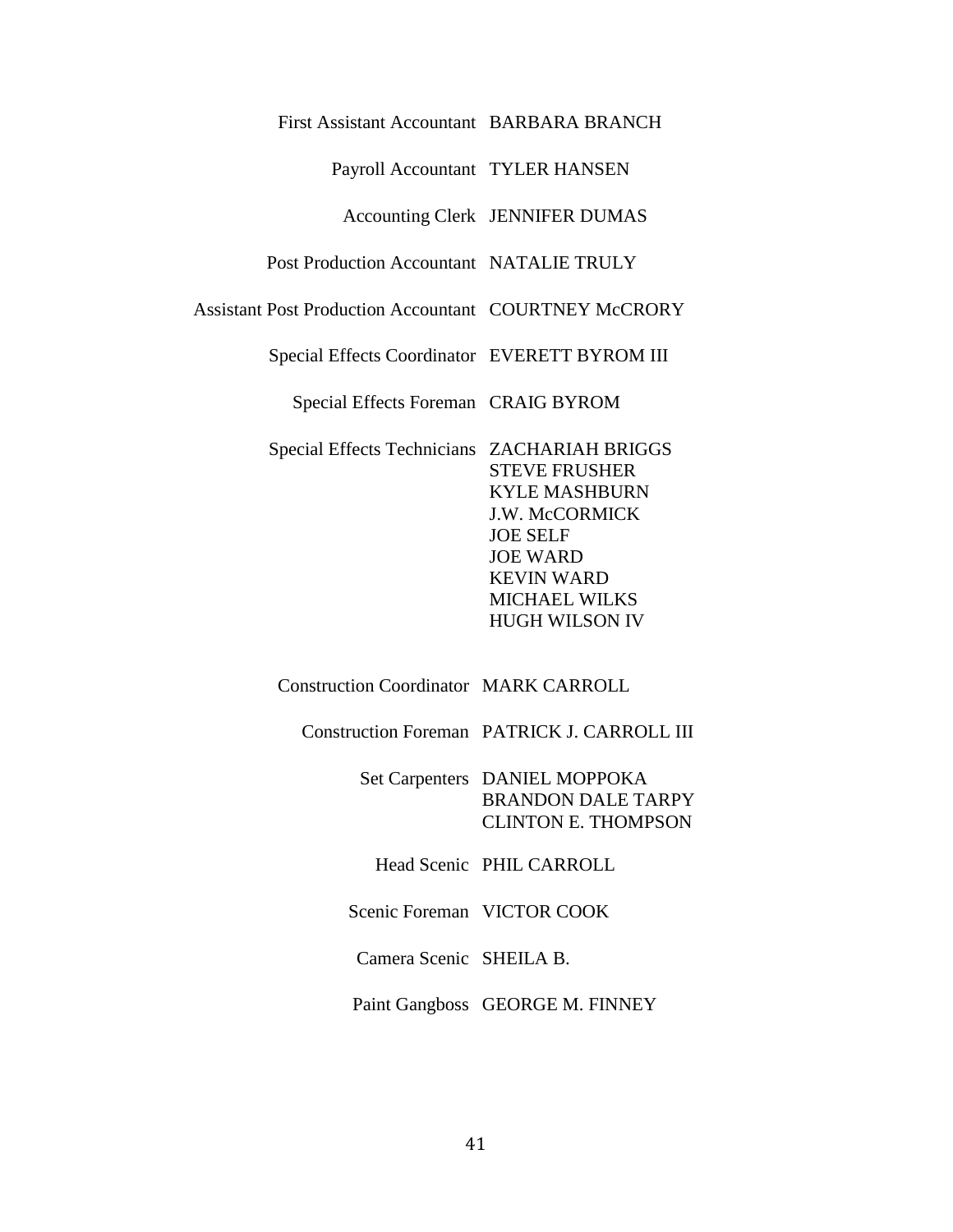|                                              | Scenic Artists NIKIA CRUMBY<br><b>ERICA DAWN EDMONSON</b><br><b>DEANE GARDNER</b><br>NICHOLAS HATFIELD<br><b>LOU HORNER</b><br><b>RICHARD LOGAN</b><br><b>BRUCE MATTHEWS</b><br>EDDIE NICHOLS, JR.<br><b>CANDACE RANDOLPH</b><br><b>KAREN SCHNEIDER</b><br><b>SHARMON THOMPSON</b> |
|----------------------------------------------|------------------------------------------------------------------------------------------------------------------------------------------------------------------------------------------------------------------------------------------------------------------------------------|
|                                              | Key Greens TREY ALLEN                                                                                                                                                                                                                                                              |
|                                              | Greensman ADAM OWEN                                                                                                                                                                                                                                                                |
| Assistants to Mr. Park S.K. DARLING          | <b>JIYOUN GINA SHIN</b>                                                                                                                                                                                                                                                            |
| Assistant to Mr. Jeong JIHEE WOO             |                                                                                                                                                                                                                                                                                    |
| Assistants to Ms. Kidman SALLY CONSIDINE     | <b>AMY BLACKER</b>                                                                                                                                                                                                                                                                 |
| Assistant to Ms. Wasikowska JENNIFER M. DUNN |                                                                                                                                                                                                                                                                                    |
|                                              | Assistant to Mr. Goode MATTHEW D. GORENC                                                                                                                                                                                                                                           |
| Local Casting JO DOSTER                      |                                                                                                                                                                                                                                                                                    |
| Local Casting Assistant ANDREW ROZARIO       |                                                                                                                                                                                                                                                                                    |
|                                              | Dialect Coaches ELIZABETH HIMELSTEIN<br>THOMAS O. JONES                                                                                                                                                                                                                            |
|                                              | Piano Coaches ROBERT MARLER<br><b>JOSHUA McHUGH</b><br><b>CATHERINE JAYES</b><br><b>BROOK CLAMAN</b>                                                                                                                                                                               |
|                                              | Unit Publicist EMMA COOPER                                                                                                                                                                                                                                                         |
|                                              | Craft Services MIKE MAXWELL & CO, LLC                                                                                                                                                                                                                                              |
|                                              | Set Medic SABRINA GORDON JACKSON                                                                                                                                                                                                                                                   |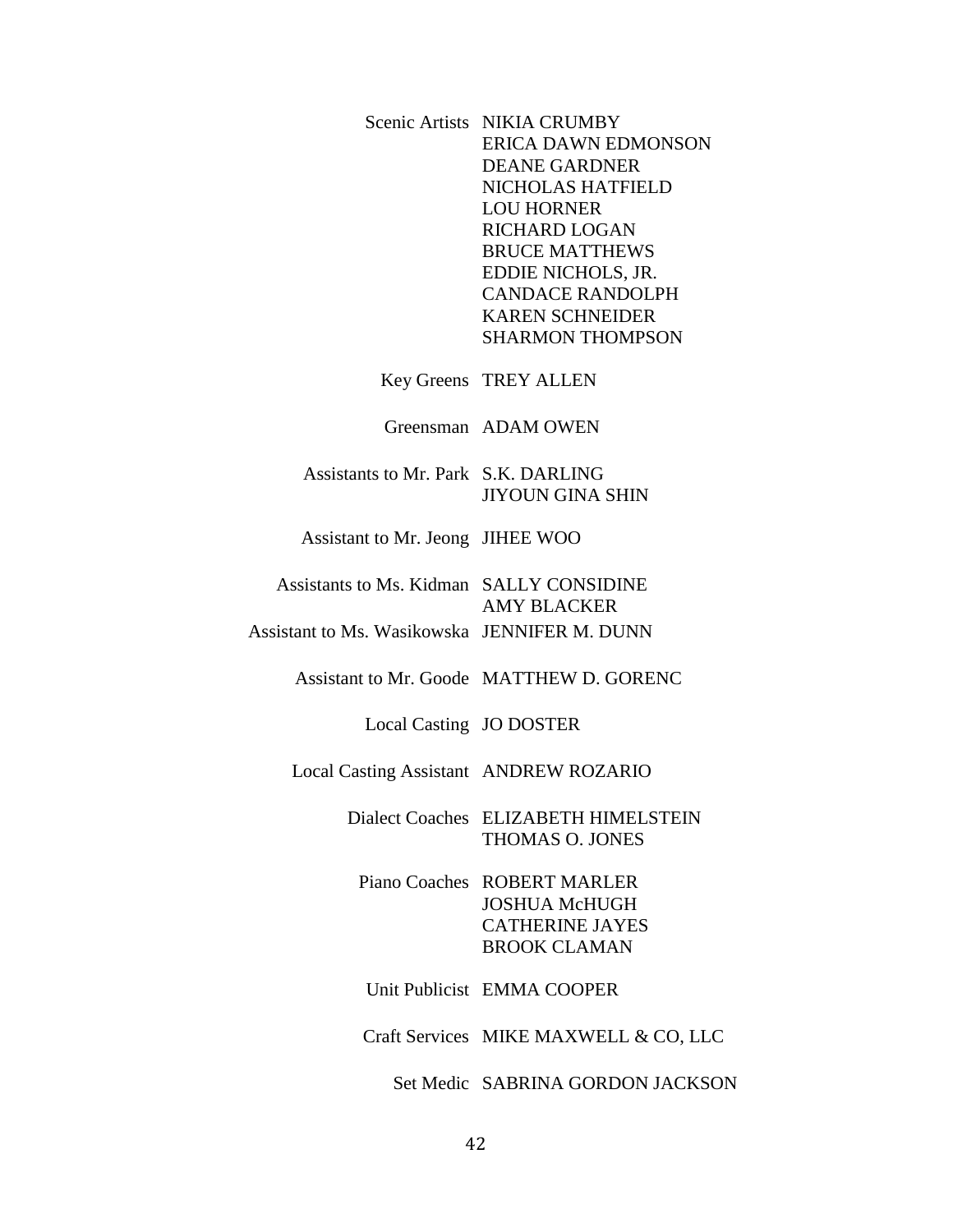## Transportation Coordinator DAVE HODGIN, JR.

## Transportation Captain STEVE MOFFITT

## Transportation Dispatch KATICO CADWALLADER

Co-Transportation Captain/Steward DEBBIE BOWDEN

Picture Car Wrangler MICHAEL D. ROBERTSON

Lighting and Grip Equipment provided by HOLLYWOOD RENTALS, LLC

Production Services provided by RIVR MEDIA

Re-recorded at ROSS 424, INC.

Recordist KASPAR HUGENTOBLER

Dialogue Editors JIM BROOKSHIRE BENJAMIN BEARDWOOD

Assistant Sound Editors CRAIG WEINTRAUB MATT "SMOKEY" CLOUD

Foley by ONE STEP UP

Foley Artists DANIEL O'CONNELL JOHN CUCCI

Foley Mixers RICHARD DUARTE JOHN GUENTNER

Sound Editorial Services by 20<sup>TH</sup> CENTURY FOX FEATURE SOUND

EDITORIAL ADR Recording  $20^{TH}$  CENTURY FOX SOUND SERVICES PARAGON STUDIOS DE LANE LEA PARABOLIC NY **SOUNDFIRM** YELLOW CAB SWELLTONE LABS

ADR Mixers **DAVID BETANCOURT** CHARLEEN RICHARDS-STEEVES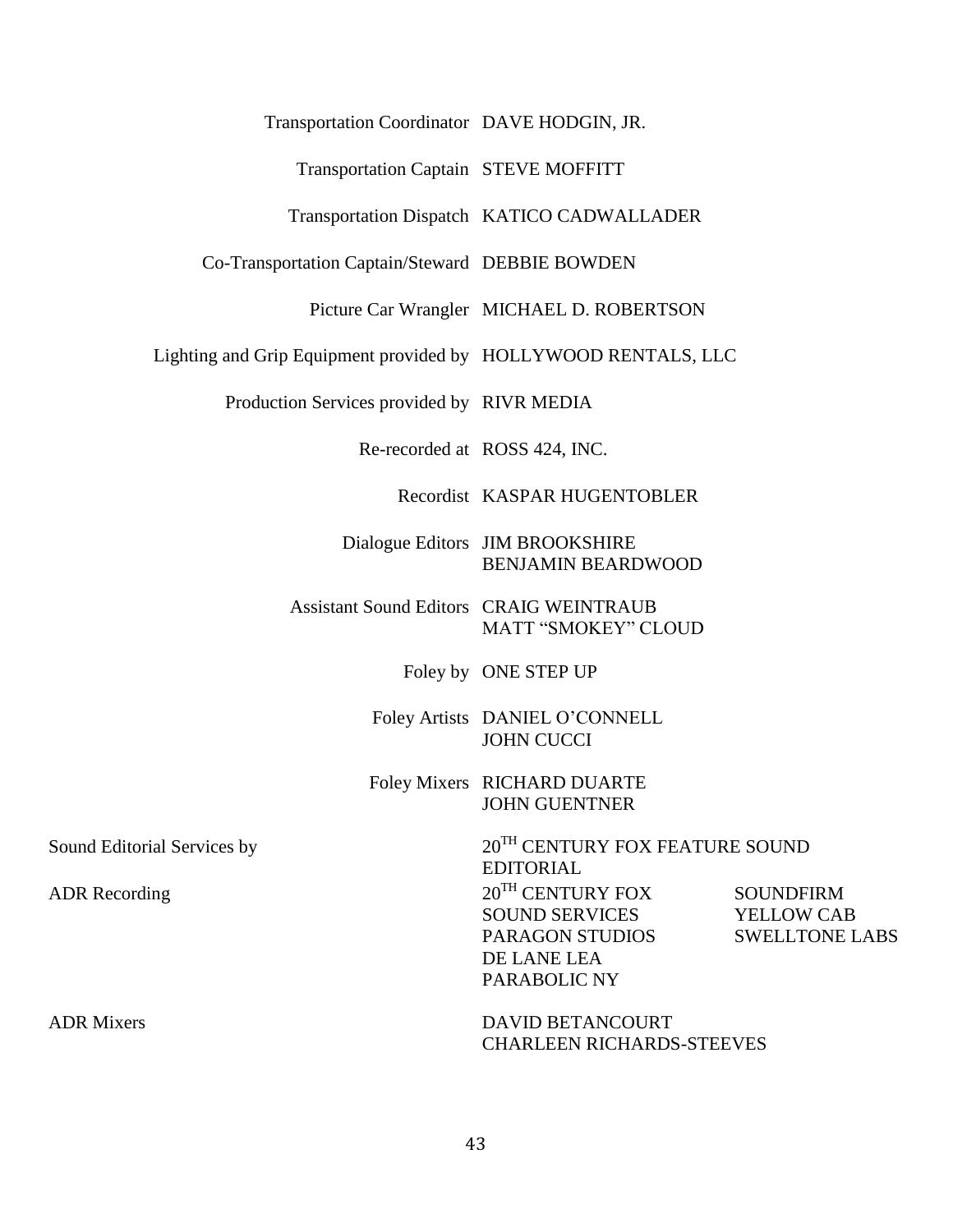| <b>Voice Casting</b>                | <b>JOHNNY GIDCOMB</b>                                                                                                                                                                           |                                                                                                                                                                                                  |
|-------------------------------------|-------------------------------------------------------------------------------------------------------------------------------------------------------------------------------------------------|--------------------------------------------------------------------------------------------------------------------------------------------------------------------------------------------------|
| <b>Additional Voice Cast</b>        | <b>STEVE ALTERMAN</b><br><b>MAGGIE BAIRD</b><br><b>DANIEL BOOKO</b><br><b>ANDREA BOWEN</b><br><b>SUSAN BOYAJIAN</b><br><b>SHELBIE BRUCE</b><br><b>HANNA FRANKEL</b><br><b>DANIELLE HARTNETT</b> | <b>SUSAN LESLIE</b><br><b>JOSH SHADA</b><br><b>ZACK SHADA</b><br><b>JASON GRANT</b><br><b>SMITH</b><br><b>BYRON THAMES</b><br><b>HUDSON THAMES</b><br><b>LISA WILHOIT</b><br><b>MATTHEW WOLF</b> |
| End Titles by                       | 11:11 MEDIAWORKS                                                                                                                                                                                |                                                                                                                                                                                                  |
| Dailies & Digital Intermediate by   | TECHNICOLOR HOLLYWOOD / NEW YORK                                                                                                                                                                |                                                                                                                                                                                                  |
| Digital Intermediate Colorist       | <b>JILL BOGDANOWICZ</b>                                                                                                                                                                         |                                                                                                                                                                                                  |
| <b>Dailies Colorist</b>             | <b>BOBBIE THOMAS</b>                                                                                                                                                                            |                                                                                                                                                                                                  |
| <b>Smoke Editors</b>                | <b>MARK SAHAGUN</b><br><b>BOB SCHNEIDER</b>                                                                                                                                                     |                                                                                                                                                                                                  |
| <b>Image Processing/Restoration</b> | <b>TOM BURTON</b><br><b>DANNY ALBANO</b><br><b>JOE ZARCENO</b>                                                                                                                                  |                                                                                                                                                                                                  |
| Digital Intermediate Coordinator    | <b>CARL MOORE</b>                                                                                                                                                                               |                                                                                                                                                                                                  |
| Digital Intermediate Producer       | <b>MARISA CLAYTON</b>                                                                                                                                                                           |                                                                                                                                                                                                  |
| Chief VFX Supervisor                | LEE, JEON HYOUNG                                                                                                                                                                                |                                                                                                                                                                                                  |

# **VISUAL EFFECTS BY: 4TH CREATIVE PARTY**

| <b>Executive VFX</b><br><b>Supervisor</b> | Cho, Yong Seok |              |                     |                  |
|-------------------------------------------|----------------|--------------|---------------------|------------------|
| <b>CGI Supervisor</b>                     | Ryu, Jae Hwan  |              | <b>VFX Producer</b> | Sean Lee         |
| <b>CGI TD</b>                             | Park, Min Su   |              | <b>Lighting TD</b>  | Kim, Kee Won     |
| <b>Compositing TD</b>                     | Park, Min Yong |              | <b>FX TD</b>        | Park, Sun Hyoung |
| <b>Compositing Leads</b>                  | Kim, Eun Jung  | Ko, Yun Jung | <b>FX</b> Lead      | Sung, Jeong Hun  |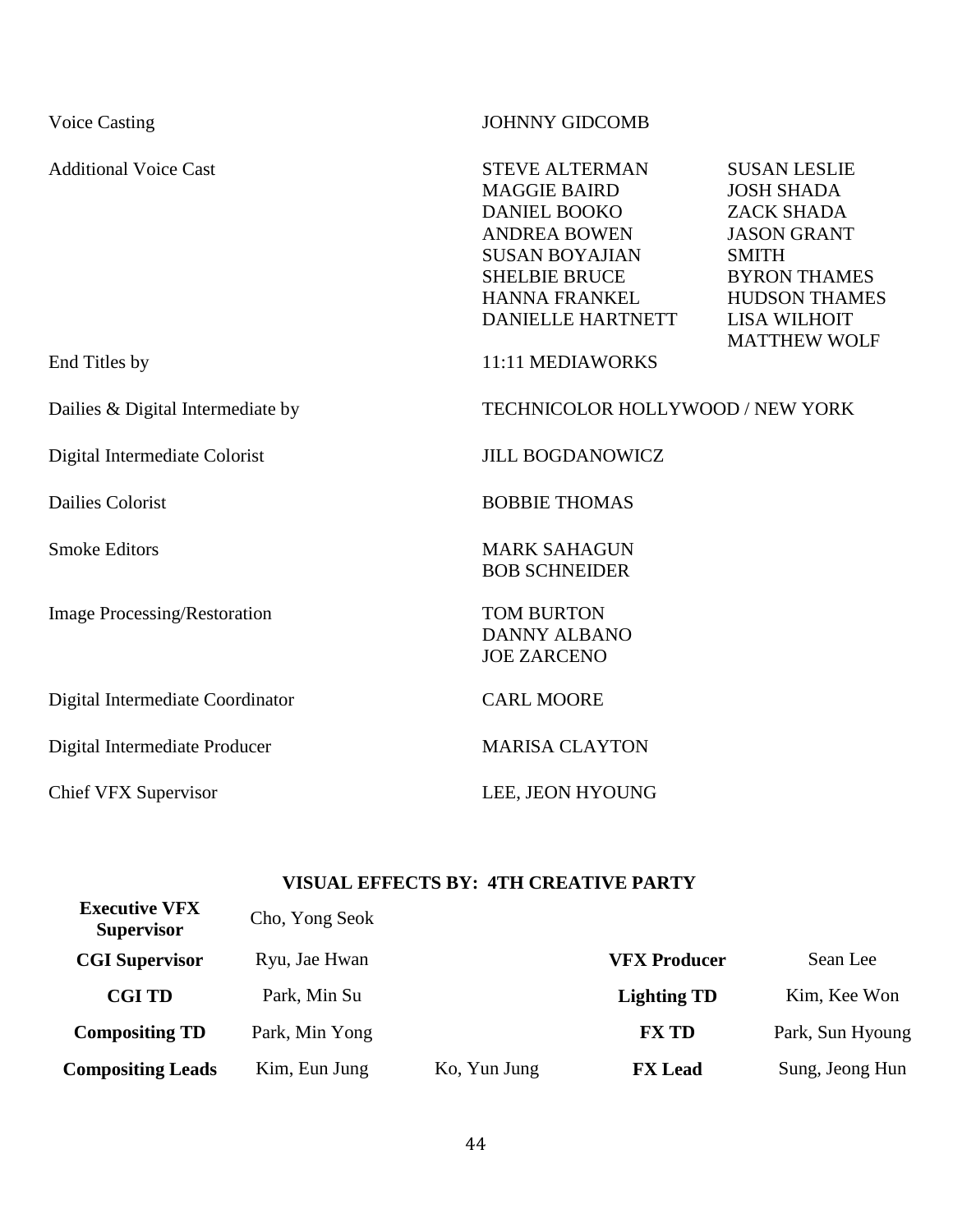| <b>Senior Animation</b><br><b>Artist</b> | Kim, Kyu Uk      |                                                | <b>Rigging &amp; Senior</b><br><b>Animation Artist</b> | Yoo, Tai Keun  |
|------------------------------------------|------------------|------------------------------------------------|--------------------------------------------------------|----------------|
| <b>Senior Compositors</b>                | Gil, Bum Ho      | Lee, Hee Seok                                  | Park, June Young                                       |                |
| <b>Senior Modeling</b><br><b>Artists</b> | Kim, Hyung       | Jun, Dae Kil                                   | <b>Rigging Artist</b>                                  | Yeo, Jong Ku   |
| <b>Lighting Artists</b>                  | Kang, Young Eun  | Sung, In Kyoung                                | Jung, So Hee                                           | Chun, Jae Sung |
| <b>Animators</b>                         | Jang, Seung Yeol | Kwon, Kwang Goo                                |                                                        |                |
| <b>Compositors</b>                       | Lee, Chan Ran    | Lee, Yeoun A                                   | Kim, Min Bum                                           |                |
| <b>Matchmove Artist</b>                  | Lee, Jong Mu     | <b>Modeling Artists</b>                        | Jang, Seok Hyoun                                       | Park, Da Jeong |
| <b>FX</b> Artists                        | Park, Sang Ki    | Kim, Min Sik                                   | Yun, Jin Il                                            |                |
| Motiongraphic<br><b>Artist</b>           | Jo, Kyung Hoon   |                                                | <b>Pre Visual Artist</b>                               | Yoo, Tai Keun  |
| <b>System Advisors</b>                   | Park, Sun Hyoung | Jun, Dae Kil                                   |                                                        |                |
| <b>Project Assistants</b>                | Kim, Jee Hye     | Kim, Green                                     | <b>Location Assistant</b>                              | Yoon, Yo Han   |
| <b>Chief Finance</b><br><b>Officer</b>   | Kim, Cheol       | <b>Associate Production</b><br><b>Managers</b> | Nam, Ga Young                                          | Lee, So Hee    |

## **VISUAL EFFECTS BY: RELIANCE MEDIAWORKS**

Score Conducted and Orchestrated by MATT DUNKLEY

Score Contracted by ISOBEL GRIFFITHS

Assistant Score Orchestra Contractor JO BUCKLEY

Orchestra Leader EVERTON NELSON

Score Preparations by JILL STREATER

Score Recorded and Mixed by GEOFF FOSTER

Score Recorded and Mixed at AIR STUDIOS, LONDON UK

Assistant Engineers CHRIS BARRETT ADAM MILLER LAURENCE ANSLOW LORI CASTRO PETER NELSON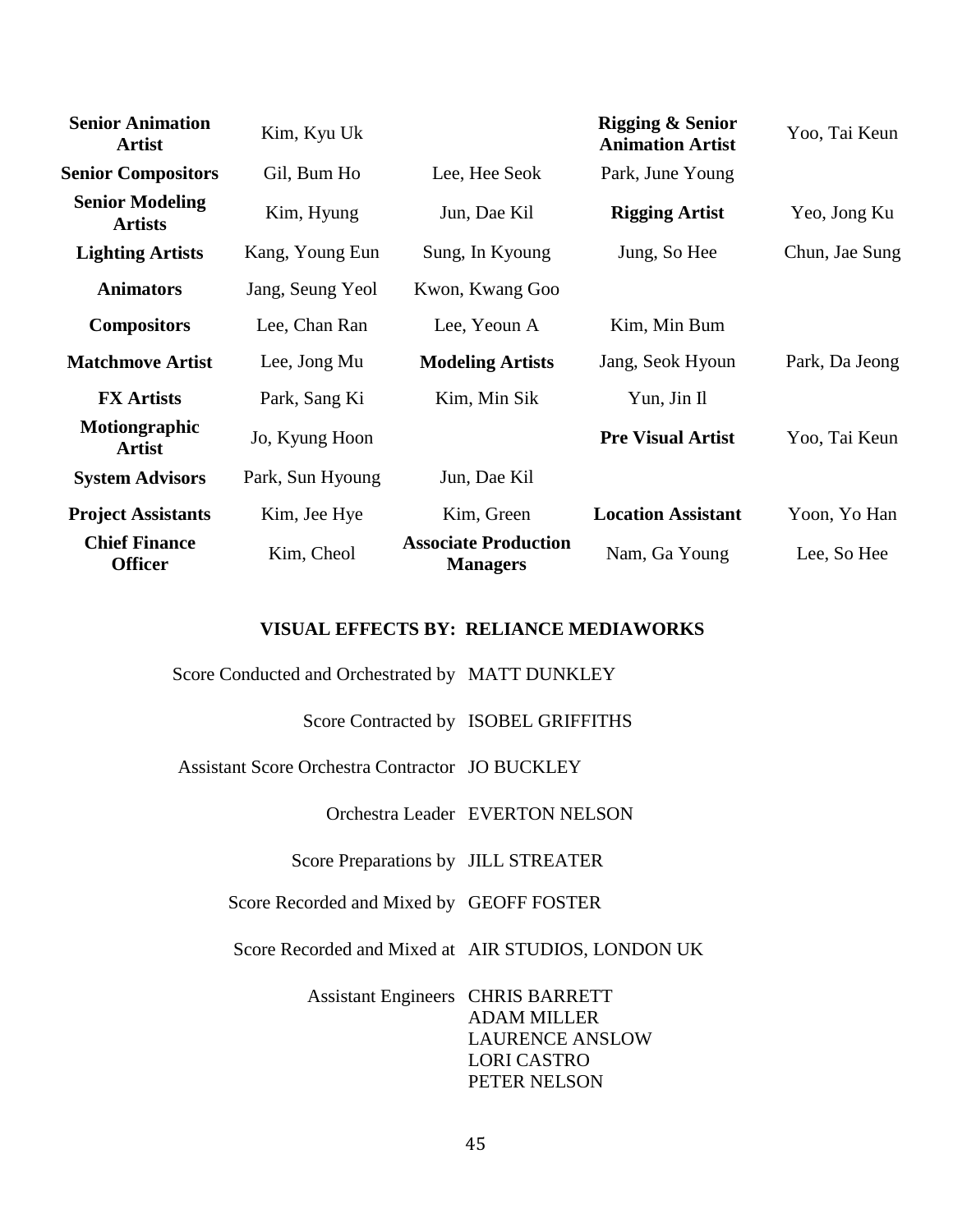Technical Assistant NIGEL WIESEHAN

Choir METRO VOICES

Choirmaster JENNY O'GRADY

Soprano Soloist ELOISE IRVING

Solo Piano DAVE HARTLEY

Music Editor TED CAPLAN

## **SONGS**

#### **STRIDE LA VAMPA (from IL TROVATORE)**

Written by Giuseppe Verdi Performed by Viorica Cortez Courtesy of Megatrax Production Music

#### **A PILE OU FACE**

Written by Eric Deseez, Philippe Chevallier, Manuel Armstrong and Charlotte Savary Arranged by Manuel Armstrong Performed by Felipecha Courtesy of AT(h)OME Records

**PIANO LESSONS** Written and Performed by Ted Caplan

**STOKER PIANO DUET #1** Written by Philip Glass Performed by Sugar Vendil and Trevor Gureckis

#### **SUMMER WINE**

Written by Lee Hazlewood Performed by Nancy Sinatra & Lee Hazlewood Courtesy of Boots Enterprises Inc.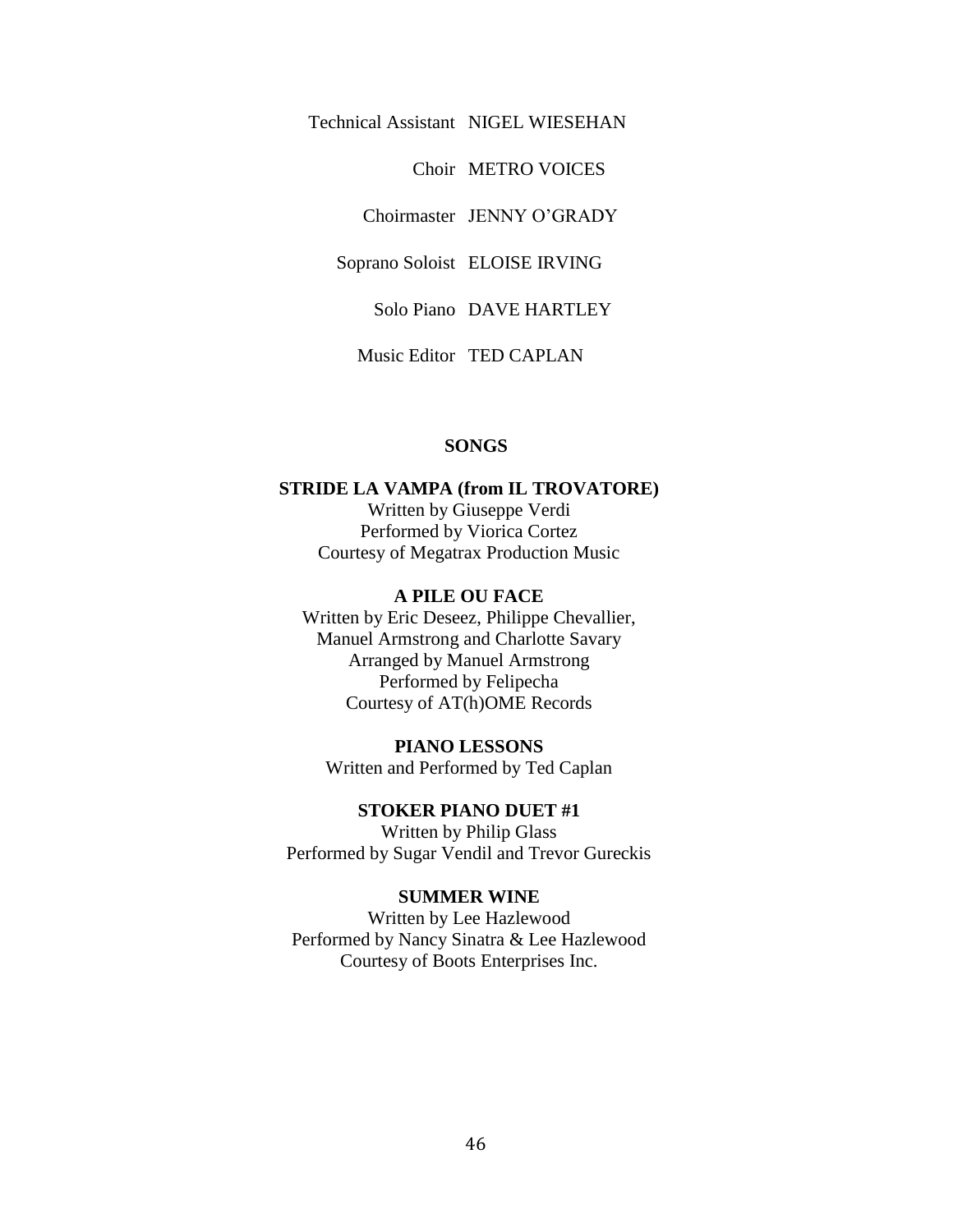## **INTO THE MAZE**

Written by Noemie Brosset, Benjamin Lebeau, Anthon Giraud and Antonie Boistelle Performed by Zimpala Courtesy of Platinum Records Under license from The Bicycle Music Company

## **STOKER PIANO DUET #2**

Written by Philip Glass Performed by Sugar Vendil and Trevor Gureckis

## **BECOMES THE COLOR** Written, Performed and Produced by Emily Wells By arrangement with Terrorbird Media

# **THE PRODUCERS WISH TO THANK THE FOLLOWING FOR THEIR ASSISTANCE:** WALTON'S ANTIQUE AND ESTATE JEWELRY OUTDOOR FURNITURE PROVIDED BY DEDON, INC. TORTOISE COMMODE AND KOTTA SIDEBOARD PROVIDED BY MATSUOKA INTERNATIONAL STEINWAY PIANO GALLERY OF NASHVILLE

# GOVERNOR OF THE STATE OF TENNESSEE TENNESSEE FILM, ENTERTAINMENT & MUSIC COMMISSION TENNESSEE DEPARTMENT OF ECONOMIC AND COMMUNITY DEVELOPMENT TENNESSEE DEPARTMENT OF REVENUE

# FILMED ON LOCATION IN NASHVILLE, TENNESSEE

**Color by TECHNICOLOR® Prints by DELUXE®**



Kodak **Motion Picture Film**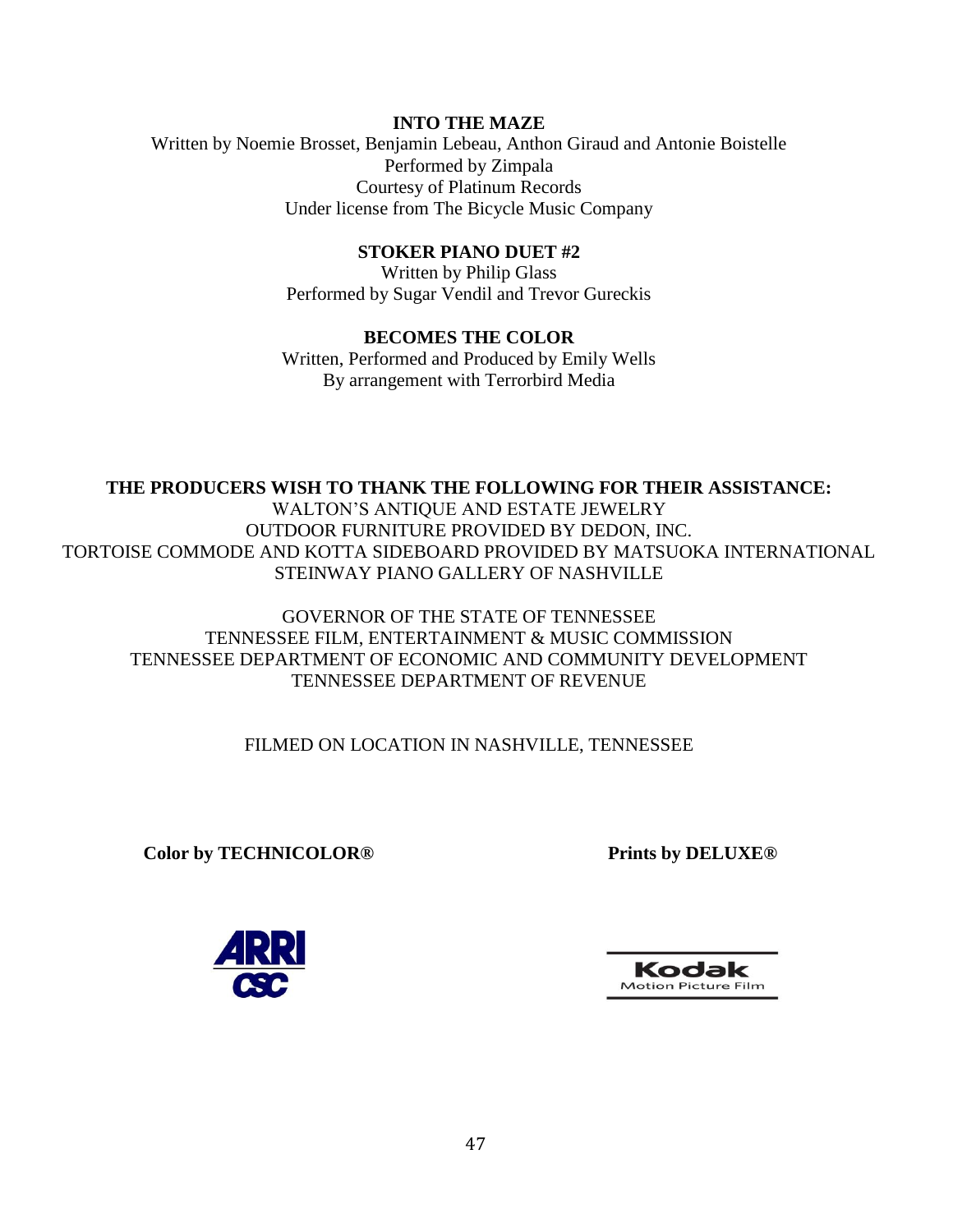**DOLBY (logo) In Selected Theatres**



 **SDDS (logo)**

*American Humane Association monitored the animal action. No animals were harmed ® (AHAD 03243)*



**Approved No. 47590**



THIS PICTURE MADE UNDER THE JURISDICTION OF

**AFFILIATED WITH** A.F.L.-C.I.O.-C.L.C.

© 2012 Twentieth Century Fox Film Corporation in all territories except Brazil, Italy, Japan, Korea and Spain. © 2012 TCF Hungary Film Rights Exploitation Limited Liability Company and Twentieth Century Fox Film Corporation in Brazil, Italy, Japan, Korea and Spain.

The events, characters and firms depicted in this photoplay are fictitious. Any similarity to actual persons, living or dead, or to actual events or firms is purely coincidental.